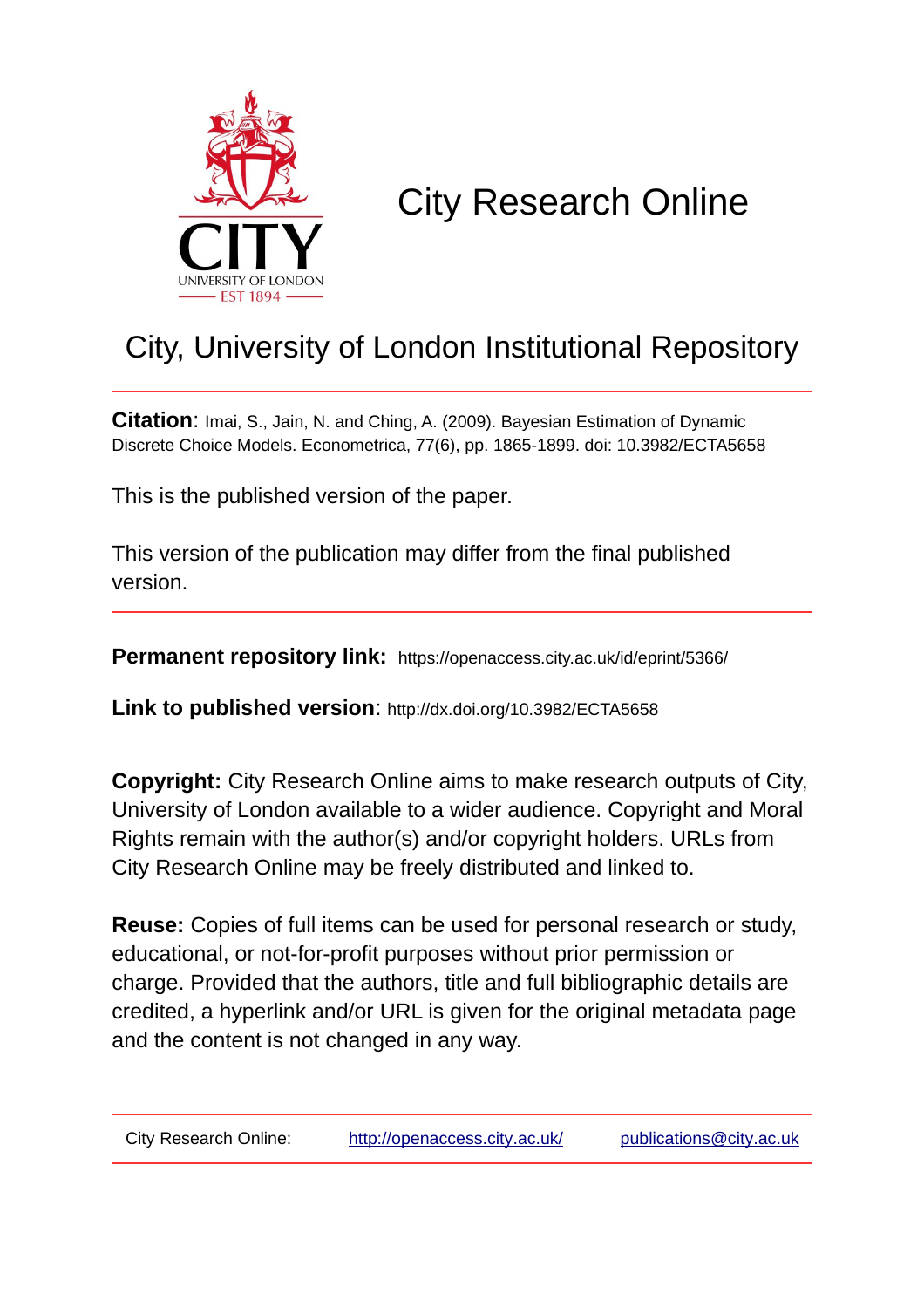## <span id="page-1-0"></span>BAYESIAN ESTIMATION OF DYNAMIC DISCRETE CHOICE MODELS

## BY SUSUMU IMAI, NEELAM JAIN, AND ANDREW CHING<sup>1</sup>

We propose a new methodology for structural estimation of infinite horizon dynamic discrete choice models. We combine the dynamic programming (DP) solution algorithm with the Bayesian Markov chain Monte Carlo algorithm into a single algorithm that solves the DP problem and estimates the parameters simultaneously. As a result, the computational burden of estimating a dynamic model becomes comparable to that of a static model. Another feature of our algorithm is that even though the number of grid points on the state variable is small per solution-estimation iteration, the number of effective grid points increases with the number of estimation iterations. This is how we help ease the "curse of dimensionality." We simulate and estimate several versions of a simple model of entry and exit to illustrate our methodology. We also prove that under standard conditions, the parameters converge in probability to the true posterior distribution, regardless of the starting values.

KEYWORDS: Bayesian estimation, dynamic programming, discrete choice models, Markov chain Monte Carlo.

## 1. INTRODUCTION

STRUCTURAL ESTIMATION OF DYNAMIC DISCRETE CHOICE (DDC) models has become increasingly popular in empirical economics. Examples include Keane and Wolpin [\(1997\)](#page-34-0) on labor economics, Erdem and Keane [\(1996\)](#page-34-0) on marketing, Imai and Krishna [\(2004\)](#page-34-0) on crime, and Rust [\(1987\)](#page-35-0) on empirical industrial organization. Structural estimation of DDC models is appealing because it captures the dynamic forward-looking behavior of individuals. This is important in understanding agents' behavior in various settings. For example, in the labor market, individuals carefully consider future prospects when they decide whether to change jobs. Moreover, since structural estimation allows us to obtain estimates of parameters that have economic interpretations, based on these interpretations and the solution of the model, we can assess the effect of fundamental changes in policy regimes by simply changing the estimated value of "policy" parameters and simulating the model. However, one major obstacle in adopting the structural estimation method has been its computational burden, which is mainly due to the following two reasons.

First, the likelihood or the moment conditions are based on the explicit solution of a dynamic programming (DP) model. For instance, solving an infinite

<sup>1</sup>We are very grateful to the editor and the anonymous referees for insightful comments. Thanks also go to Chris Ferrall, Chris Flinn, Wesley Hartmann, Mike Keane, Justin McCrary, Andriy Norets, Matthew Osborne, Peter Rossi, John Rust, and seminar participants at the UIUC, NYU, Ohio State University, University of Kansas, University of Michigan, University of Minnesota, SBIES, 2006 Quantitative Marketing and Economics Conference, and 2005 Econometrics Society World Congress for helpful comments on the earlier draft of the paper. We also thank SSHRC and FQRSC for financial support. All remaining errors are our own.

© 2009 [The Econometric Society](http://www.econometricsociety.org/) DOI: [10.3982/ECTA5658](http://dx.doi.org/10.3982/ECTA5658)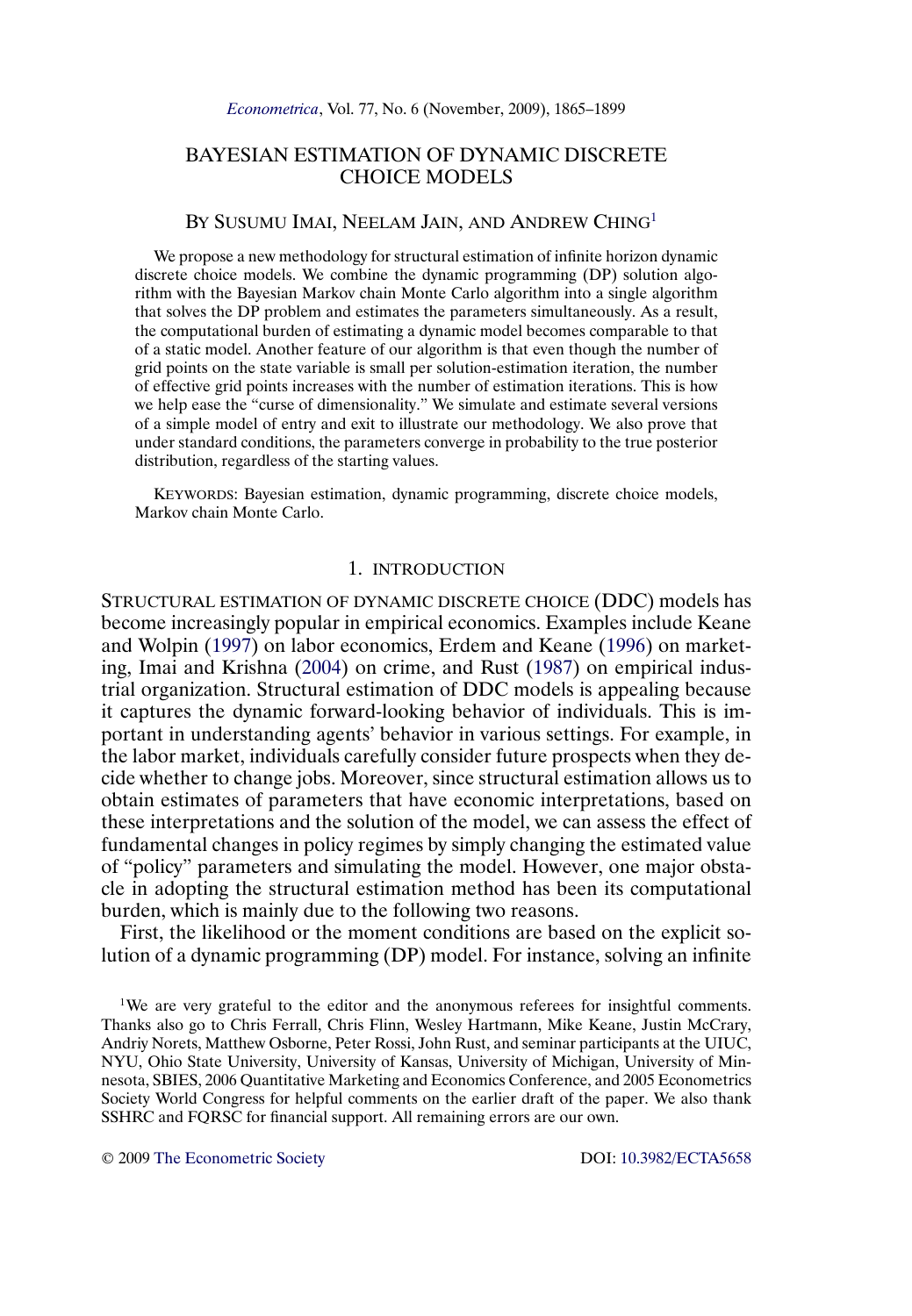<span id="page-2-0"></span>horizon DP problem requires us to obtain the fixed point of a Bellman operator for each possible point in the state space. Second, the possible number of points in the state space increases exponentially with the dimensionality of the state space. This is commonly referred to as the curse of dimensionality, which makes the estimation of DDC models infeasible even in a relatively simple setting.

In this paper, we propose an estimator that helps overcome the two computational difficulties of structural estimation of infinite horizon DP models. Our estimator is based on the Bayesian Markov chain Monte Carlo (MCMC) estimation algorithm, where we simulate the posterior distribution by repeatedly drawing parameters from a pseudo-Markov chain until convergence. In contrast to the conventional MCMC estimation approach, we combine the Bellman equation step and the MCMC algorithm step into a single hybrid solutionestimation step, which we iterate until convergence. The key innovation in our algorithm is that, for a given state space point, we only need to conduct a single iteration of the Bellman operator during each estimation step. Since evaluating a Bellman operator once is as computationally demanding as computing a static model, the computational burden of estimating a DP model is in order of magnitude comparable to that of estimating a static model.2 This is in contrast to conventional estimation methods that "estimate" the model only after solving the DP problem.

Our estimation method is related to the algorithm advocated by Aguirregabiria and Mira [\(2002\)](#page-33-0) and others, which is an extension of the method devel-oped by Hotz and Miller [\(1993\)](#page-34-0) and Hotz, Miller, Sanders, and Smith [\(1994\)](#page-34-0).<sup>3</sup> However, their estimation algorithms, which are not based on the full solution of the model, have difficulties dealing with unobserved heterogeneity. This is because they essentially recover the value function from the observed choices of individuals at each point of the state space by conditioning on observed state variables. In contrast, our estimation algorithm is based on the full solution of the DP problem and, therefore, it can accommodate a rich specification of both observed and unobserved heterogeneity.4

2Ferrall [\(2005\)](#page-34-0) also considered an optimal mix of model solution and estimation algorithms. Arcidiacono and Jones [\(2003\)](#page-33-0) adopted the expectation–maximization (EM) algorithm to estimate different parts of a dynamic model with latent types sequentially rather than jointly. Using a Monte Carlo experiment, they showed that their method could potentially result in significant computational gain compared with the full information maximum likelihood.

<sup>3</sup>See also Aguirregabiria and Mira [\(2007\)](#page-33-0) and Arcidiacono and Miller [\(2009\)](#page-33-0) for extensions of the work of Hotz et al. to estimate models with dynamic games and finite mixture models.

<sup>4</sup>In contrast to Ackerberg [\(2004\)](#page-33-0), where the entire DP problem needs to be solved for each parameter simulation, in our algorithm, the Bellman operator needs to be evaluated only once for each parameter value. Furthermore, there is an additional computational gain because our pseudo-MCMC algorithm guarantees that, except for the initial burn-in simulations, most of the parameter draws are from a distribution close to the true posterior distribution. In Ackerberg's case, the initial parameter simulation and, therefore, the DP solution would be inefficient because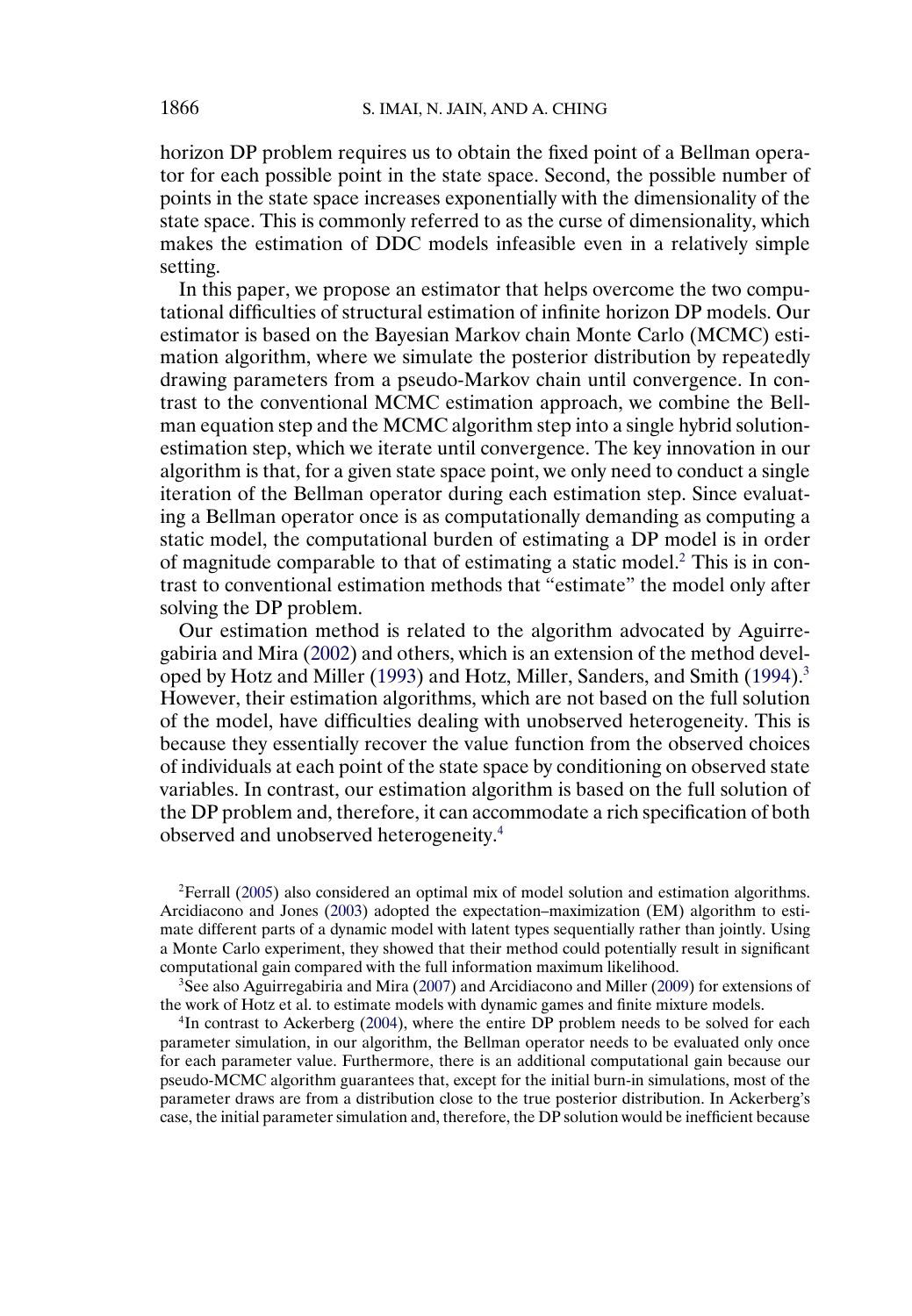<span id="page-3-0"></span>We avoid the computational burden of the full solution by approximating the expected value function (that is, the emax function) at a state space point using the average of value functions of past iterations in which the parameter vector is "close" to the current parameter vector and the state variables are either exactly the same as the current state variables (if the state space is finite) or close to the current state variables (if the state space is continuous). This method of updating the emax function is similar to Pakes and McGuire [\(2001\)](#page-35-0) except in the important respect that we also include the parameter vector in determining the set of iterations over which averaging occurs.

Note that the probability function that determines the next period parameter values is not a Markov transition function because our updated emax function depends on the past simulations of parameter vectors and value functions. We prove that under mild conditions, the probability function converges to the true MCMC transition function as the number of iterations of our Bayesian MCMC algorithm increases. That is, as the number of iterations increases, our algorithm becomes closer to the standard MCMC algorithm.

Our algorithm also helps in the "curse of dimensionality" situation where the dimension of the state space is high. In most DP solution exercises involving a continuous state variable, the state space grid points, once determined, are fixed over the entire algorithm, as in Rust [\(1997\)](#page-35-0). In our Bayesian DP algorithm, the state space grid points do not have to be the same for each solution-estimation iteration. In fact, by varying the state space grid points at each solution-estimation iteration, our algorithm allows for an arbitrarily large number of state space grid points by increasing the number of iterations. This is how our estimation method reduces the computational burden in highdimensional cases.

We demonstrate the performance of our algorithm by estimating a dynamic, infinite horizon model of firm entry and exit choice with observed and unobserved heterogeneity. The unobserved random effects coefficients are assumed to have a continuous distribution function, and the observed characteristics are assumed to be continuous as well. It is well known that for a conventional dynamic programming simulated maximum likelihood estimation strategy, this setup imposes a severe computational burden. The computational burden is due to the fact that during each estimation step, the DP problem has to be solved for each firm hundreds of times. Because of the observed heterogeneity, each firm has a different parameter value. Furthermore, because the random effects term has to be integrated out numerically via Monte Carlo integration, for each firm, one has to simulate the random effects parameter hundreds of times, and for each simulation, solve for the DP problem. This is why most

at the initial stage, true parameter distribution is not known. On the other hand, if prior to the estimation, one has a fairly accurate prior about the location of the parameter estimates, and thus the model needs to be solved at only very few parameter values up front, then the algorithm could be computationally efficient.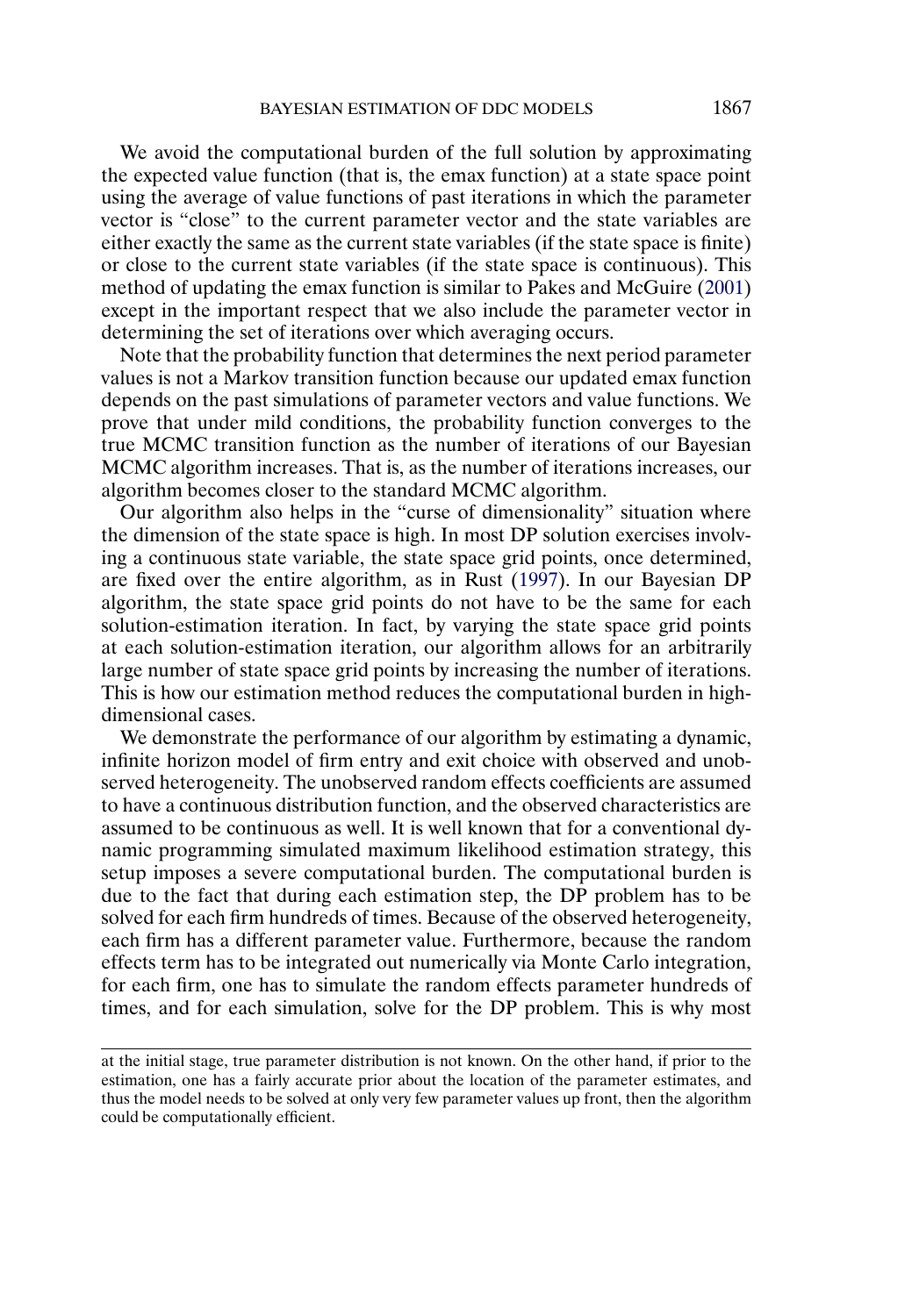<span id="page-4-0"></span>practitioners of structural estimation follow Heckman and Singer [\(1984\)](#page-34-0), and assume discrete distributions for random effects and only allow for discrete types as observed characteristics.

We show that the computational burden of the estimation exercise above, using our algorithm, becomes quite similar in difficulty to the Bayesian estimation of a static discrete choice model with random effects (see McCulloch and Rossi [\(1994\)](#page-34-0) for details). Indeed, through simulation-estimation exercises, we show that the computing time for our estimation exercise is around five times as fast and significantly more accurate than the conventional random effects simulated maximum likelihood estimation algorithm. In addition to the experiments, we formally prove that under very mild conditions, the distribution of parameter estimates simulated from our solution-estimation algorithm converges in probability to the true posterior distribution as we increase the number of iterations.

Our algorithm shows that the Bayesian methods of estimation, suitably modified, can be used effectively to conduct full-solution-based estimation of structural DDC models. Thus far, application of Bayesian methods to estimate such models has been particularly difficult. The main reason is that the solution of the DP problem, that is, the repeated calculation of the Bellman operator, is computationally so demanding that the MCMC, which typically involves far more iterations than the standard maximum likelihood (ML) routine, becomes infeasible quickly with a relatively small increase in model complexity. One of the few examples of Bayesian estimation is Lancaster [\(1997\)](#page-34-0). He successfully estimated the equilibrium search model where the Bellman equation can be transformed into an equation where all the information on optimal choice of the individual can be summarized in the reservation wage and, hence, there is no need to solve the value function. Another line of research is Geweke and Keane [\(2000\)](#page-34-0) and Houser [\(2003\)](#page-34-0), who estimated the DDC model without solving the DP problem. In contrast, our paper accomplishes Bayesian estimation based on full solution of the infinite horizon DP problem by simultaneously solving for the DP problem and iterating on the pseudo-MCMC algorithm. The difference turns out to be important because their estimation algorithms can only accommodate limited specification of unobserved heterogeneity.5

Our estimation method makes Bayesian application to DDC models not only computationally feasible, but possibly even superior to the existing (non-Bayesian) methods, by reducing the computational burden of estimating a dynamic model to that of estimating a static one. Furthermore, the usually cited

<sup>5</sup>Since the working paper version of this paper has been circulated, several authors have used the Bayesian DP algorithm and made some important extensions. Osborne [\(2007\)](#page-35-0) applied the Bayesian DP algorithm to the estimation of dynamic discrete choice model with random effects and estimated the dynamic consumer brand choice model. Norets [\(2007\)](#page-34-0) applied it to the DDC model with serially correlated state variables. Also see Brown and Flinn [\(2006\)](#page-34-0) for a classical econometric application of the idea.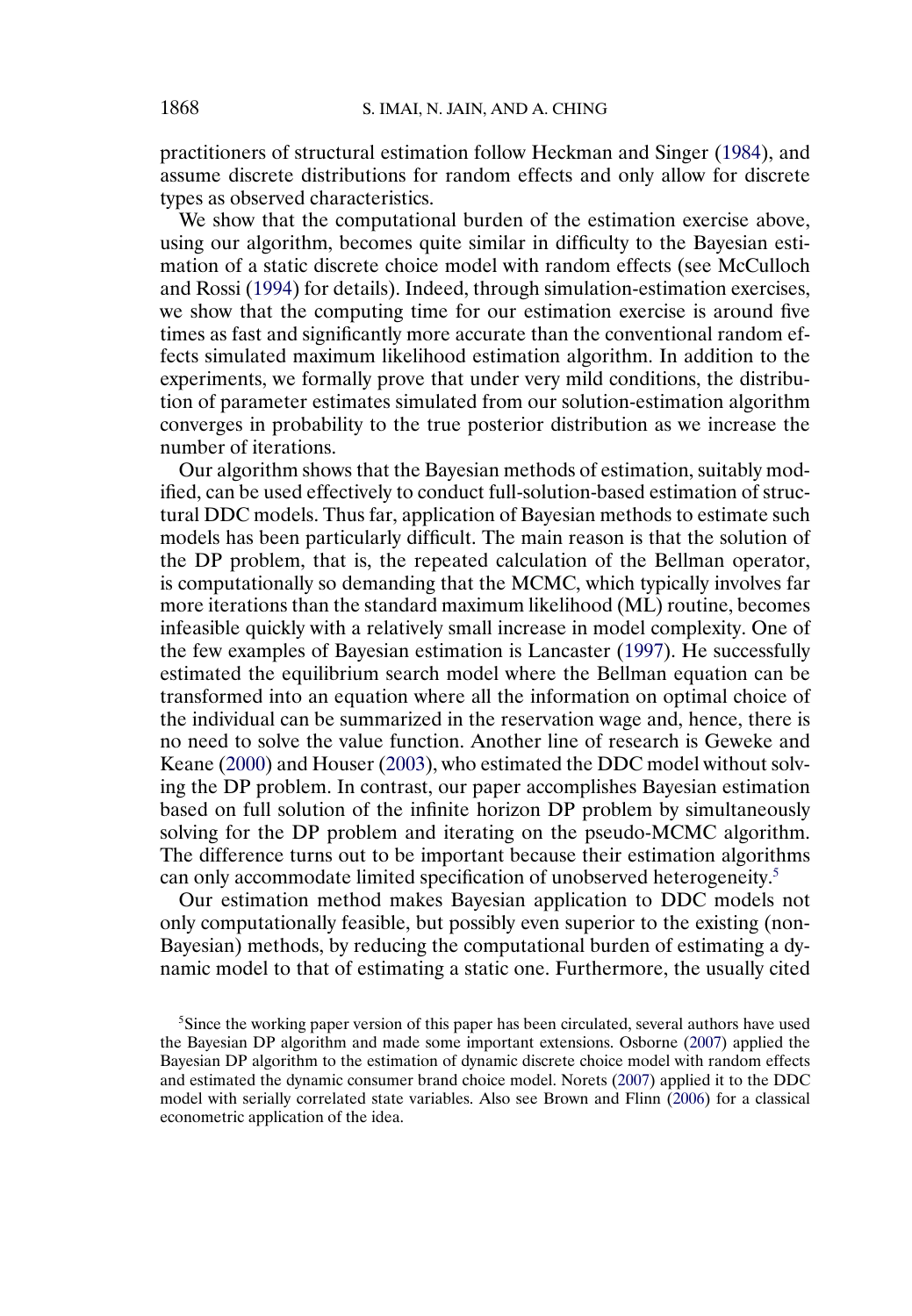<span id="page-5-0"></span>advantages of Bayesian estimation over classical estimation methods apply here as well. That is, first, the conditions for the convergence of the pseudo-MCMC algorithm are in general weaker than the conditions for the global maximum of the ML estimator, as we show in this paper. Second, in MCMC, standard deviations of parameter estimates are simply the sample standard errors of parameter draws, whereas in ML estimation, standard errors have to be computed, usually either by inverting the numerically calculated information matrix, which is valid only in a large sample world, or by repeatedly bootstrapping and reestimating the model, which is computationally demanding.

The organization of the paper is as follows. In Section 2, we present a general version of the DDC model and discuss conventional estimation methods as well as our Bayesian DP algorithm. In Section [3,](#page-13-0) we state theorems and corollaries on the convergence of our algorithm under some mild conditions. In Section [4,](#page-20-0) we present a simple model of entry and exit. In Section [5,](#page-27-0) we present the simulation and estimation results of several experiments applied to the model of entry and exit. Finally, in Section [6,](#page-32-0) we conclude and briefly discuss the future direction of this research. Appendices are provided as a supplement on the *Econometrica* website (Imai, Jain, and Ching [\(2009\)](#page-34-0)). Appendix A contains some results of the simulation-estimation exercises of the basic model and the random effects model. Appendix B contains all proofs. Appendix C contains plots of the MCMC estimation of the random effects model.

#### 2. THE FRAMEWORK

We estimate an infinite horizon dynamic model of a forward-looking agent. Let  $\theta$  be the *J*-dimensional parameter vector. Let *S* be the set of state space points and let s be an element of S. We assume that S is finite. Let  $A$  be the set of all possible actions and let  $a$  be an element of  $A$ . We assume  $A$  to be finite to study discrete choice models.

Let  $R(s, a, \epsilon_a, \theta)$  be the current period return function of choosing action a, where s is the state variable and  $\epsilon$  is a vector whose ath element  $\epsilon_a$  is a random shock to current returns to choice a. We further assume that  $\epsilon$  follows a multivariate distribution  $F(\epsilon|\theta)$  with density function  $dF(\epsilon, \theta)$  and is independent over time. We assume that the transition probability of next period state s', given current period state s and action a, is  $\bar{f}(s'|s, a, \theta)$ , where  $\bar{\theta}$  is the parameter vector. Then the time invariant value function can be defined to be the maximum of the discounted sum of expected revenues as

$$
V(s_t, \epsilon_t, \theta) \equiv \max_{\{a_t, a_{t+1}, \ldots\}} E\left[\sum_{\tau=t}^{\infty} \beta^{\tau} R(s_{\tau}, a_{\tau}, \epsilon_{a_{\tau}}, \theta)\Big|s_t, \epsilon_t\right],
$$

where  $\beta$  is the discount factor. This value function is known to be the unique solution to the Bellman equation

(1) 
$$
V(s,\epsilon,\theta) = \max_{a\in A} \{R(s,a,\epsilon_a,\theta) + \beta E_{s',\epsilon'}[V(s',\epsilon',\theta)|s,a]\},
$$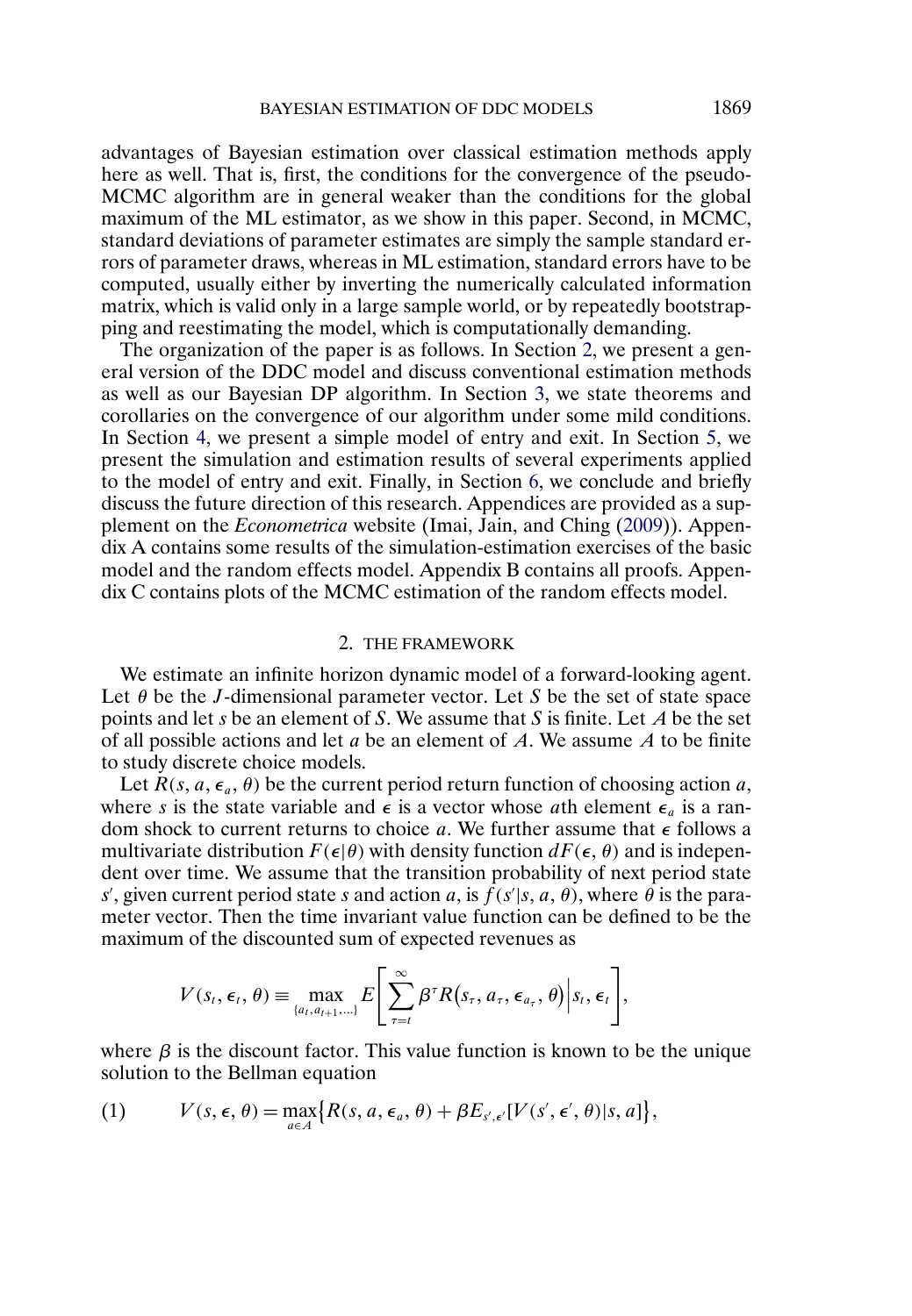<span id="page-6-0"></span>where  $s'$  is the next period's state variable. The expectation is taken with respect to the next period shock  $\epsilon'$  and the next period state s'.

If we define  $V(s, a, \epsilon_a, \theta)$  to be the expected value of choosing action a, then

$$
\mathcal{V}(s, a, \epsilon_a, \theta) = R(s, a, \epsilon_a, \theta) + \beta E_{s', \epsilon'}[V(s', \epsilon', \theta)|s, a]
$$

and the value function can be written as

$$
V(s, \epsilon, \theta) = \max_{a \in A} \mathcal{V}(s, a, \epsilon_a, \theta).
$$

We assume that the data set for estimation includes variables which correspond to state vector s and choice a in our model but the choice shock  $\epsilon$  is not observed. That is, the observed data are  $Y_{N^d, T^d} \equiv \{s_{i,\tau}^d, a_{i,\tau}^d, G_{i,\tau}^d\}_{i=1,\tau=1}^{N^d, T^d}$ , where  $N^d$ is the number of firms and  $T<sup>d</sup>$  is the number of time periods.<sup>6</sup> Furthermore,

$$
a_{i,\tau}^d = \arg \max_{a \in A} \mathcal{V}(s_{i,\tau}^d, a, \epsilon_a, \theta),
$$
  
\n
$$
G_{i,\tau}^d = \begin{cases} R(s_{i,\tau}^d, a_{i,\tau}^d, \epsilon_{a_{i,\tau}^d}, \theta), & \text{if } (s_{i,\tau}^d, a_{i,\tau}^d) \in \Psi, \\ 0, & \text{otherwise.} \end{cases}
$$

The current period return is observable in the data only when the pair of state and choice variables belongs to the set  $\Psi$ . In the entry–exit problem of firms that we discuss later, profit of a firm is only observed when the incumbent firm stays in. In this case,  $\Psi$  is a set whose state variable is being an incumbent (and the capital stock) and the choice variable is staying in.

Let  $\pi(\cdot)$  be the prior distribution of  $\theta$ . Furthermore, let  $L(Y_{N^d,T^d}|\theta)$  be the likelihood of the model, given the parameter  $\theta$  and the value function  $V(\cdot, \cdot, \theta)$ , which is the solution of the DP problem. Then, we have the posterior distribution function of θ:

$$
(2) \tP(\theta|Y_{N^d,T^d}) \propto \pi(\theta)L(Y_{N^d,T^d}|\theta).
$$

Let  $\epsilon = {\{\epsilon_{i,\tau}\}}_{i=1,\tau=1}^{N^d,T^d}$ . Because  $\epsilon$  is unobserved to the econometrician, the likelihood is an integral over it. That is, if we define  $L(Y_{N<sup>d</sup>,T<sup>d</sup>}|\epsilon, \theta)$  to be the likelihood conditional on ( $\epsilon$ ,  $\theta$ ), then

$$
L(Y_{N^d,T^d}|\theta) = \int L(Y_{N^d,T^d}|\epsilon,\theta) dF_{\epsilon}(\epsilon|\theta).
$$

<sup>6</sup>We denote any variables with  $d$  superscript to be the data.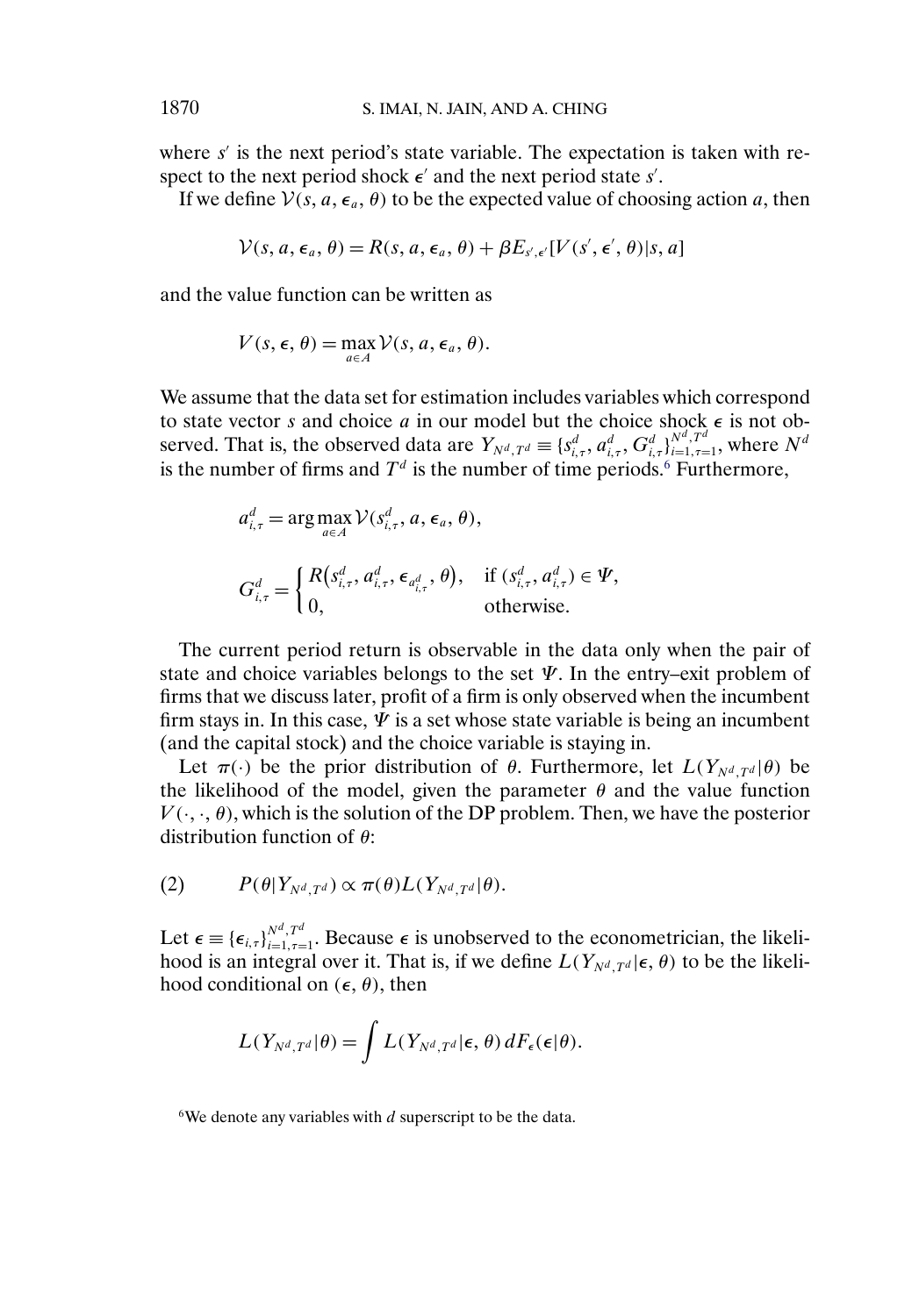<span id="page-7-0"></span>The value function enters into the likelihood through choice probability, which is a component of the likelihood. That is, $<sup>7</sup>$ </sup>

(3) 
$$
P[a = a_{i,\tau}^d | s_{i,\tau}^d, V, \theta] = \Pr \Big[ \epsilon : a_{i,\tau}^d = \arg \max_{a \in A} \big( R(s_{i,\tau}^d, a, \epsilon_a, \theta) + \beta E_{s',\epsilon'} [V(s', \epsilon', \theta) | s_{i,\tau}^d, a] \big) \Big].
$$

Below we briefly describe the conventional estimation approaches and then the Bayesian dynamic programming algorithm we propose.

## 2.1. *The Maximum Likelihood Estimation*

The conventional ML estimation procedure of the DP problem consists of two main steps. First is the solution of the DP problem and the subsequent construction of the likelihood, which is called the *inner loop*; second is the estimation of the parameter vector, which is called the *outer loop*.

## *DP Step (Inner Loop)*

Given parameter vector  $\theta$ , we solve for the fixed point  $V(\cdot, \cdot, \theta)$  of the Bellman operator  $T_{\theta}$ :

$$
T_{\theta}V(s,\epsilon,\theta) \equiv \max_{a} \{ R(s,a,\epsilon_{a},\theta) + \beta E_{s',\epsilon'}[V(s',\epsilon',\theta)|s,a] \}.
$$

This typically involves several steps.

*Step a*. The random choice shock  $\epsilon$  is drawn a fixed number of times, say,  $M_{\epsilon}$ , generating  $\epsilon^{(m)}$ ,  $m = 1, \ldots, M_{\epsilon}$ . At iteration 0, we let the expected value function be 0, that is,  $E_{\epsilon'}[V^{(0)}(s, \epsilon', \theta)] = 0$  for every  $s \in S$ . Then we set initial guess of the value function at iteration 1 to be the current period payoff. That is,

$$
V^{(1)}(s, \epsilon^{(m)}, \theta) = \max_{a \in A} \{ R(s, a, \epsilon_a^{(m)}, \theta) \}
$$

for every  $s \in S$ ,  $\epsilon^{(m)}$ .

*Step b.* Assume we are at iteration t of the Bellman operator. Given  $s \in S$ and  $\epsilon^{(m)}$ , the value of every choice  $a \in A$  is calculated. For the emax function, we use the approximated expected value function  $\widehat{E}_{\epsilon}[V^{(t-1)}(s', \epsilon', \theta)]$  computed at the previous iteration  $t - 1$  for every  $s' \in S$ . Hence, the iteration t

<sup>&</sup>lt;sup>7</sup>Notice that it is not necessary that we have a random choice shock  $\epsilon_a$  for each choice a. What is important for the feasibility of estimation is that the likelihood, which is based on the choice probability  $P[a = a_{i,\tau}^d | s_{i,\tau}^d, V, \theta]$ , is well defined and bounded for all  $\{a_{i,\tau}^d, s_{i,\tau}^d\}$ , and for uniformly bounded V and  $\theta \in \Theta$ .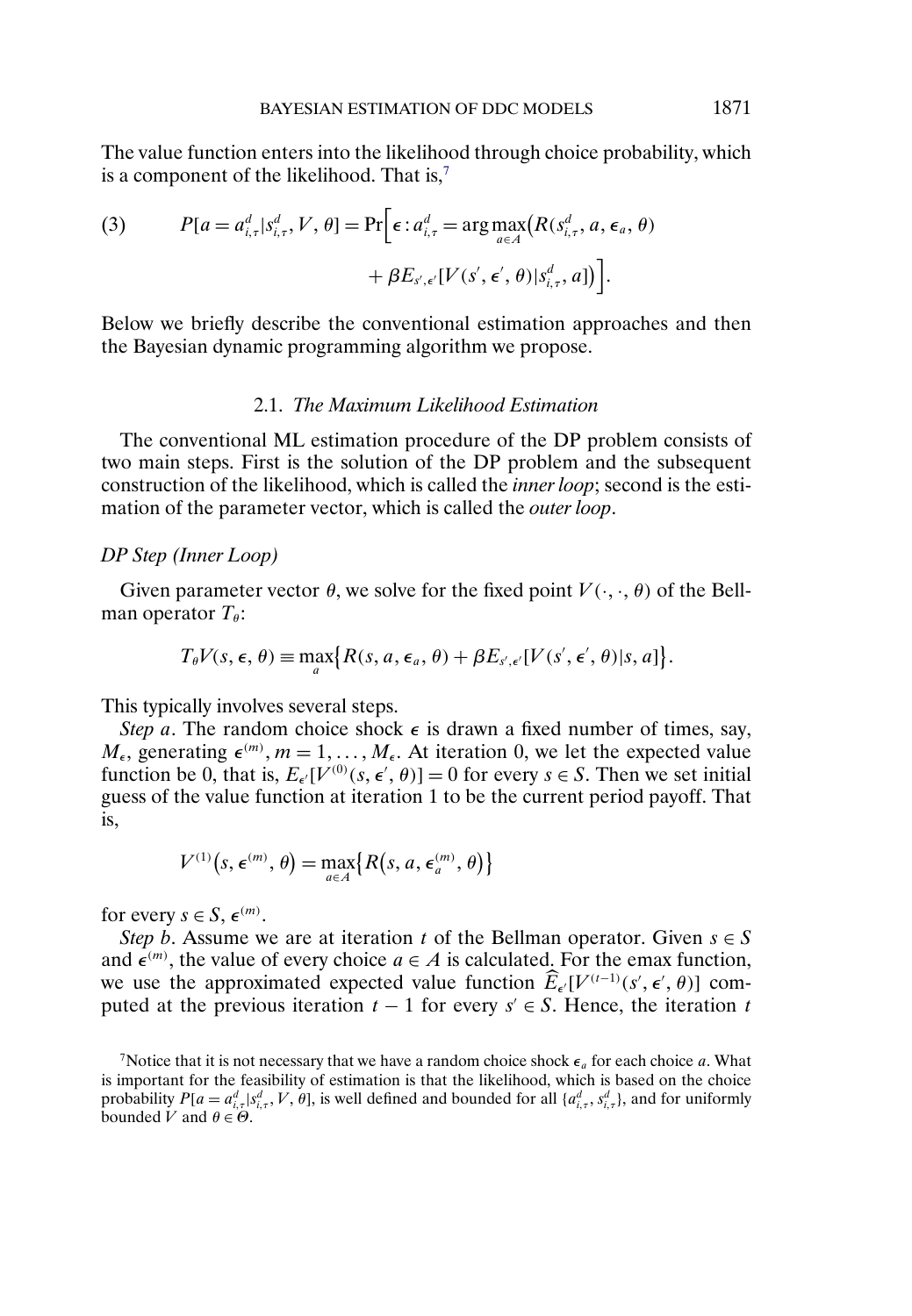<span id="page-8-0"></span>value of choice a is

$$
\mathcal{V}^{(t)}(s, a, \epsilon_a^{(m)}, \theta)
$$
  
=  $R(s, a, \epsilon_a^{(m)}, \theta) + \beta \sum_{s'} \widehat{E}_{\epsilon'}[V^{(t-1)}(s', \epsilon', \theta)]f(s'|s, a, \theta).$ 

Then we compute the value function,  $V^{(t)}(s, \epsilon^{(m)}, \theta) = \max_{a \in A} {\{\mathcal{V}^{(t)}(s, a, \theta)\}}$  $\epsilon_a^{(m)}, \theta$ )}. This calculation is done for every  $s \in S$  and  $\epsilon^{(m)}, m = 1, \ldots, M_{\epsilon}$ .

*Step c*. The approximation for the expected value function is computed by taking the average of value functions over simulated choice shocks as

(4) 
$$
\widehat{E}_{\epsilon'}[V^{(t)}(s', \epsilon', \theta)] \equiv \frac{1}{M_{\epsilon}} \sum_{m=1}^{M_{\epsilon}} V^{(t)}(s', \epsilon^{(m)}, \theta).
$$

Steps b and c have to be repeated for every state space point  $s \in S$ . Furthermore, the two steps have to be repeated until the value function converges. That is, for a small  $\delta > 0$ ,  $|V^{(t)}(s, \bar{\epsilon}^{(m)}, \theta) - V^{(t-1)}(s, \epsilon^{(m)}, \theta)| < \delta$  for all  $s \in S$ and  $m = 1, \ldots, M_{\epsilon}$ .

## *Likelihood Construction*

The important increment of the likelihood is the conditional choice probability  $P[a = a_{i,\tau}^d | s_{i,\tau}^d, V, \theta]$  given the state  $s_{i,\tau}^d$ , value function V and the parameter  $\theta$ . For example, suppose that the per period return function is specified as

$$
R(s, a, \epsilon_a, \theta) = \widehat{R}(s, a, \theta) + \epsilon_a,
$$

where  $\widehat{R}(s, a, \theta)$  is the deterministic component of the per period return function. Also, denote

$$
\widehat{\mathcal{V}}(s, a, \theta) = \widehat{R}(s, a, \theta) + \beta \sum_{s'} \widehat{E}_{\epsilon'}[V(s', \epsilon', \theta)] f(s'|s, a, \theta)
$$

to be the deterministic component of the value of choosing action a. Then

$$
P[a_{i,\tau}^d | s_{i,\tau}^d, V, \theta]
$$
  
=  $P[\epsilon_a - \epsilon_{a_{i,\tau}^d} \le \widehat{\mathcal{V}}(s, a_{i,\tau}^d, \theta) - \widehat{\mathcal{V}}(s, a, \theta); \forall a \ne a_{i,\tau}^d | s_{i,\tau}^d, V, \theta],$ 

which becomes a multinomial probit specification when the error term  $\epsilon$  is assumed to follow a joint normal distribution.8

<sup>&</sup>lt;sup>8</sup>As long as the choice probability is well defined, the error term does not have to be additive. The dynamic discrete choice model is essentially a multinomial discrete choice model, where the right hand side includes future expected value functions.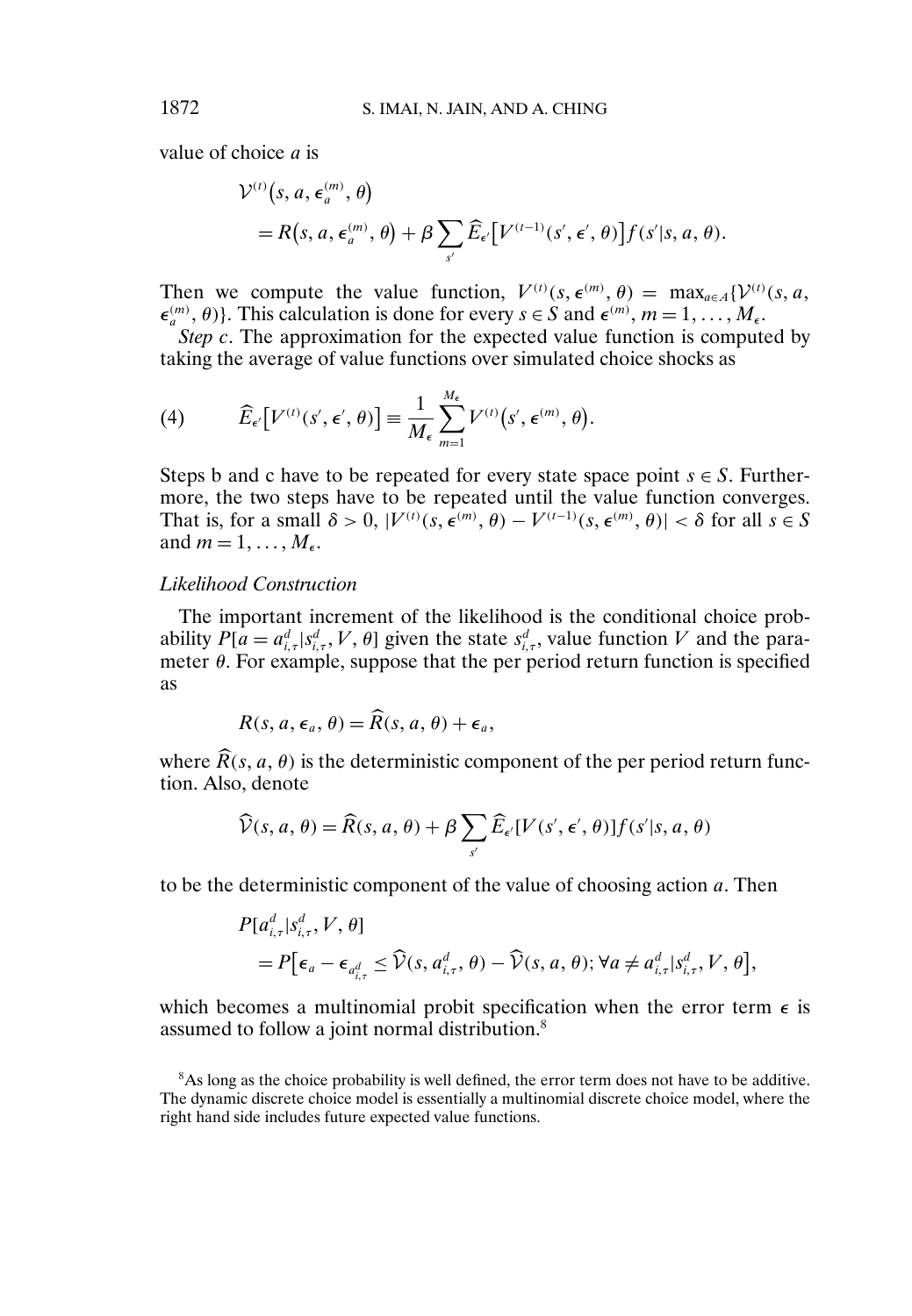## <span id="page-9-0"></span>*Likelihood Maximization Routine (Outer Loop)*

Suppose we have J parameters to estimate. In a typical ML estimation routine, where one uses the Newton hill climbing algorithm, at iteration  $t$ , likelihood is derived under the original parameter vector  $\theta^{(t)}$  and under the perturbed parameter vector  $\theta^{(t)} + \Delta \theta_i$ ,  $j = 1, ..., J$ . The perturbed likelihood is used together with the original likelihood to derive the new direction of the hill climbing algorithm. This is done to derive the parameters for the iteration  $t + 1$ ,  $\theta^{(t+1)}$ . That is, during a single ML estimation routine, the DP problem needs to be solved in full  $J + 1$  times. Furthermore, often the ML estimation routine has to be repeated many times until convergence is achieved. During a single iteration of the maximization routine, the inner loop algorithm needs to be executed at least as many times as the number of parameters plus 1. Since the estimation requires many iterations of the maximization routine, the entire algorithm is usually computationally extremely burdensome.

## 2.2. *The Conventional Bayesian MCMC Estimation*

A major computational issue in the Bayesian estimation method is that the posterior distribution, given by equation [\(2\)](#page-6-0), is a high-dimensional and complex function of the parameters. Instead of directly simulating the posterior, we adopt the MCMC strategy and construct a transition density from current parameter  $\theta$  to the next iteration parameter  $\theta'$ ,  $f(\theta, \theta')$ , which satisfies, among other more technical conditions, the equality

$$
P(\theta|Y_{N^d,T^d}) = \int f(\theta,\theta')P(\theta'|Y_{N^d,T^d})\,d\theta',
$$

where  $P(\theta|Y_{N^d,T^d})$  is the posterior distribution of  $\theta$  given  $Y_{N^d,T^d}$ . From the transition density, we simulate the sequence of parameters  $\{\theta^{(s)}\}_{s=1}^t$ , which is known to converge to the correct posterior. The conventional Bayesian estimation method applied to the DDC model proceeds in the following two main steps.<sup>9</sup>

## *Metropolis–Hastings (M–H) Step*

The M–H algorithm is a Markov chain simulation algorithm used to draw from a complex target distribution.10 In our case, the target density is proportional to  $\pi(\theta)L(Y_{N^d,T^d}|\theta)$ . Given  $\theta^{(t)}$ , the parameter vector at iteration t, we draw the new parameter vector  $\theta^{(t+1)}$  as follows: First, we draw the candidate

<sup>&</sup>lt;sup>9</sup>See Tierney [\(1994\)](#page-35-0) and Tanner and Wong [\(1987\)](#page-35-0) for details on Bayesian estimation.

<sup>10</sup>See Robert and Casella [\(2004\)](#page-35-0) for more details on the M–H algorithm.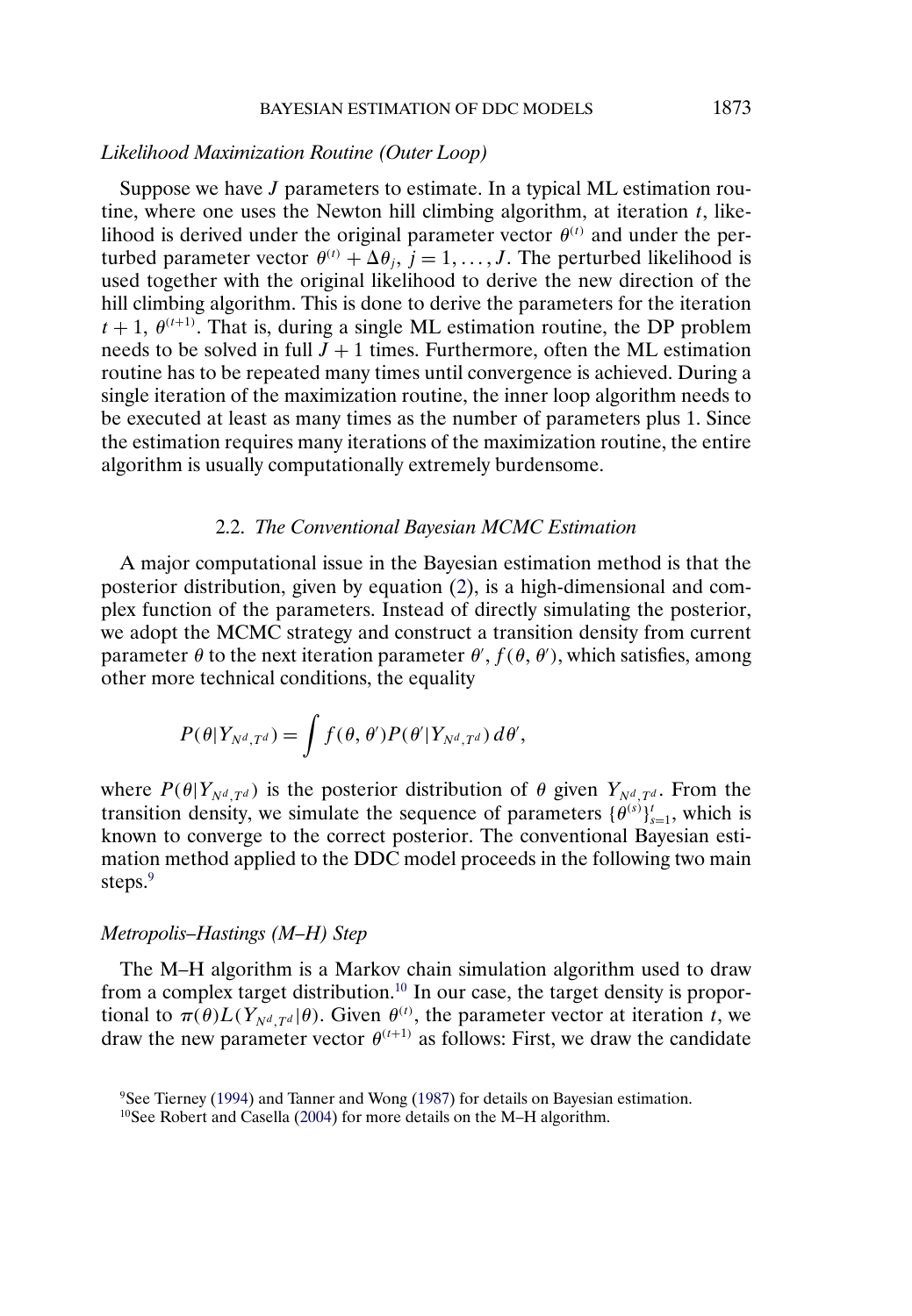<span id="page-10-0"></span>parameter vector  $\theta^{*(t)}$  from a candidate generating density (or proposal density)  $q(\theta^{(t)}, \theta^{*(t)})$ . Then we accept  $\theta^{*(t)}$ , that is, set  $\theta^{(t+1)} = \theta^{*(t)}$  with probability,

(5) 
$$
\lambda(\theta^{(t)}, \theta^{*(t)}) = \min\left\{\frac{\pi(\theta^{*(t)})L(Y_{N^d, T^d}|\theta^{*(t)})q(\theta^{*(t)}, \theta^{(t)})}{\pi(\theta^{(t)})L(Y_{N^d, T^d}|\theta^{(t)})q(\theta^{(t)}, \theta^{*(t)})}, 1\right\},\right\}
$$

and we reject  $\theta^{*(t)}$ , that is, set  $\theta^{(t+1)} = \theta^{(t)}$  with probability  $1 - \lambda$ .

Since the likelihood is a function of the value function, the DP problem needs to be solved for each  $\theta^{*(t)}$ . Hence, similar to the maximum likelihood estimation procedure, one can interpret the M–H step as the outer loop of the estimation algorithm and interpret the DP step involved in constructing the likelihood for each candidate parameter vector as the inner loop. This DP step is the same as the one described in the previous subsection. The full-solutionbased Bayesian MCMC method turns out to be even more burdensome computationally than the full-solution-based ML method because MCMC typically requires a lot more iterations than the ML routine.

We next present our algorithm for estimating the parameter vector  $\theta$ . We call it the Bayesian dynamic programming (Bayesian DP) algorithm. The key innovation of our algorithm is that we solve the DP problem and estimate the parameters simultaneously rather than sequentially as in the conventional methods described above.

## 2.3. *The Bayesian Dynamic Programming Estimation*

The main difference between the Bayesian DP algorithm and the conventional algorithm is that during each estimation step, we do not solve for the fixed point of the Bellman operator. In fact, during each modified M–H step, we iterate the Bellman operator only once. This operator can be expressed as

$$
T_{\theta}^{(t)}V(\cdot,\cdot,\theta)
$$
  

$$
\equiv \max_{a} \bigg\{ R(s,a,\epsilon_{a},\theta) + \beta \sum_{s'} \widehat{E}_{\epsilon'}^{(t)} [V(s',\epsilon',\theta)] f(s'|s,a,\theta) \bigg\}.
$$

Our Bellman operator  $T_{\theta}^{(t)}$  depends on t because our approximation of the expected value function,  $\widehat{E}_{\epsilon'}^{(t)}$ , depends on t. In conventional methods, this approximation is given by equation [\(4\)](#page-8-0). In contrast, we approximate it by averaging over a subset of past iterations. Let  $\mathcal{H}^{(t)} \equiv {\{\epsilon^{(s)}, \theta^{*(s)}, V^{(s)}\}}_{s=1}^t$  be the history of shocks, candidate parameters, $11$  and value functions up to iteration t. Let  $\mathcal{V}^{(t)}(s, a, \epsilon_a^{(t)}, \theta^{*(t)}, \mathcal{H}^{(t-1)})$  be the value of choice a and let  $V^{(t)}(s, \epsilon^{(t)}, \theta^{*(t)}, \mathcal{H}^{(t-1)})$  be the value function derived at iteration t of our

<sup>&</sup>lt;sup>11</sup>We do not use past history of  $\theta^{(s)}$ ; hence it is not included in  $\mathcal{H}^{(t)}$ .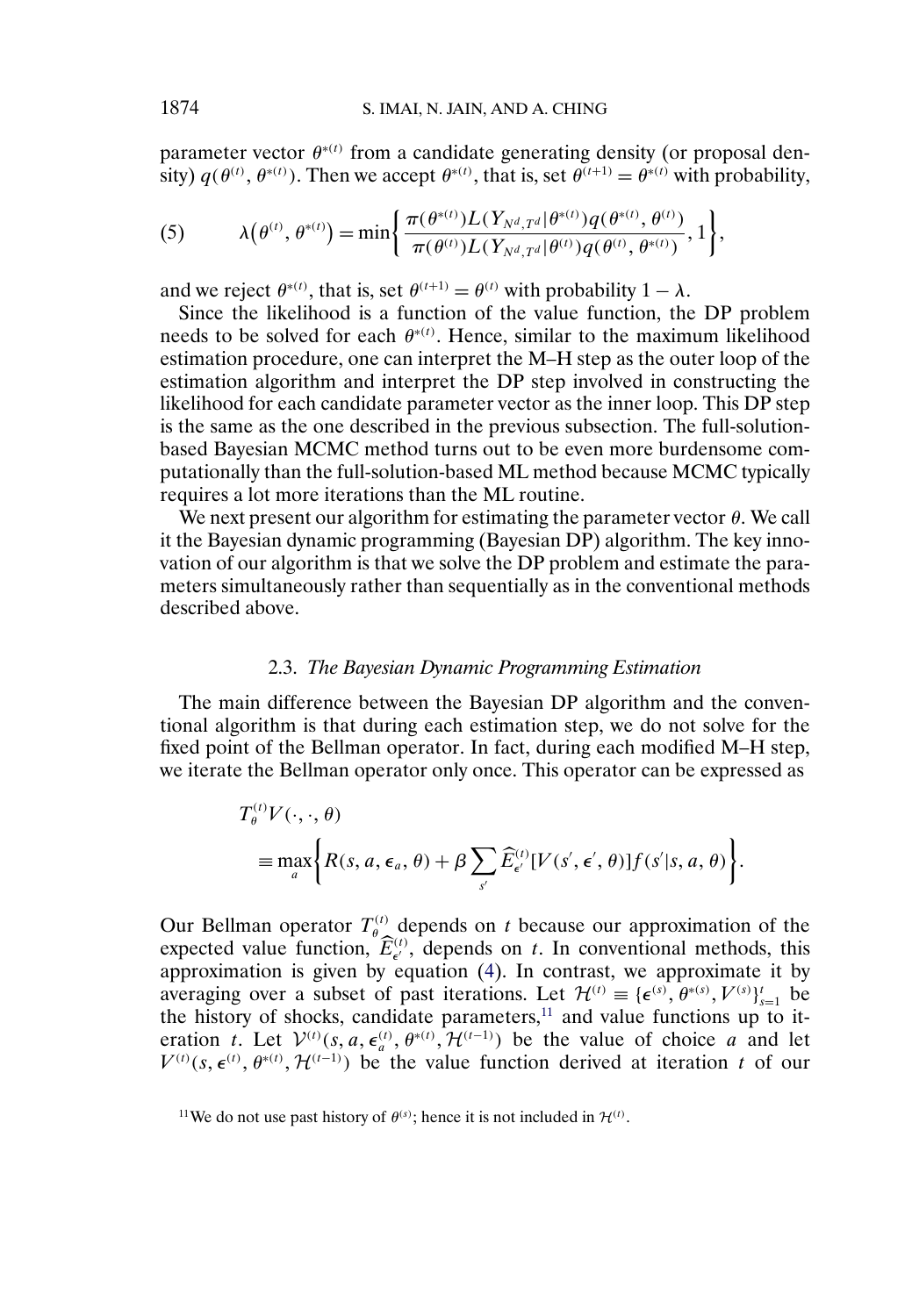<span id="page-11-0"></span>solution–estimation algorithm. Then the value function and the approximation  $\widehat{E}_{\epsilon'}^{(t)}[V(s', \epsilon', \theta)|\mathcal{H}^{(t-1)}]$  for the expected value function  $E_{\epsilon'}[V(s', \epsilon', \theta)]$  at iteration t are defined recursively as

(6) 
$$
\widehat{E}_{\epsilon}^{(t)} \left[ V(s', \epsilon', \theta) | \mathcal{H}^{(t-1)} \right]
$$
\n
$$
\equiv \sum_{n=1}^{N(t)} V^{(t-n)} \left( s', \epsilon^{(t-n)}, \theta^{*(t-n)}, \mathcal{H}^{(t-n-1)} \right) \frac{K_h(\theta - \theta^{*(t-n)})}{\sum_{k=1}^{N(t)} K_h(\theta - \theta^{*(t-k)})}
$$
\n
$$
\mathcal{V}^{(t-n)} \left( s, a, \epsilon_a^{(t-n)}, \theta^{*(t-n)}, \mathcal{H}^{(t-n-1)} \right)
$$
\n
$$
= R(s, a, \epsilon_a^{(t-n)}, \theta^{*(t-n)})
$$
\n
$$
+ \beta \sum_{s'} \widehat{E}_{\epsilon'}^{(t-n)} \left[ V(s', \epsilon', \theta^{*(t-n)}) \left| \mathcal{H}^{(t-n-1)} \right] f(s'|s, a, \theta),
$$
\n
$$
V^{(t-n)} \left( s, \epsilon_a^{(t-n)}, \theta^{*(t-n)}, \mathcal{H}^{(t-n-1)} \right)
$$
\n
$$
= \max_{a \in A} \mathcal{V}^{(t-n)} \left( s, a, \epsilon_a^{(t-n)}, \theta^{*(t-n)}, \mathcal{H}^{(t-n-1)} \right),
$$

where  $K_h(\cdot)$  is a multivariate kernel with bandwidth  $h > 0$ .

The approximated expected value function given by equation (6) is the weighted average of value functions of  $N(t)$  most recent iterations. The sample size of the average,  $N(t)$ , increases with t, that is,  $N(t) \rightarrow \infty$  as  $t \rightarrow \infty$ . Furthermore, we let  $t - N(t) \to \infty$  as  $t \to \infty$ . The weights are high for the value functions at iterations with parameters close to the current parameter vector  $\theta^{(t)}$ . This is similar to the idea of Pakes and McGuire [\(2001\)](#page-35-0), where the expected value function is the average of the past  $N$  iterations. In their algorithm, averages are taken only over the value functions that have the same state space point as the current state space point s. In our case, averages are taken over the value functions that have the same state as the current state s as well as parameters that are close to the current parameter  $\theta^{(t)}$ .

We now describe the complete Bayesian DP algorithm at iteration  $t$ . Suppose that  $\{\epsilon^{(l)}\}_{l=1}^t$ ,  $\{\theta^{*(l)}\}_{l=1}^t$ , and  $\{V^{(l)}(s, \epsilon^{(l)}, \theta^{*(l)}, \mathcal{H}^{(l-1)})\}_{l=1}^t$  are given for all discrete  $s \in S$ . Then we update the value function and the parameters as follows.

#### *Modified M–H Step*<sup>12</sup>

We draw the new parameters  $\theta^{(t+1)}$  as follows: First, we draw the candidate parameter vector  $\theta^{*(t)}$  from the proposal density  $q(\theta^{(t)}, \theta^{*(t)})$ . Then we

<sup>12</sup>We are grateful to Andriy Norets for pointing out a flaw in the Gibbs sampling scheme adopted in the earlier draft. We follow Norets [\(2007\)](#page-34-0) and Osborne [\(2007\)](#page-35-0), and adopt the modified Metropolis–Hastings algorithm for the MCMC sampling. Notice that in a linear model (see

 $\overline{\phantom{a}}$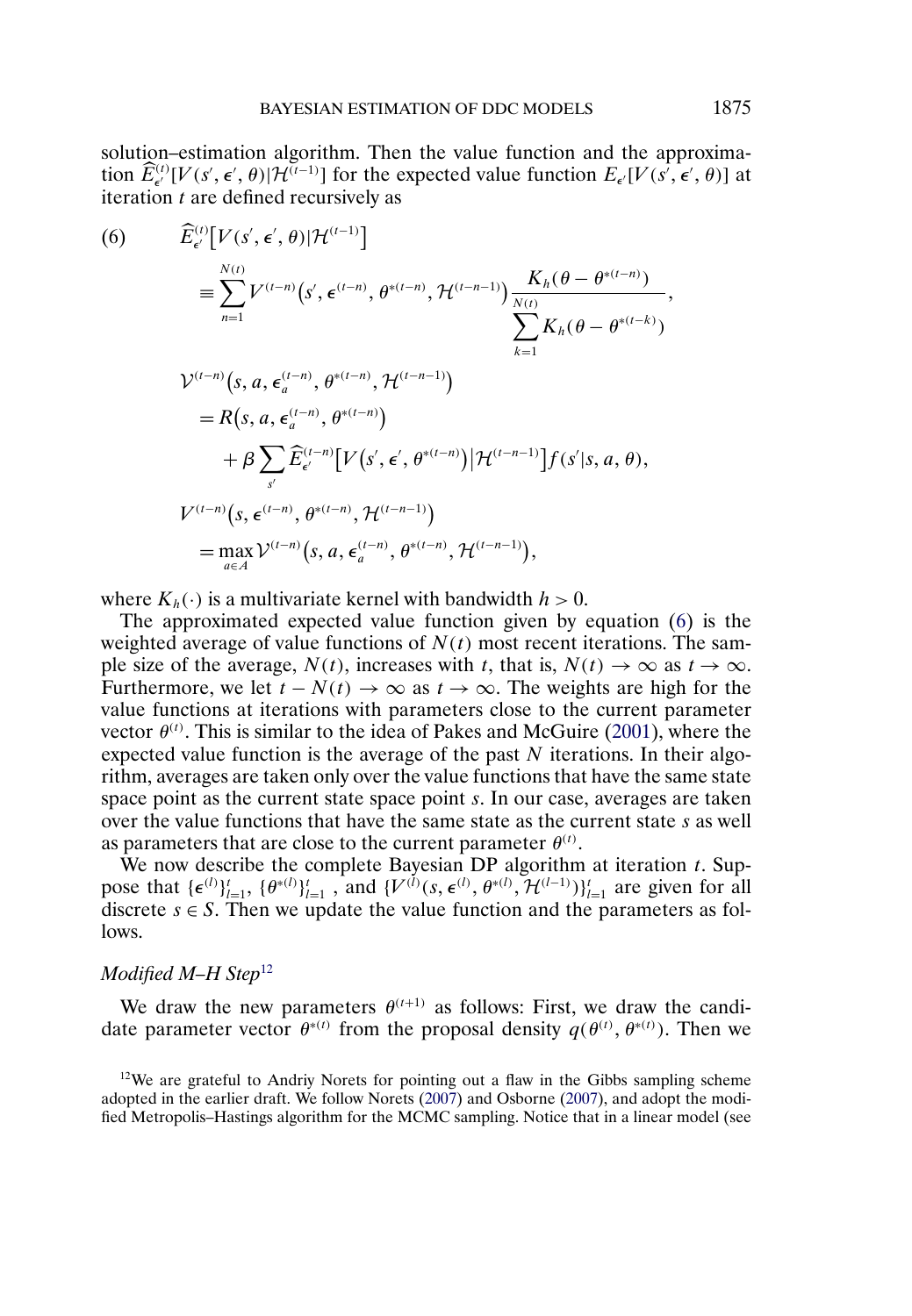<span id="page-12-0"></span>accept  $\theta^{*(t)}$ , that is, set  $\theta^{(t+1)} = \theta^{*(t)}$  with probability  $\lambda(\theta^{(t)}, \theta^{*(t)} | \mathcal{H}^{(t-1)})$ , defined in the same way as before, in equation [\(5\)](#page-10-0), and we reject  $\theta^{*(t)}$ , that is, we set  $\theta^{(t+1)} = \theta^{(t)}$  with probability  $1 - \lambda$ .

## *Modified DP Step*

As explained in the conventional Bayesian MCMC algorithm, during each Metropolis–Hastings step, we need to update the expected value function  $\widehat{E}_{\epsilon'}^{(t)}[V(\cdot,\cdot,\cdot)|\mathcal{H}^{(t-1)}]$  for parameters  $\theta^{(t)}$  and  $\theta^{*(t)}$ . To do so for all  $s \in S$ , without iterating on the Bellman operator until convergence, we follow equation [\(6\)](#page-11-0). For use in future iterations, we simulate the value function by drawing  $\epsilon^{(t)}$  to derive  $V^{(t)}(s, a, \epsilon_a^{(t)}, \theta^{*(t)}, \mathcal{H}^{(t-1)})$  and  $V^{(t)}(s, \epsilon^{(t)}, \theta^{*(t)}, \mathcal{H}^{(t-1)})$ .

We repeat these two steps until the sequence of parameter simulations converges to a stationary distribution. In our algorithm, in addition to the DP and Bayesian MCMC methods, nonparametric kernel techniques are also used to approximate the value function. Notice that the convergence of kernel-based approximation is not based on the large sample size of the data, but on the number of Bayesian DP iterations. Moreover, the Bellman operator is evaluated only once during each estimation iteration. Hence, the Bayesian DP algorithm avoids the computational burden of solving for the DP problem during each estimation step, which involves repeated evaluation of the Bellman operator.13

It is important to note that the modified Metropolis–Hastings algorithm is not a Markov chain.14 This is because it involves value functions calculated in past iterations. Hence, convergence of our algorithm is by no means trivial.

McCulloch and Rossi [\(1994\)](#page-34-0) for an example), the equations are

$$
z_{it} = R_{it}\gamma + u_{it}, \quad u_{it} \sim N(0, \Sigma),
$$
  
\n
$$
y_{ijt} = \begin{cases} 1, & \text{if } z_{ijt} \ge \max\{z_{it}\}, \\ 0, & \text{otherwise.} \end{cases}
$$

Then, once  $z_{it}$  is derived by data augmentation, the first equation is linear in parameter  $\gamma$  and thus can be estimated by linear Gibbs sampling. However, in our case,

 $z_{it} = R_{it} \gamma + \beta EV(R_{it+1}|R_{it}, \theta) + u_{it}, \quad u_{it} \sim N(0, \Sigma),$ 

where  $EV(R_{i+1}|R_{i}, \theta)$  is a nonlinear function of the state variable  $R_{i}$  and, thus, linear Gibbs sampling algorithms cannot be applied.

 $13$ Both Osborne [\(2007\)](#page-34-0) and Norets (2007) approximated the expected value function using the value functions computed in the past iterations evaluated at the past parameter draws  $\theta^{(t-n)}$ . Here, we use the value functions evaluated at the past proposal parameter draws  $\theta^{*(t-n)}$ . We chose to do so because given  $\theta^{(t)}$ , it is easier to control the random movement of  $\theta^{*(t)}$  than the random movement of  $\theta^{(t+1)}$ , since  $\theta^{*(t)}$  is drawn from a known distribution function. This simplifies both the proofs and the empirical example. By keeping the conditional variance of the proposal density given  $\theta^{(t)}$  small, we can guarantee that the invariant distribution of  $\theta^{*(t)}$  is not very different from that of  $\theta$ .

14We are grateful to Peter Rossi for emphasizing this.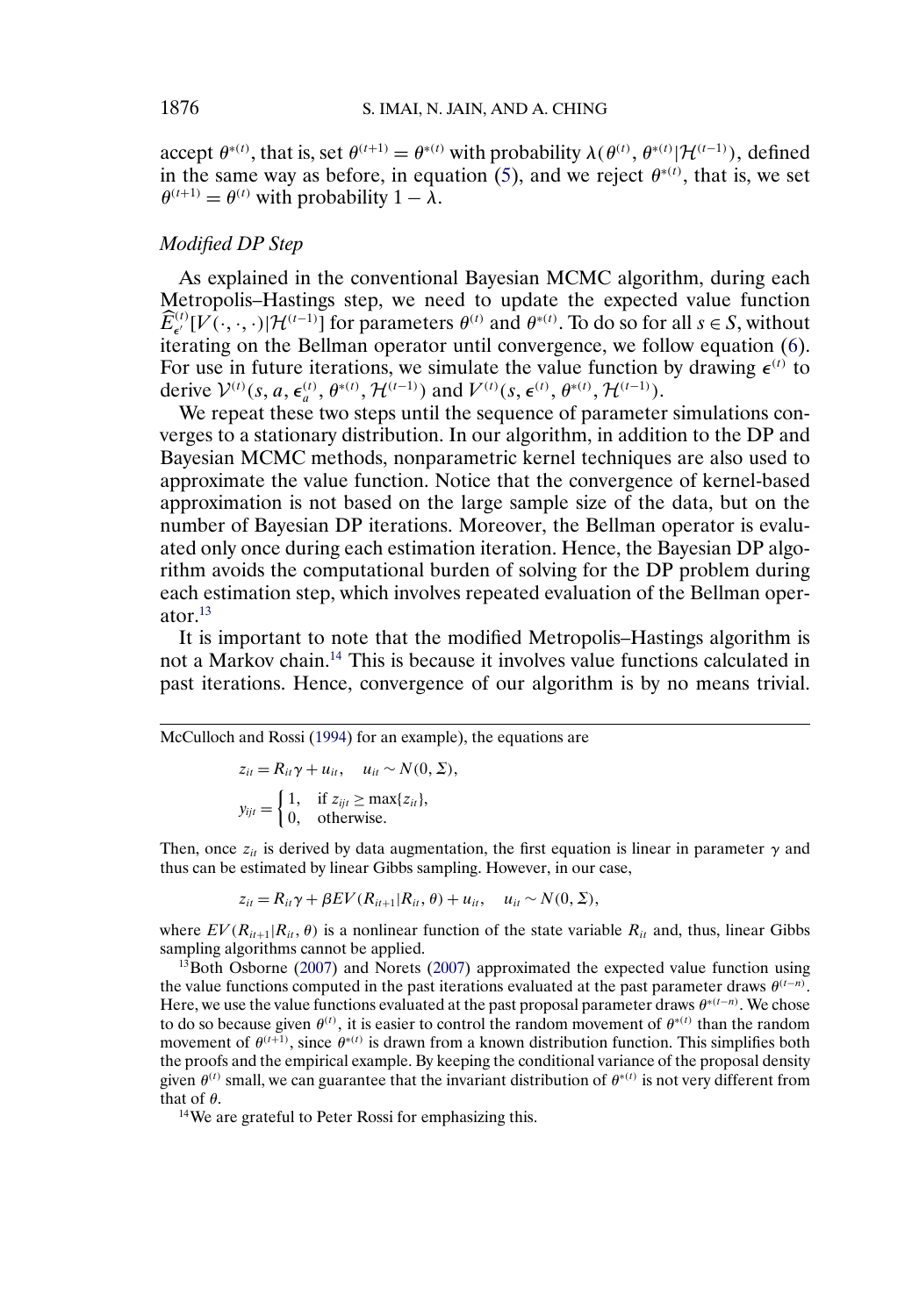<span id="page-13-0"></span>In the next section, we state theorems and corollaries which show that under some mild assumptions, the distribution of the parameters generated by our algorithm converges to the true posterior in probability. All proofs are in Appendix B.

#### 3. THEORETICAL RESULTS

In this section, we prove the convergence of the Bayesian DP algorithm in the basic model. We then present the random effects model and the continuous state space model in two subsections. To facilitate the proof, we modify the DP step slightly to calculate the expected value function. That is, we simulate the value function by drawing  $\epsilon^{(t)}$  to derive

$$
\mathcal{V}^{(t)}(s, a, \epsilon_a^{(t)}, \theta^{*(t)}, \mathcal{H}^{(t-1)})
$$
  
=  $\widetilde{R}(s, a, \epsilon_a^{(t)}, \theta^{*(t)}) + \beta \sum_{s'} \widehat{E}_{\epsilon'}^{(t)} [V(s', \epsilon', \theta^{*(t)}) | \mathcal{H}^{(t-1)}] f(s'|s, a, \theta),$ 

where

$$
\widetilde{R}(s, a, \epsilon_a^{(t)}, \theta^{*(t)}) = \min\{\max\{R(s, a, \epsilon_a^{(t)}, \theta^{*(t)}), -M_R\}, M_R\}
$$

for a large positive  $M_R$ . This makes the current period return function used in equation [\(1\)](#page-5-0) uniformly bounded, which simplifies the proof. This modification does not make any difference in practice because  $M_R$  can be set arbitrarily large. Let  $V$  denote the solution of the Bellman equation:<sup>15</sup>

$$
V(s,\epsilon,\theta) = \max \{ \widetilde{R}(s,a,\epsilon_a,\theta) + \beta E_{s',\epsilon'}[V(s',\epsilon',\theta)|s,a] \}.
$$

Next we show that under some mild assumptions, our algorithm generates a sequence of parameters  $\theta^{(1)}$ ,  $\theta^{(2)}$ , ... that converges in probability to the correct posterior distribution.

ASSUMPTION 1: *Parameter space*  $\Theta \subseteq R^J$  *is compact, that is, closed and bounded in the Euclidean space*  $R<sup>J</sup>$ . *The proposal density*  $q(\theta, \cdot)$  *is continuously differentiable*, *strictly positive*, *and uniformly bounded in the parameter space* given any  $\theta \in \Theta .^{16}$ 

 $15$  Given the expected value function, per period return in the likelihood construction is set to be R not  $\widetilde{R}$ . See equation [\(3\)](#page-7-0). <sup>16</sup>Compactness of the parameter space is a standard assumption used in proving the conver-

gence of the MCMC algorithm. It is often not necessary but simplifies the proofs. An example of the proposal density that satisfies Assumption 1 is the multivariate normal density, truncated to only cover the compact parameter space.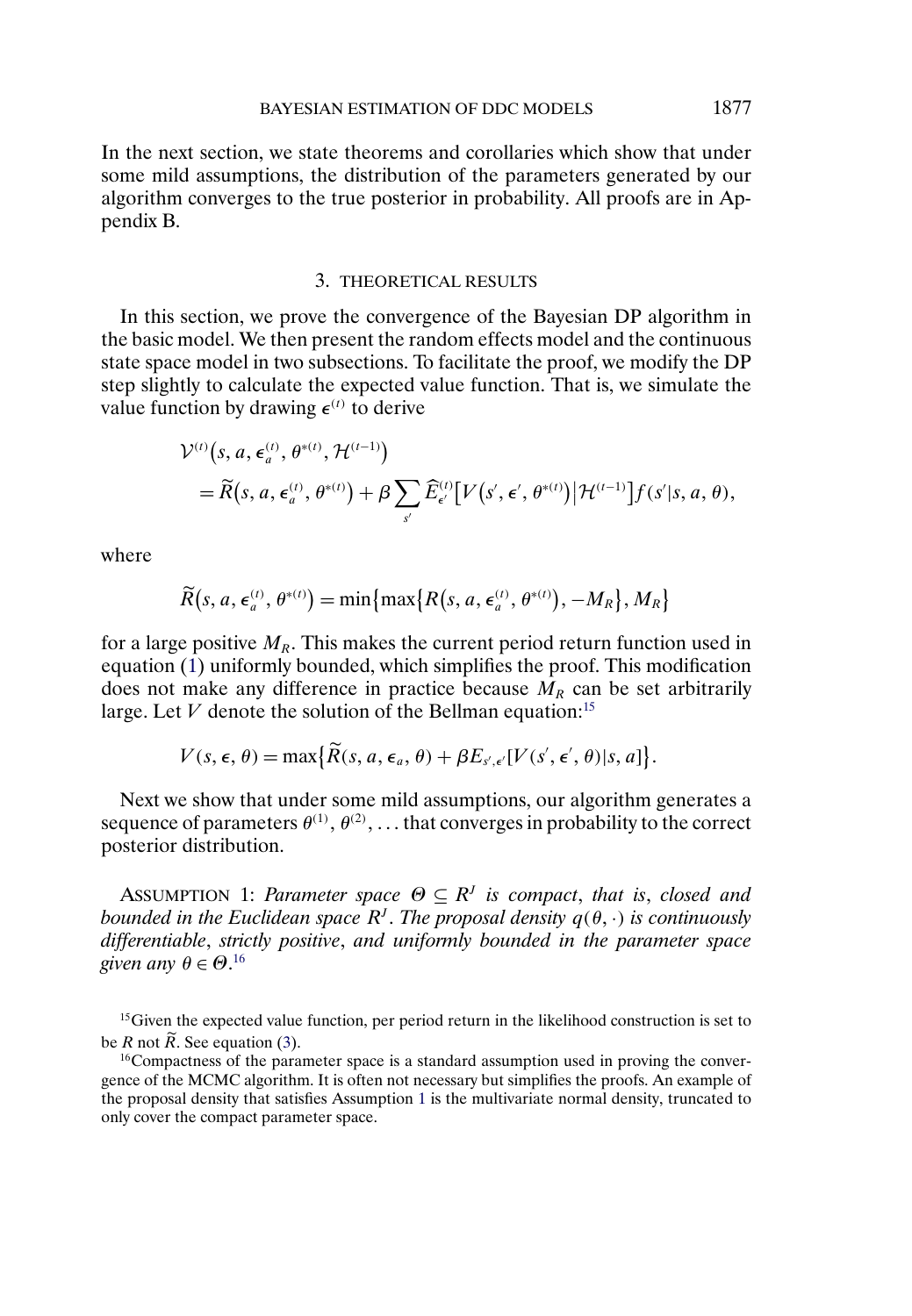<span id="page-14-0"></span>ASSUMPTION 2: *For any*  $s \in S$ ,  $a \in A$ , and  $\epsilon$ ,  $\theta \in \Theta$ ,  $|\widetilde{R}(s, a, \epsilon_a, \theta)| < M_R$  for *some*  $M_R > 0$ . *Also*,  $\widetilde{R}(s, a, \cdot, \theta)$  *is a nondecreasing function in*  $\epsilon$  *and*  $\widetilde{R}(s, a, \cdot, \cdot)$ *satisfies the Lipschitz condition in terms of and* θ. *Also*, *the density function*  $dF(\epsilon, \theta)$  and the transition function  $f(\cdot | \cdot, a, \cdot)$  given a satisfy the Lipschitz con*dition*.

ASSUMPTION 3:  $\beta$  *is known*<sup>17</sup> *and*  $\beta$  < 1.

ASSUMPTION 4: *For any*  $s \in S$ ,  $\epsilon$ , *and*  $\theta \in \Theta$ ,  $V^{(0)}(s, \epsilon, \theta) < M_I$  *for some*  $M_I > 0$ . Furthermore,  $V^{(0)}(s, \cdot, \cdot)$  also satisfies the Lipschitz condition in terms  $of \epsilon$  *and*  $\theta$ .

Assumptions 2, 3, and 4 jointly make  $V^{(t)}(s, \epsilon, \theta)$  and hence  $\widehat{E}_{\epsilon'}^{(t)}[V(s', \epsilon', \theta)],$  $t = 1, \ldots$ , uniformly bounded, measurable, and continuous, and satisfy the Lipschitz condition as well.

ASSUMPTION 5:  $\pi(\theta)$  *is positive and bounded for any*  $\theta \in \Theta$ . *Similarly, for any*  $\theta \in \Theta$  *and* V *uniformly bounded*,  $L(Y_{N^d, T^d} | \theta, V(\cdot, \theta)) > 0$  *and is bounded and uniformly continuous in*  $\theta \in \Theta$ .

Define the sequence  $t(l)$ ,  $\tilde{N}(l)$  as follows. For some  $s > 0$ , define  $t(1) = s$ and  $\widetilde{N}(1) = N(s)$ . Let  $t(2)$  be such that  $t(2) - N(t(2)) = t(1) + 1$ . Such  $t(2)$ exists from the assumption on  $N(s)$  stated in Assumption 6. Also, let  $N(2) =$  $N(t(2))$ . Similarly, for any  $l > 2$ , let  $t(l+1)$  be such that  $t(l+1)-N(t(l+1)) =$  $t(l) + 1$  and let  $\tilde{N}(l + 1) = N(t(l + 1)).$ 

ASSUMPTION 6: N(t) *is nondecreasing in* t, *increases at most by one for a unit increase in t, and*  $N(t) \rightarrow \infty$ *. Furthermore, t* –  $N(t) \rightarrow \infty$  *and there exists a finite constant*  $A > 0$  *such that*  $\widetilde{N}(l + 1) < A\widetilde{N}(l)$  for all  $l > 1$ , and, for any  $l = 2, \ldots$ ,  $N(t(l) + 1) = N(t(l)) + 1.$ 

An example of a sequence that satisfies Assumption 6 is  $t(l) \equiv s + \frac{(l+1)(l+2)}{2}$ ,  $\widetilde{N}(l) = l$  for  $l > 0$ , and  $N(t) = l + 1$  for  $t(l) < t < t(l + 1), l > 1$ .

ASSUMPTION 7: *The bandwidth* h *is a nonincreasing function of* N *and as*  $N \to \infty$ ,  $h(N) \to 0$  *and*  $Nh(N)^{9} \to \infty$ . *Further*,  $h(N)$  *is constant for*  $N(t(l)) < N \leq N(t(l+1)).$ 

ASSUMPTION 8:  $K_h(\cdot)$  *is a multivariate kernel with bandwidth*  $h > 0$ . *That is*,  $K_h(z) = (1/h^j)K(z/h)$ , where K is a nonnegative, continuous, bounded real

<sup>&</sup>lt;sup>17</sup>The assumption that  $\beta$  is known may not be necessary but greatly simplifies the proofs. However, we show later that  $\beta$  can be successfully estimated as long as its prior is restricted to be strictly less than 1.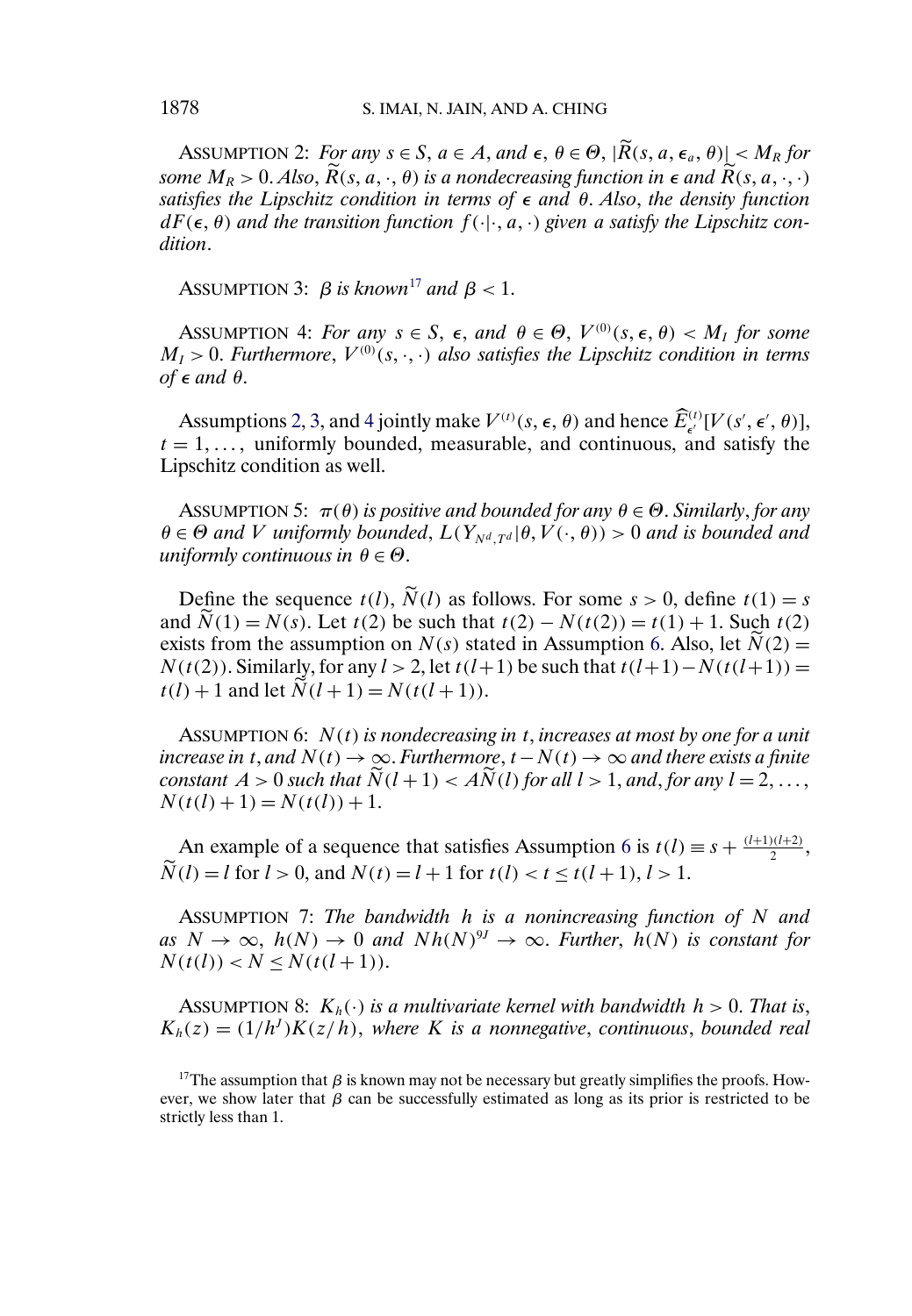<span id="page-15-0"></span>function which is symmetric around 0 and integrates to 1, that is,  $\int K(z) dz = 1$ . Furthermore,  $\int zK(z)\,dz < \infty$  and  $\int_{|z|>1/h} K(z)\,dz \leq Ah^{4J}$  for some positive con*stant* A, where for a vector  $z$ ,  $|z| = \sup_{i=1,\dots,J} |z_i|$ , and K has an absolutely inte*grable Fourier transform*.

THEOREM 1: *Suppose Assumptions* [1–](#page-13-0)[8](#page-14-0) *are satisfied for*  $V^{(t)}$ ,  $\pi$ , L,  $\epsilon$ , *and*  $\theta$ . Then, the sequence of approximated expected value functions  $\widehat{E}_{\epsilon'}^{(t)}[V(s', \epsilon', \theta)]$  $\mathcal{H}^{(t-1)}$ ] *converges to*  $E_{\epsilon'}[V(s', \epsilon', \theta)]$  *in probability uniformly over*  $s' \in S$ ,  $\theta \in \Theta$  as  $t \to \infty$ . *Similarly, the sequence of value functions*  $V^{(t)}(s, \epsilon, \theta, \mathcal{H}^{(t-1)})$  *converges to*  $V(s, \epsilon, \theta)$  *in probability uniformly over*  $s, \epsilon,$  *and* $\theta \in \Theta$  *as*  $t \to \infty$ .

COROLLARY 1: *Suppose Assumptions* [1–](#page-13-0)[8](#page-14-0) *are satisfied. Then*  $\lambda(\theta^{(t)}, \theta^{*(t)})$ H(t−1) ) *converges to* λ(θ(t) θ<sup>∗</sup>(t)) *in probability uniformly in* Θ.

THEOREM 2: *Suppose Assumptions* [1–](#page-13-0)[8](#page-14-0) *are satisfied for*  $V^{(t)}$ ,  $t = 1, \ldots, \pi, L$ ,  $\epsilon$ , and  $\theta$ . *Then*  $\theta^{(t)}$  *converges to*  $\widetilde{\theta}^{(t)}$  *in probability*, *where*  $\widetilde{\theta}^{(t)}$  *is a Markov chain generated by the Metropolis–Hastings algorithm with proposal density*  $q(\theta, \theta^{(*)})$ and acceptance probability function  $\lambda(\theta, \theta^{(*)})$ .

COROLLARY 2: *The sequence of parameter simulations generated by the Metropolis–Hastings algorithm with proposal density*  $q(\theta, \theta^*)$  *and acceptance probability*  $\lambda(\theta, \theta^*)$  *converges to the true posterior in total variation norm. That is*,

$$
\lim_{n\to\infty}\left\|\int K^n(\theta,\cdot)\mu_0(d\theta)-\mu\right\|_{\rm TV}=0
$$

*for arbitrary initial distribution*  $\mu_0$ *, where*  $\mu$  *is the true posterior distribution and*  $K^n(\theta, \cdot)$  *is the transition kernel for n iterations.* 

By Corollary 2, we can conclude that the distribution of the sequence of parameters  $\theta^{(t)}$  generated by the Bayesian DP algorithm converges in probability to the true posterior distribution.

To understand the basic logic of the proof of Theorem 1, suppose that parameter  $\theta^{(t)}$  stays fixed at a value  $\theta^*$  for all iterations t. Then equation [\(6\)](#page-11-0) reduces to

$$
\widehat{E}_{\epsilon'}^{(t)}\big[V(s',\epsilon',\theta^*)|\mathcal{H}^{(t-1)}\big]=\frac{1}{N(t)}\sum_{n=1}^{N(t)}V^{(t-n)}\big(s',\epsilon^{(t-n)},\theta^*,\mathcal{H}^{(t-n-1)}\big).
$$

Then our algorithm boils down to a simple version of the machine learning algorithm discussed by Pakes and McGuire [\(2001\)](#page-35-0) and Bertsekas and Tsitsiklis [\(1996\)](#page-33-0). They approximated the expected value function by taking the average over all past value function iterations whose state space point is the same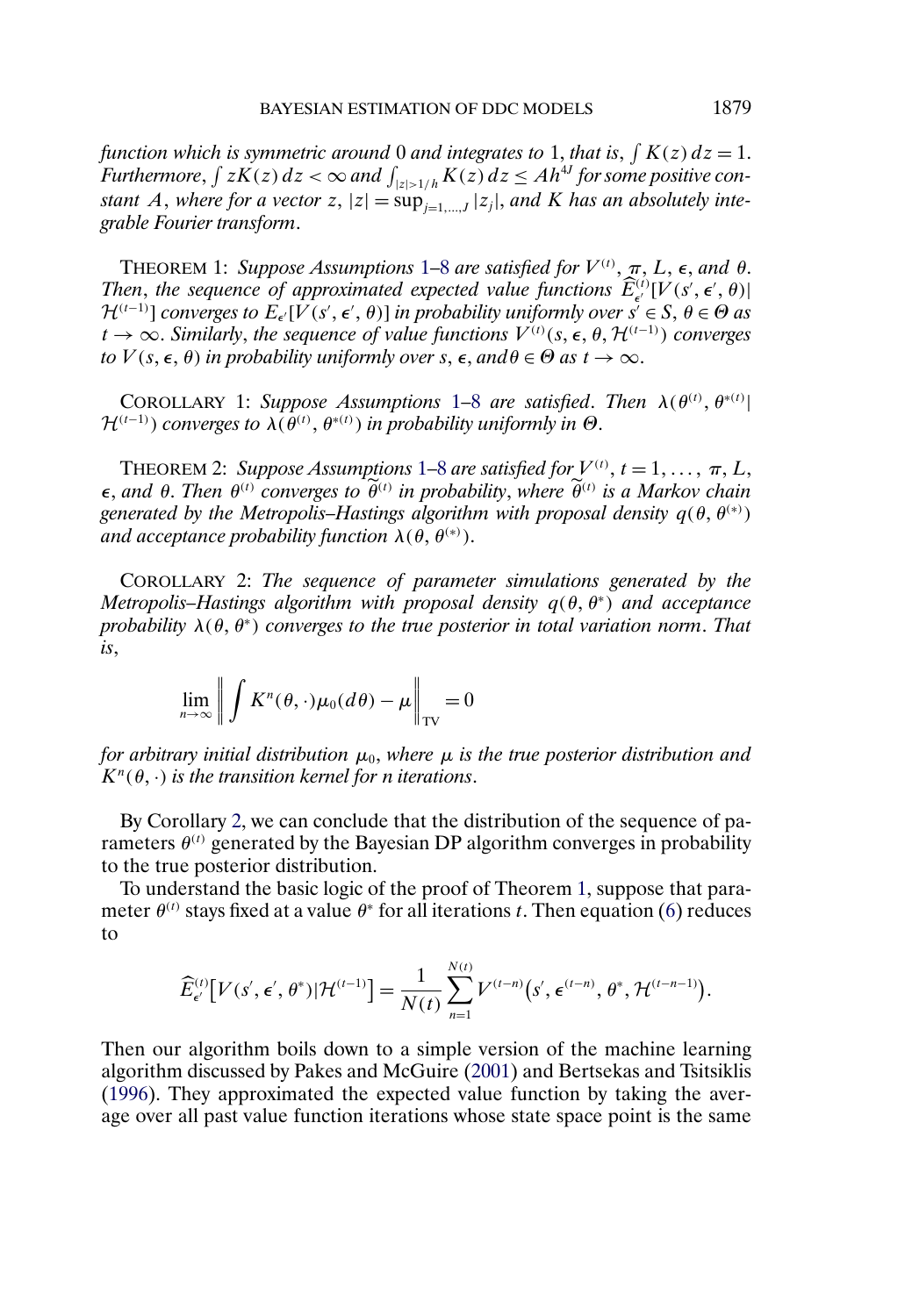<span id="page-16-0"></span>as the state space point s'. Bertsekas and Tsitsiklis [\(1996\)](#page-33-0) discussed the convergence issues and showed that under some assumptions, the sequence of the value functions from the machine learning algorithm converges to the true value function almost surely. The difficulty of the proofs lies in extending the logic of the convergence of the machine learning algorithm to the framework of estimation, where the parameter vector moves around as well. Our answer to this issue is simple: for a parameter vector  $\theta \in \Theta$  at iteration t, we look at the past iterations and use value functions at parameters  $\theta^{*(t-n)}$  that are very close to  $\theta$ . Then the convergence is very similar to the case where the parameter vector is fixed, as long as the number of past value functions used can be made arbitrarily large. This is guaranteed by Assumption [1,](#page-13-0) since every neighborhood in the compact parameter space  $\Theta$  will be visited infinitely often. It is important to note that for convergence of the value function, the estimation algorithm does not have to be Markov. The only requirement is that during the iteration, each neighborhood in  $\Theta$  has a strictly positive probability of being drawn.

## 3.1. *Random Effects*

Consider a model where, for a subset of parameters, each agent has a different value  $\tilde{\theta}_i$ , which is randomly drawn from a density  $f(\tilde{\theta}_i|\theta_{(1)})$ . The parameter vector of the model is  $\theta \equiv (\theta_{(1)}, \theta_{(2)})$ , where  $\theta_{(1)}$  is the parameter vector for the distribution of the random coefficients and  $\theta_{(2)}$  is the vector of other parameters. The parameter vector of firm i is  $(\tilde{\theta}_i, \theta_{(2)})$ . Instead of explicitly integrating the likelihood over  $\tilde{\theta}_i$ , we follow the commonly adopted and computationally efficient procedure of treating each  $\tilde{\theta}_i$  as a parameter and drawing it from its density. It is known (see McCulloch and Rossi [\(1994\)](#page-34-0), Albert and Chib [\(1993\)](#page-33-0), and Chib and Greenberg [\(1996\)](#page-34-0)) that instead of drawing the entire parameter vector  $(\{\tilde{\theta}_i\}_{i=1}^{N^d}, \theta_{(1)}, \theta_{(2)})$  at once, it is often simpler to partition it into several blocks and draw the parameters of each block separately given the other parameters. Here, we propose to draw them in the following three blocks. At iteration t the blocks are

*Block 1*: Draw  $\{\widetilde{\theta}_i^{(t+1)}\}_{i=1}^{N^d}$  given  $\theta_{(1)}^{(t)}, \theta_{(2)}^{(t)}$ . *Block* 2: Draw  $\theta_{(1)}^{(t+1)}$  given  $\{\widetilde{\theta}_{i}^{(t+1)}\}_{i=1}^{N^{d}}, \theta_{(2)}^{(t)}$ . *Block 3*: Draw  $\theta_{(2)}^{(t+1)}$  given  $\{\widetilde{\theta}_i^{(t+1)}\}_{i=1}^{N^d}, \theta_{(1)}^{(t+1)}$ . Below we describe in detail the algorithm at each block.

## *Block 1—Modified M–H Step for Drawing*  $\widetilde{\theta}_i$

For firm i, we draw the new random effects parameters  $\widetilde{\theta}_i^{(t+1)}$  as follows: We set the proposal density as the distribution function of  $\tilde{\theta}_i$ , that is,  $f(\tilde{\theta}_i|\theta_{(1)})$ . Notice that the prior is a function of  $\theta_{(1)}$  and  $\theta_{(2)}$ , and not of  $\theta_i$ . Hence for drawing  $\hat{\theta}_i$  given  $\theta_{(1)}$  and  $\theta_{(2)}$ , the prior is irrelevant. Similarly, given  $\theta_{(1)}$ , the likelihood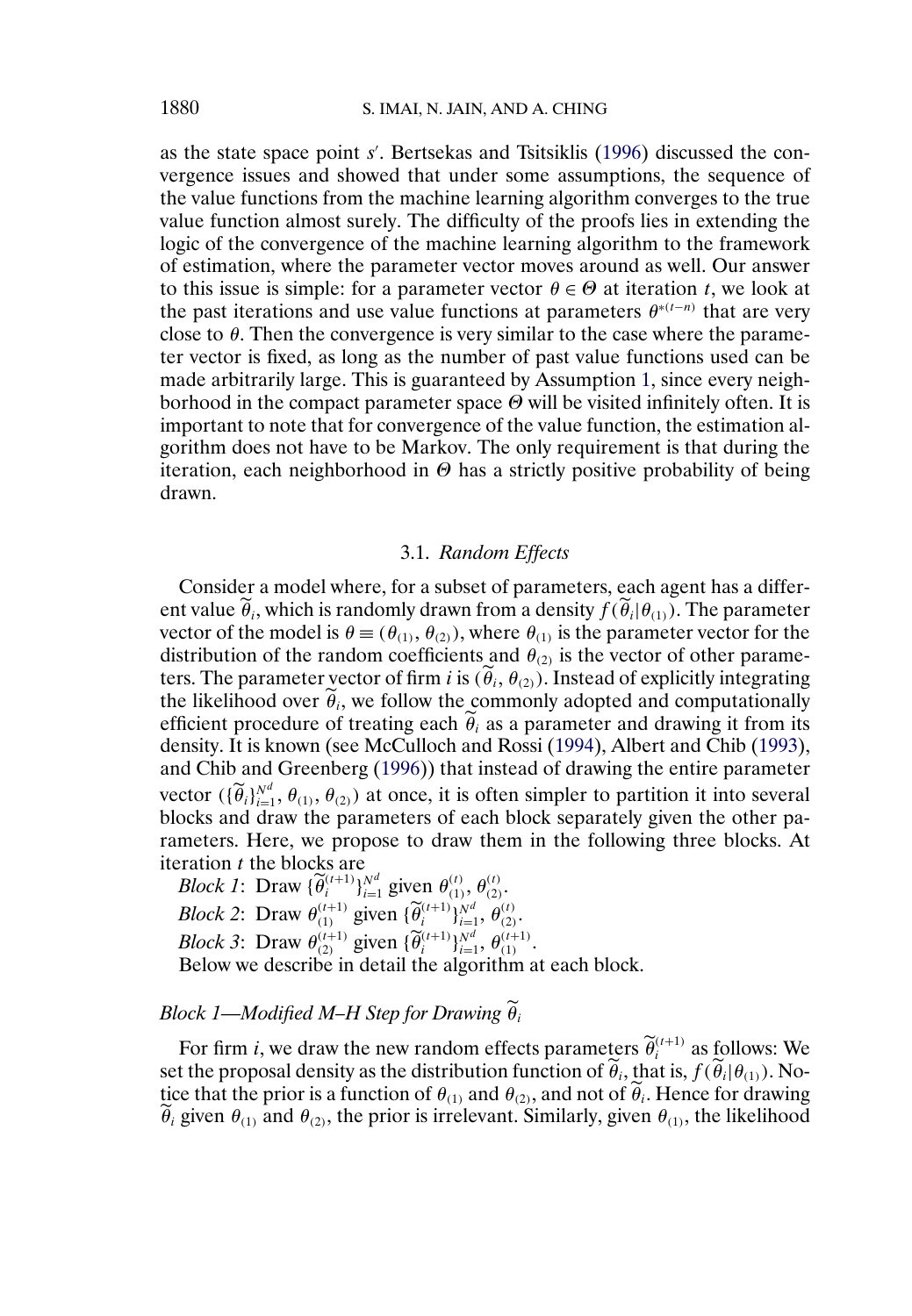<span id="page-17-0"></span>increment of firms other than i is also irrelevant in drawing  $\tilde{\theta}_i$ . Therefore, we draw  $\tilde{\theta}_i$  using the likelihood increment of firm i, which can be written as

$$
L_i(Y_{i,T^d} | (\widetilde{\theta}_i,\theta_{(2)})) f(\widetilde{\theta}_i | \theta_{(1)}),
$$

where

$$
L_i(Y_{i,T^d} | (\widetilde{\theta}_i, \theta_{(2)}) ) \equiv L(Y_{i,T^d} | (\widetilde{\theta}_i, \theta_{(2)}), V^{(t)}(\cdot, \cdot, \cdot, \widetilde{\theta}_i, \theta_{(2)}, \mathcal{H}^{(t-1)}) ),
$$

because the likelihood depends on the value function. Now, we draw the candidate parameter  $\widetilde{\theta}_{i}^{*(t)}$  from the proposal density  $f(\widetilde{\theta}_{i}^{*(t)} | \theta_{(1)})$ . Then we accept  $\widetilde{\theta}_i^{*(t)}$ , that is, set  $\widetilde{\theta}_i^{(t+1)} = \widetilde{\theta}_i^{*(t)}$  with probability

$$
\lambda_{1}(\theta^{(t)}, \widetilde{\theta}_{i}^{*(t)} | \mathcal{H}^{(t-1)})
$$
\n
$$
= \min \Big\{ \frac{L_{i}(Y_{i,T^{d}} | (\widetilde{\theta}_{i}^{*(t)}, \theta_{(2)}^{(t)})) f(\widetilde{\theta}_{i}^{*(t)} | \theta_{(1)}^{(t)}) f(\widetilde{\theta}_{i}^{(t)} | \theta_{(1)}^{(t)})}{L_{i}(Y_{i,T^{d}} | (\widetilde{\theta}_{i}^{(t)}, \theta_{(2)}^{(t)})) f(\widetilde{\theta}_{i}^{(t)} | \theta_{(1)}^{(t)}) f(\widetilde{\theta}_{i}^{*(t)} | \theta_{(1)}^{(t)})}, 1 \Big\}
$$
\n
$$
= \min \Big\{ \frac{L_{i}(Y_{i,T^{d}} | (\widetilde{\theta}_{i}^{*(t)}, \theta_{(2)}^{(t)}))}{L_{i}(Y_{i,T^{d}} | (\widetilde{\theta}_{i}^{(t)}, \theta_{(2)}^{(t)}))}, 1 \Big\};
$$

otherwise, reject  $\widetilde{\theta}_i^{*(t)}$ , that is, set  $\widetilde{\theta}_i^{(t+1)} = \widetilde{\theta}_i^{(t)}$  with probability  $1 - \lambda_1$ .

## *Block 2—Drawing*  $\theta_{(1)}^{(t+1)}$

Conditional on  $\{\widetilde{\theta}_{i}^{(t+1)}\}_{i=1}^{N^d}$ , the density of  $\theta_{(1)}^{(t+1)}$  is proportional to  $\prod_{i=1}^{N^d} f(\widetilde{\theta}_{i}^{(t+1)})$  $\theta$ <sub>(1)</sub>). Drawing from this density is straightforward as it does not involve the solution of the DP problem.<sup>18</sup>

## *Block 3—Modified M–H Algorithm for Drawing*  $\theta_{(2)}$

We draw the new parameters  $\theta_{(2)}^{(t+1)}$  as follows: First, we draw the candidate parameter  $\theta_{(2)}^{*(t)}$  from the proposal density  $q(\theta_{(2)}^{(t)}, \theta_{(2)}^{*(t)})$ . Then we accept  $\theta_{(2)}^{*(t)}$ ,

<sup>18</sup>As pointed out by a referee, a potential issue could be serial correlation of  $\theta_i$ , because the new  $\theta_i$ 's could be dependent on  $\theta_{(1)}$  from the past iteration. Furthermore, draws of new  $\theta_i$  could be heavily centered around the past mean of  $\theta_i$ , which may suppress sufficient movement of  $\theta_{(1)}$ . MCMC plots in Appendix C for the example discussed later show that there is sufficient movement of the parameters  $\theta_{(1)}$  and that serial correlation is small. An important statistic to look at in this case is the acceptance probability of the M–H draw of  $\theta_i^{(t)}$ . If the acceptance probability is too low, then there is insufficient movement of  $\theta_i^{(t)}$  over iteration t and thus their hyperparameter  $\theta_1^{(t)}$  will exhibit high correlation across t. On the other hand, if it is too high, that is, close to 1, then their mean  $\theta_1^{(t)}$  will not change much if N is large, and thus will result in high serial correlation of  $\theta_1^{(t)}$ . In our random effects example, the acceptance probability of  $\theta_i^{(t)}$  is around 15–25%, which is considered to be quite appropriate in the MCMC literature. If the acceptance rate is either too high or too low, then a different procedure such as the ones proposed by Osborne [\(2007\)](#page-35-0) or Norets [\(2007\)](#page-34-0) is recommended.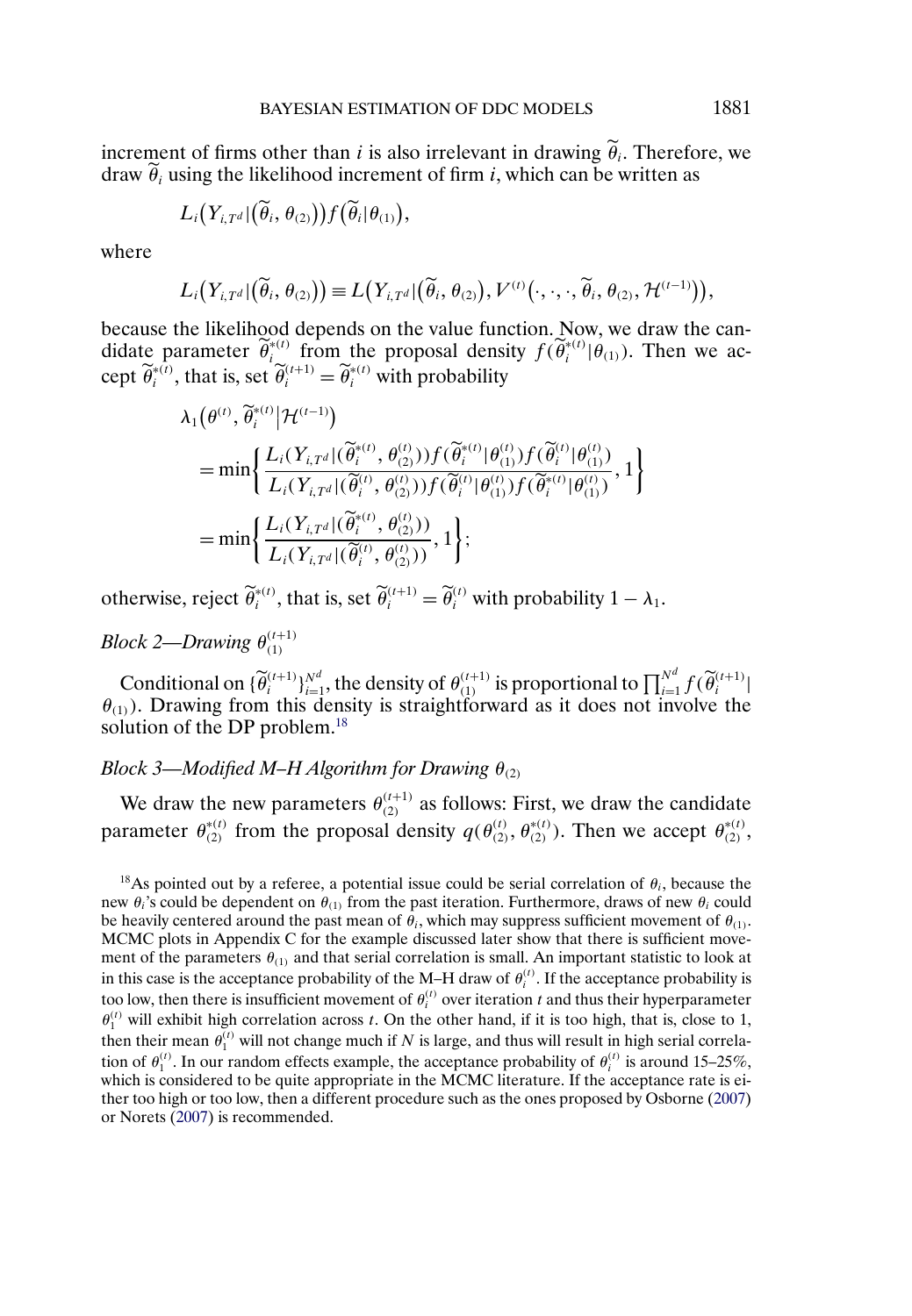that is, set  $\theta_{(2)}^{(t+1)} = \theta_{(2)}^{*(t)}$  with probability

$$
\lambda_2(\theta_{(1)}^{(t+1)}, \theta_{(2)}^{*(t)} | \mathcal{H}^{(t-1)})
$$
\n
$$
= \min \left\{\frac{\pi(\theta_{(1)}^{(t+1)}, \theta_{(2)}^{*(t)}) \left[\prod_{i=1}^{N^d} L_i(Y_{i,T^d} | \widetilde{\theta}_i^{(t+1)}, \theta_{(2)}^{*(t)})\right] q(\theta_{(2)}^{*(t)}, \theta_{(2)}^{(t)})}{\pi(\theta_{(1)}^{(t+1)}, \theta_{(2)}^{(t)}) \left[\prod_{i=1}^{N^d} L_i(Y_{i,T^d} | \widetilde{\theta}_i^{(t+1)}, \theta_{(2)}^{(t)})\right] q(\theta_{(2)}^{(t)}, \theta_{(2)}^{*(t)})}, 1 \right\};
$$

otherwise, we reject  $\theta_{(2)}^{*(t)}$ , that is, set  $\theta_{(2)}^{(t+1)} = \theta_{(2)}^{(t)}$  with probability  $1 - \lambda_2$ .

## *Bellman Equation Step*

During each M–H step, for each agent *i* we evaluate the expected value function  $\widehat{E}_{\epsilon'}^{(t)}[V(\cdot,\cdot,\widetilde{\theta}_i,\theta_{(2)})|\mathcal{H}^{(t-1)}]$ . To do so for each agent, for all  $s \in S$ , we follow equation  $(6)$  as before.<sup>19</sup> For use in future iterations, we simulate the value function by drawing  $\epsilon^{(t)}$  to derive

$$
\mathcal{V}^{(t)}(s, a, \epsilon_a^{(t)}, \widetilde{\theta}_i, \theta_{(2)}, \mathcal{H}^{(t-1)})
$$
  
=  $\widetilde{R}(s, a, \epsilon_a^{(t)}, \widetilde{\theta}_i, \theta_{(2)})$   
+  $\beta \sum_{s'} \widetilde{E}_{\epsilon'}^{(t)} [V(s', \epsilon', \widetilde{\theta}_i, \theta_{(2)}) | \mathcal{H}^{(t-1)}] f(s'|s, a, \theta),$   

$$
V^{(t)}(s, \epsilon^{(t)}, \widetilde{\theta}_i, \theta_{(2)}, \mathcal{H}^{(t-1)}) = \max_{a \in A} \mathcal{V}^{(t)}(s, a, \epsilon_a^{(t)}, \widetilde{\theta}_i, \theta_{(2)}, \mathcal{H}^{(t-1)})
$$

 $\ddot{\phantom{0}}$ 

The additional computational burden necessary to estimate the random coefficient model is the computation of the value function which has to be done separately for each firm *i*, because each firm has a different random effects parameter vector. In this case, adoption of the Bayesian DP algorithm results in a large reduction in computational cost.

## 3.2. *Continuous State Space*

So far, we assumed a finite state space. However, the Bayesian DP algorithm can also be applied, with minor modifications, in a straightforward manner to other settings of dynamic discrete choice models. One example is the random grid approximation of Rust [\(1997\)](#page-35-0).

Conventionally, randomly generated state vector grid points are fixed throughout the solution-estimation algorithm. If we follow this procedure and

<sup>19</sup>For more details, see Experiment 1 in Section [5.1.](#page-28-0)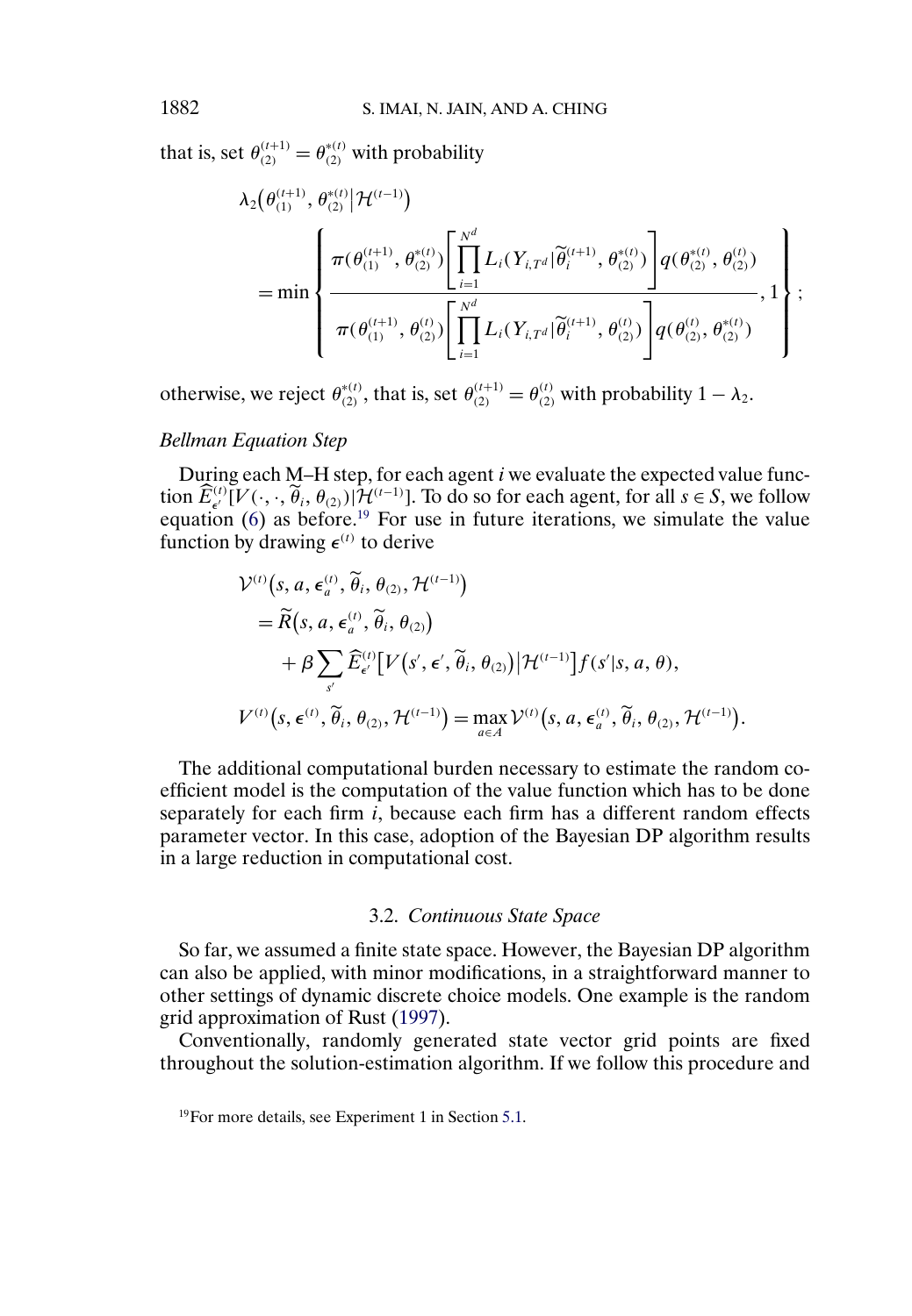<span id="page-19-0"></span>let  $s_m$ ,  $m = 1, \ldots, M$ , be the random grids that are generated before the start of the solution-estimation algorithm, then, given parameter  $\theta$ , the expected value function approximation at iteration  $t$  of the DP solution algorithm using the Rust random grids method would be

(7) 
$$
\widehat{E}_{s',\epsilon'}^{(t)}[V(s',\epsilon',\theta)|s,a,\mathcal{H}^{(t-1)}]
$$
\n
$$
\equiv \sum_{m=1}^{M} \left[ \sum_{n=1}^{N(t)} V^{(t-n)}(s_m,\epsilon^{(t-n)},\theta^{*(t-n)},\mathcal{H}^{(t-n-1)}) \frac{K_h(\theta-\theta^{*(t-n)})}{\sum_{k=1}^{N(t)} K_h(\theta-\theta^{*(t-k)})} \right]
$$
\n
$$
\times \frac{f(s_m|s,a,\theta)}{\sum_{l=1}^{M} f(s_l|s,a,\theta)}.
$$

Notice that in this definition of emax function approximation, the grid points remain fixed over all iterations. In contrast, in our Bayesian DP algorithm, random grids can be changed at each solution-estimation iteration. Let  $s^{(t)}$  be the random grid point generated at iteration t. Here  $s^{(\tau)}$ ,  $\tau = 1, 2, \ldots$ , are drawn independently from a distribution. Then the expected value function can be approximated as

$$
\widehat{E}_{s',\epsilon'}^{(t)}[V(s',\epsilon',\theta)|s,a,\mathcal{H}^{(t-1)}]
$$
\n
$$
=\sum_{n=1}^{N(t)}V^{(t-n)}\big(s^{(t-n)},\epsilon^{(t-n)},\theta^{*(t-n)},\mathcal{H}^{(t-n-1)}\big)\\ \times\frac{K_h(\theta-\theta^{*(t-n)})f(s^{(t-n)}|s,a,\theta)}{\sum_{k=1}^{N(t)}K_h(\theta-\theta^{*(t-k)})f(s^{(t-k)}|s,a,\theta)}.
$$

In the Rust method, if the total number of random grids is  $M$ , then the number of computations required for each iteration of the Bellman operator is M. Hence, at iteration  $\tau$ , the number of DP computations that is required is  $M\tau$ . If a single DP solution step requires  $\tau$  iterations of the Bellman operator and if each Newton ML step requires K DP solution steps, then to iterate the Newton ML algorithm once, we need to compute a single DP iteration  $M \tau K$ times.

In contrast, in our Bayesian DP algorithm, at iteration  $t$  we only need to draw one state vector  $s^{(t)}$  (so that  $M = 1$ ) and only iterate on the Bellman operator once on that state vector (so that  $\tau = 1$  and  $K = 1$ ). Still, at iteration t,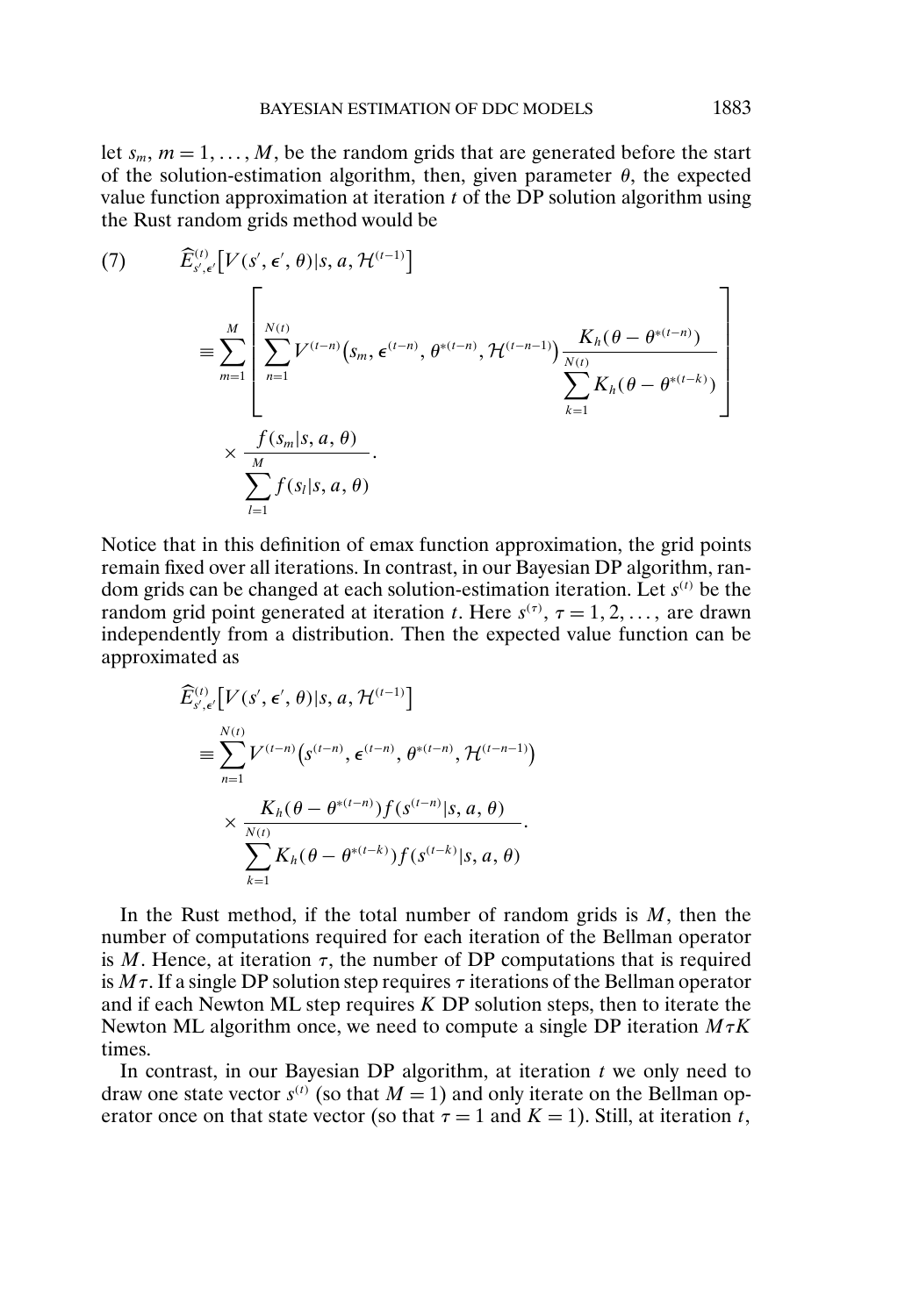<span id="page-20-0"></span>the number of random grid points is  $N(t)$ , which can be made arbitrarily large when we increase the number of iterations. In other words, in contrast to the Rust method, the accuracy of the DP computation in our algorithm automatically increases with iterations.

Another issue that arises in application of the Rust random grid method is that the method assumes that the transition density function  $f(s'|s, a, \theta)$  is not degenerate. That is, we cannot use the random grid algorithm if the transition from s to s', given a and  $\theta$ , is deterministic. It is also well known that the random grid algorithm becomes inaccurate if the transition density has a small variance. In these cases, several versions of polynomial-based, expected value function approximation have been used. Keane and Wolpin [\(1994\)](#page-34-0) approximated the emax function using polynomials of the deterministic part of the value functions for each choice and state space point. Imai and Keane [\(2004\)](#page-34-0) used Chebychev polynomials of state variables. It is known that in some cases, global approximation using polynomials can be numerically unstable and exhibit "wiggling." Here, we propose a kernel-based local interpolation approach to emax function approximation. The main problem behind the local approximation has been the computational burden of having a large number of grid points. As pointed out earlier, in our solution-estimation algorithm, we can make the number of grid points arbitrarily large by increasing the total number of iterations, even though the number of grid points per iteration is 1. Thus, if the continuous state variable evolves deterministically, we approximate the emax function  $\widehat{E}_{s',\epsilon'}[V(s',\epsilon',\theta)|s,a]$  as follows. Let  $K_{h_s}(\cdot)$  be the kernel function with bandwidth  $h_s$  for the state variable and  $K_{h}(\cdot)$  for the parameter vector  $θ$ . Then

$$
\widehat{E}_{\epsilon'}^{(t)}\big[V(s',\epsilon',\theta)|s,a,\mathcal{H}^{(t-1)}\big] \n= \sum_{n=1}^{N(t)} V^{(t-n)}\big(s^{(t-n)},\epsilon^{(t-n)},\theta^{*(t-n)},\mathcal{H}^{(t-n-1)}\big) \n\times \frac{K_{h_s}(s'-s^{(t-n)})K_{h_\theta}(\theta-\theta^{*(t-n)})}{\sum_{k=1}^{N(t)} K_{h_s}(s'-s^{(t-k)})K_{h_\theta}(\theta-\theta^{*(t-k)})}.
$$

## 4. EXAMPLES

We estimate a simple, infinite horizon, dynamic discrete choice model of entry and exit, where firms are in a competitive environment.<sup>20</sup> We describe the model in general first and then consider two simplifications. In the general model, there are firm-specific random effects and the state variable evolves

 $20$  For an estimation exercise based on this model, see Roberts and Tybout [\(1997\)](#page-35-0).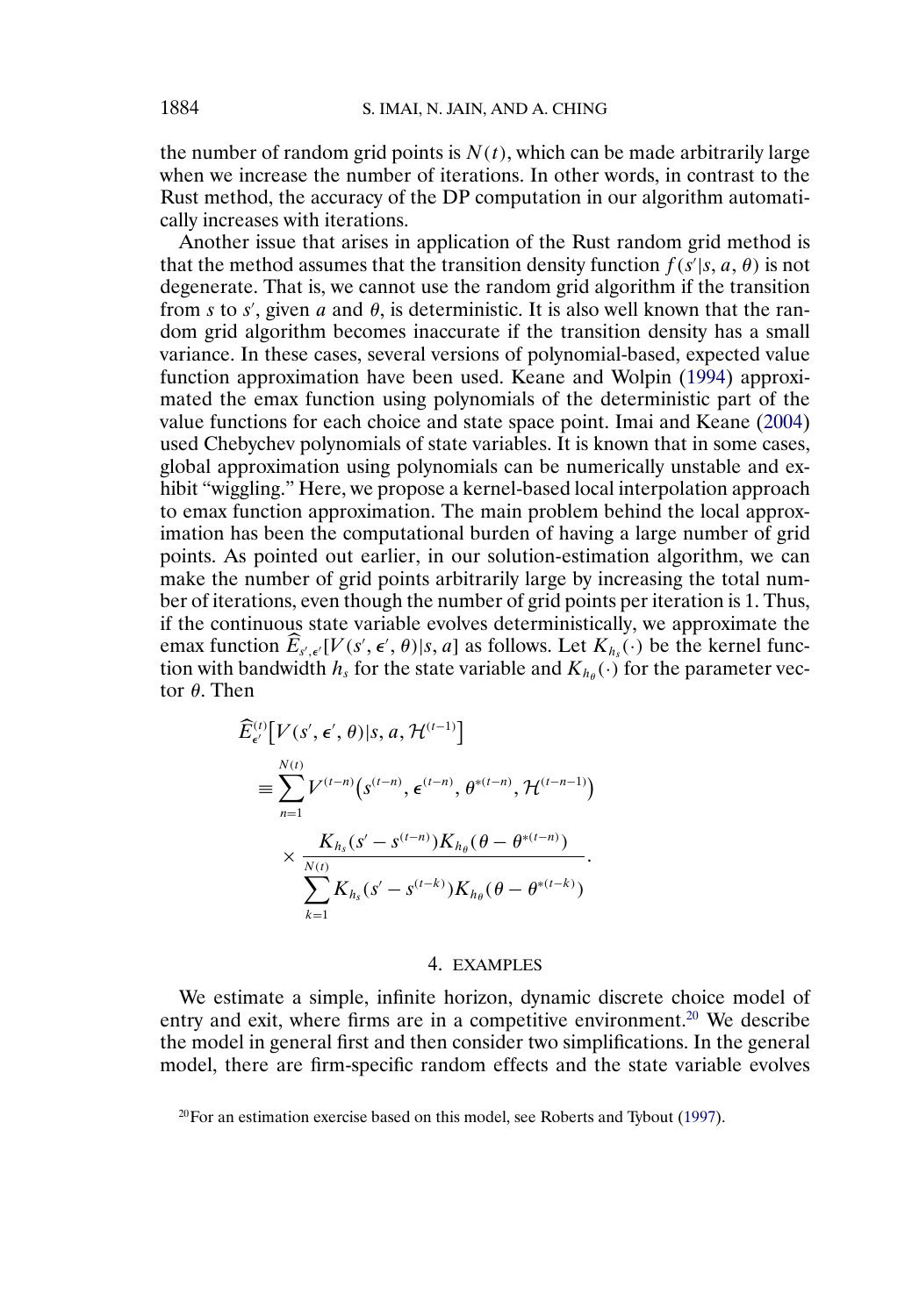stochastically. In the first model, which we term the basic model, there is no observed or unobserved heterogeneity. In the second model, in addition, the state variable evolves deterministically.

The firm is either an incumbent  $(I)$  or a potential entrant  $(O)$ . If the incumbent firm chooses to stay, its per period return is

$$
R_{I,\mathrm{IN}}(K_t,\epsilon_t,\theta_i)=\alpha_iK_t+\epsilon_{1t},
$$

where  $K_t$  is the capital of the firm,  $\epsilon_{1t}$  is the independent and identically distributed (i.i.d.) random shock, and  $\theta_i$  is the vector of parameters, including firm-specific parameter  $\alpha_i$ , which is distributed according to  $N(\alpha, \sigma_\alpha)$ . When there are no random effects,  $\alpha_i = \alpha$  for all i and  $\sigma_\alpha = 0$ . If the firm chooses to exit, its per period return is

$$
R_{I,\text{OUT}}(K_t,\epsilon_t,\theta_i)=\epsilon_{2t}.
$$

Similarly, if the potential entrant chooses to enter, its per period return is

$$
R_{O,\text{IN}}(K_t, \epsilon_t, \theta_i) = -\delta + \epsilon_{1t},
$$

and if it decides to stay out, its per period return is

$$
R_{O,\text{OUT}}(K_t,\epsilon_t,\theta_i)=\epsilon_{2t},
$$

where  $\epsilon_{2t}$  is an i.i.d. shock. We assume that the random components of current period returns are i.i.d. and normally distributed, that is,  $\epsilon_{lt} \sim N(0, \sigma_{\epsilon_l})$ ,  $l = 1, 2.$ 

The level of capital  $K_t$  evolves as follows. If the incumbent firm stays in, then

$$
\ln K_{t+1} = b_0 + b_1 X_i^d + b_2 \ln K_t + u_{t+1},
$$

where  $u_{t+1} \sim N(0, \sigma_u)$  and  $X_i^d$  is a firm-specific characteristic vector observable to the econometrician. In the simple specification without firm-specific heterogeneity,  $b_1$  is set to zero. In the specification where we allow for heterogeneity, we set  $b_0$  to zero. In the specification where we assume the capital transition for the incumbent who stays to be deterministic, we simply set  $K_{t+1} = K_t$ , in other words,  $b_0 = 0$ ,  $b_1 = 0$ ,  $b_2 = 1$ , and  $\sigma_u = 0$ . If the potential entrant enters, then

$$
\ln K_{t+1}=b_e+u_{t+1}.
$$

Now consider a firm that is an incumbent at the beginning of period  $t$ . Let  $V_I(K_t, \epsilon_t, \theta_i)$  be the value function of the incumbent with capital stock  $K_t$  and let  $V_0(0, \epsilon_t, \theta_i)$  be the value function of the potential entrant, who has capital stock 0. The Bellman equation for the optimal choice of the incumbent is

$$
V_I(K_t, \epsilon_t, \theta_i) = \max\{V_{I,IN}(K_t, \epsilon_t, \theta_i), V_{I,OUT}(K_t, \epsilon_t, \theta_i)\},\
$$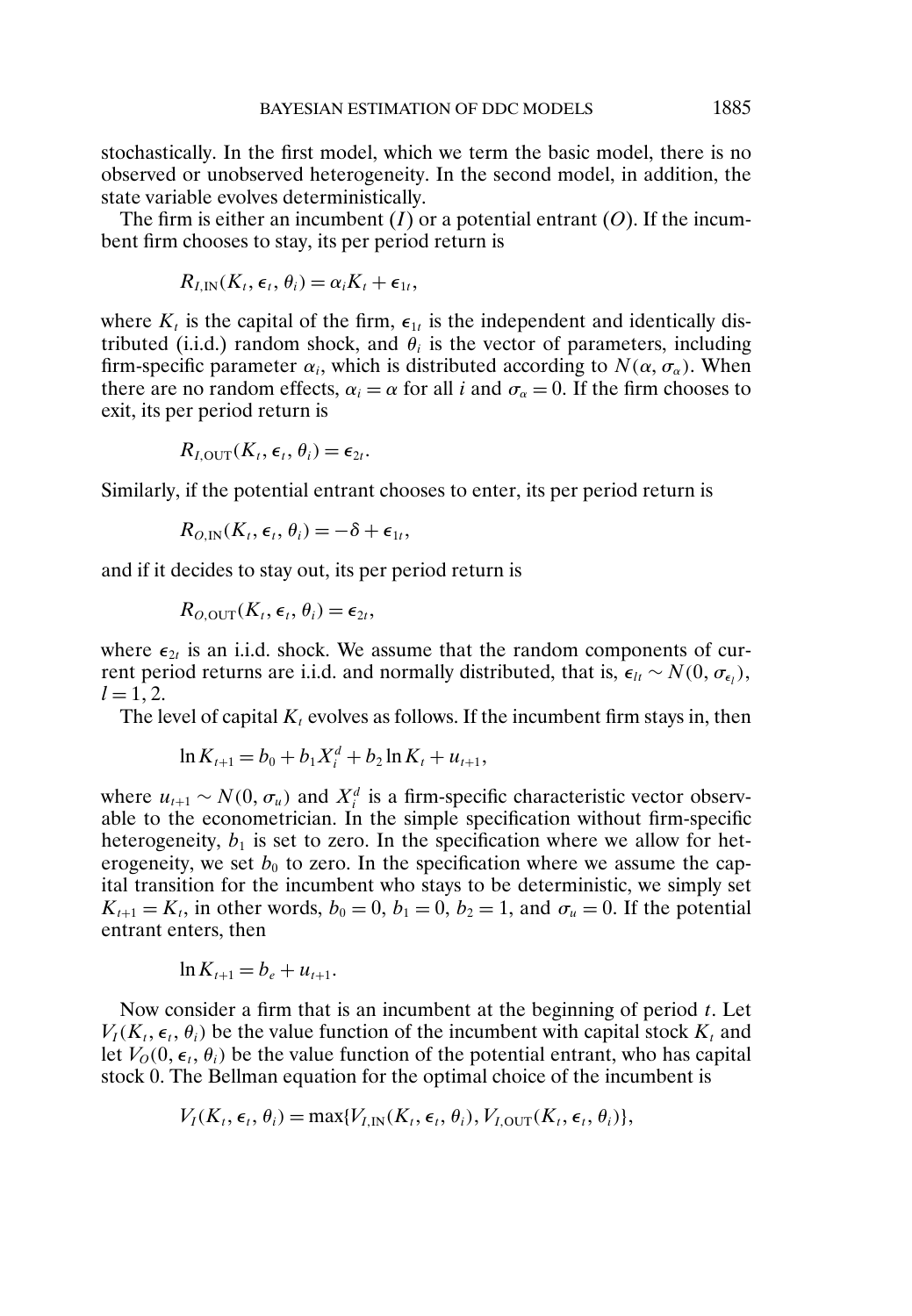where

$$
V_{I,\text{IN}}(K_t, \epsilon_t, \theta_i)
$$
  
=  $R_{I,\text{IN}}(K_t, \epsilon_{1t}, \theta_i) + \beta E_{t+1} V_I(K_{t+1}(K_t, u_{t+1}, \theta_i), \epsilon_{t+1}, \theta_i)$ 

is the value of staying in during period  $t$ . Similarly,

$$
V_{I,\text{OUT}}(K_t,\epsilon_t,\theta_i) = R_{I,\text{OUT}}(K_t,\epsilon_{2t},\theta_i) + \beta E_{t+1} V_O(0,\epsilon_{t+1},\theta_i)
$$

is the value of exiting during period  $t$ . The Bellman equation for the optimal choice of the potential entrant is

$$
V_O(0, \epsilon_t, \theta_i) = \max\{V_{O,IN}(0, \epsilon_t, \theta_i), V_{O,OUT}(0, \epsilon_t, \theta_i)\},\
$$

where

$$
V_{O,\text{IN}}(0,\epsilon_t,\theta_i) = R_{O,\text{IN}}(0,\epsilon_{1t},\theta_i) + \beta E_{t+1} V_I(K_{t+1}(0,u_{t+1},\theta_i),\epsilon_{t+1},\theta_i)
$$

is the value of entering during period  $t$  and

$$
V_{O,\text{OUT}}(0,\epsilon_t,\theta_i) = R_{O,\text{OUT}}(0,\epsilon_{2t},\theta_i) + \beta E_{t+1} V_O(0,\epsilon_{t+1},\theta_i)
$$

is the value of staying out during period  $t$ . Notice that the capital stock of a potential entrant is always 0.

Notice that if we assume  $\epsilon_{tt}$  to be extreme value distributed (see Rust [\(1987\)](#page-35-0) for details on dynamic discrete choice models based on extreme valued error term), then the deterministic component of the value function can be expressed analytically, greatly simplifying the solution of the dynamic programming problem. To allow for correlation of the revenue function across different choices, one can adopt the random coefficient logit specification, where the random coefficient term is added to the per period revenue function. Then, in the basic model, the underlying latent per period revenue would be

$$
R_{I,\mathrm{IN}}(K_t,\epsilon,\theta_i,\theta),
$$

where  $\epsilon_a$ ,  $a \in A$  is assumed to be i.i.d. extreme value distributed and the distribution of  $\theta_i$  is assumed to be  $G(d\theta_i; \theta)$ . McFadden and Train [\(2000\)](#page-34-0) showed that any choice probabilities can be approximated by the random coefficient multinomial logit model. Since  $\theta_i$  is only introduced to allow for correlation of the revenues across different choices, and not to add serial correlation of choices, we assume  $\theta_i$  to be i.i.d. over time as well.  $R_{L\text{OUT}}(K_t, \epsilon, \theta_i, \theta)$ ,  $R_{O,\text{IN}}(K_t, \epsilon, \theta_i, \theta)$ , and  $R_{O,\text{OUT}}(K_t, \epsilon, \theta_i, \theta)$  are similarly defined.

To derive the expected value function at iteration  $t + 1$ , we would first draw  $\theta_m \sim G(d\theta_i; \theta), m = 1, \ldots, M$ , and then use the analytic formula for the ex-

<span id="page-22-0"></span>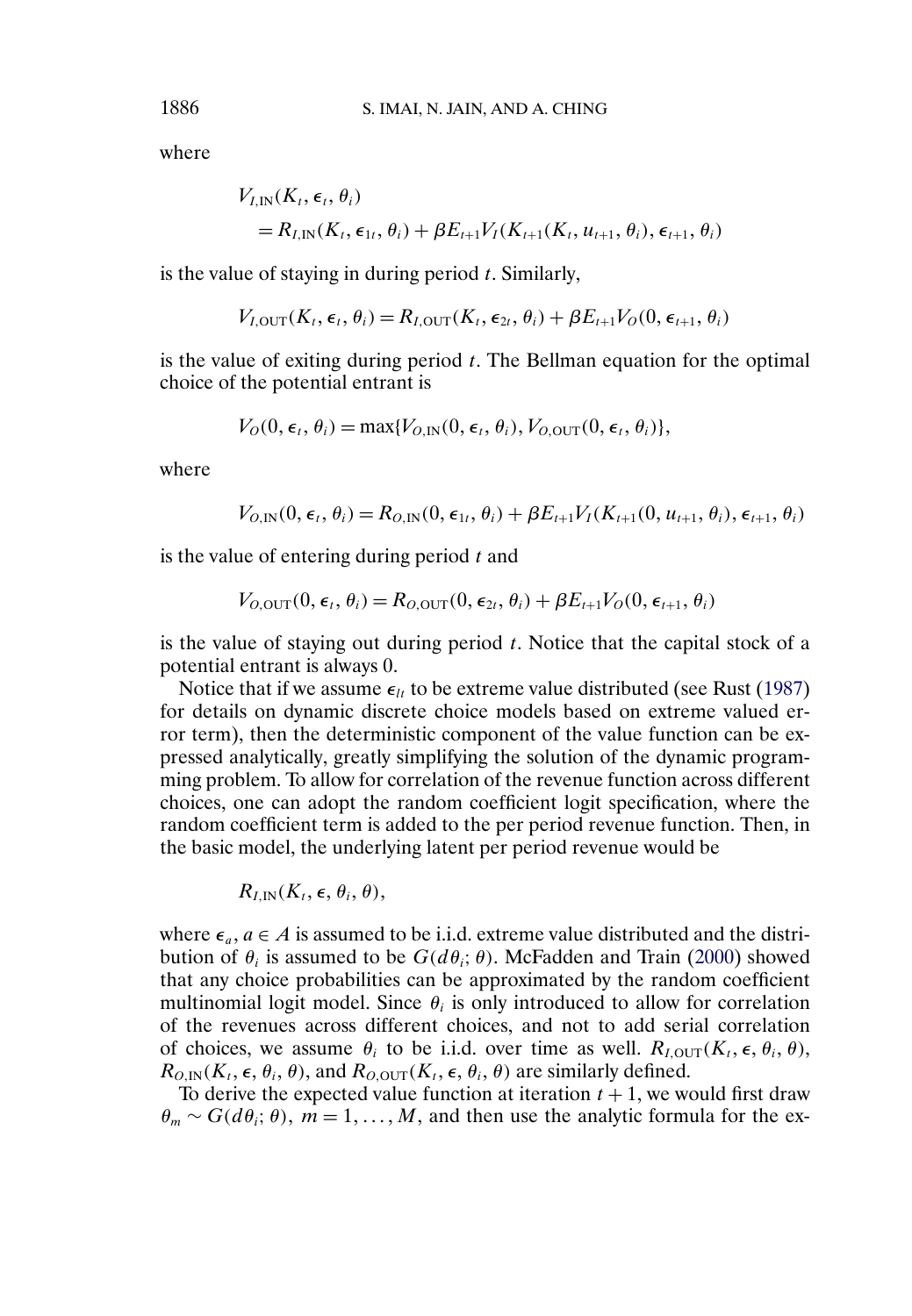pected value function proposed by Rust [\(1987\)](#page-35-0) to evaluate

$$
E_{\epsilon}[V_I(K, \epsilon, \theta_m, \theta)]
$$
  
= log[exp(R\_{I,IN}(K, 0, \theta\_m, \theta) + \beta E^{(t)}V\_I(K', \epsilon', \theta))  
+ exp(R\_{I,OUT}(K, 0, \theta\_m, \theta) + \beta E^{(t)}V\_O(K', \epsilon', \theta))].

These two steps are repeated to derive

$$
E^{(t+1)}[V_I(K,\epsilon,\theta)|K] = \frac{1}{M}\sum_{m=1}^M E_{\epsilon}V_I(K,\epsilon,\theta_m,\theta).
$$

Similarly,  $E^{(t+1)}[V_O(K, \epsilon, \theta)|K]$  is computed. This algorithm involves Monte Carlo integration over  $\theta_m$  and thus is very similar to the DP step of the Bayesian DP algorithm for the probit case. Hence, our algorithm would straightforwardly apply to the case of mixed logit where the mixture distribution is continuous and would result in a computational gain.

We now discuss estimation of the basic model. The parameter vector  $\theta$  of the model is  $(\delta, \alpha, \beta, \sigma_{\epsilon_1}, \sigma_{\epsilon_2}, \sigma_u, b_0, b_2, b_e)$ . The state variables are the capital stock K and the status of the firm  $\Gamma \in \{I, O\}$ , that is, whether the firm is an incumbent or a potential entrant. We assume that for each firm, we only observe the capital stock, the profit of the firm that stays in, and the entry–exit status over  $T^d$  periods. That is, we know  $\{K_{i,t}^d, R_{i,t}^d, \Gamma_{i,t}^d\}_{i=1,N^d}^{t=1,T^d}$ , where  $R_{i,t}^d \equiv \alpha K_{i,t}^d + \epsilon_{1t}$ if the firm stays in. We assume the prior distribution of all parameters to be diffuse. That is, we set  $\pi(\theta) = 1$ . Below, we explain the estimation steps in detail.

Assume we start with the initial guess of expected value functions being zero, that is,

$$
\widehat{E}^{(0)}_{\epsilon}[V_I(K,\epsilon,\theta^{(0)})]=0, \quad \widehat{E}^{(0)}_{\epsilon}[V_O(0,\epsilon,\theta^{(0)})]=0.
$$

We employ the modified random walk M–H algorithm, where at iteration s the proposal density  $q(\theta^{(s)}, \theta^{*(s)})$ , given iteration s parameter  $\theta^{(s)}$ , is<sup>21</sup>  $\delta^{*(s)} \sim N(\delta^{(s)}, \sigma_{\delta}^2), \ \alpha^{*(s)} \sim N(\alpha^{(s)}, \sigma_{\alpha}^2), \ \ln \sigma_{\epsilon_1}^{*(s)} \sim N(\ln \sigma_{\epsilon_1}^{(s)}, \sigma_{\ln \sigma_{\epsilon_1}}^2), \ \ln \sigma_{\epsilon_2}^{*(s)} \sim$  $N(\ln \sigma_{\epsilon_2}^{(s)}, \sigma_{\ln \sigma_{\epsilon_2}}^2), b_0^{*(s)} \sim N(b_0^{(s)}, \sigma_{b_0}^2), b_2^{*(s)} \sim N(b_2^{(s)}, \sigma_{b_2}^2), b_e^{*(s)} \sim N(b_e^{(s)}, \sigma_{b_e}^2),$ and  $\ln \sigma_u^{*(s)} \sim N(\ln \sigma_u^{(s)}, \sigma_{\ln \sigma_u}^2)$ , and when we estimate  $\beta$ ,  $\beta^{*(s)} \sim N(\beta^{(s)}, \sigma_\beta^2)$ . Given the parameters of iteration  $s, \theta^{(s)} = (\delta^{(s)}, \alpha^{(s)}, \sigma_{\epsilon_1}^{(s)}, \sigma_{\epsilon_2}^{(s)}, b_0^{(s)}, b_2^{(s)}, b_{\epsilon}^{(s)},$  $\sigma_u^{(s)}$ , we draw the candidate parameter  $\theta^{*(s)}$  from these normal densities.

<sup>&</sup>lt;sup>21</sup>The standard errors of the innovations of the random walk M–H are all set to be 0.004, except for  $\beta$ , for which it is set to be 0.001.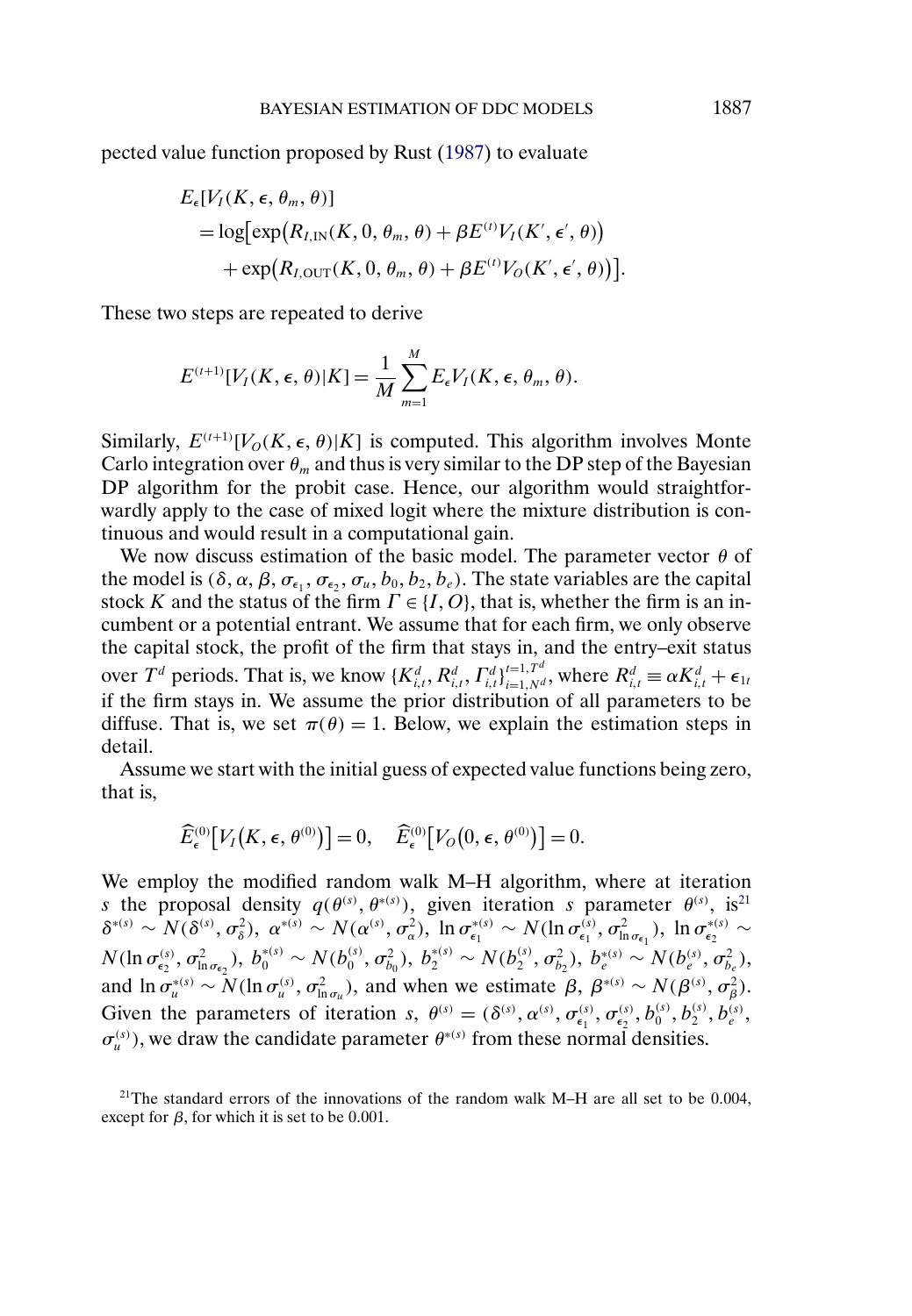## *Expected Value Function Iteration Step*

We update the expected value function for parameter  $\theta^{(s)}$  and  $\theta^{*(s)}$ . First, we derive  $E_{\epsilon}^{(s)}[V_T(K,\epsilon,\theta|\mathcal{H}^{(s)})]$  for  $\theta = \theta^{(s)}$  and  $\theta^{*(s)}$ , using the Gaussian kernel<sup>22</sup>  $K_h(\theta - \theta') = (2\pi)^{-L/2} \prod_{j=1}^J h_j^{-1} \exp[-\frac{1}{2}((\theta_j - \theta'_j)/h_j)^2]$ , as follows:

$$
\widehat{E}_{\epsilon'}^{(s)}\left[V_{I}(K, \epsilon', \theta)|\mathcal{H}^{(s-1)}\right]
$$
\n
$$
\equiv \sum_{n=1}^{N(s)} \left[\frac{1}{M_{\epsilon}} \sum_{j=1}^{M_{\epsilon}} V_{I}^{(s-n)}(K, \epsilon^{j,(s-n)}, \theta^{*(s-n)}, \mathcal{H}^{(s-n-1)})\right]
$$
\n
$$
\times \frac{K_{h}(\theta - \theta^{*(s-n)})I_{L\theta}(\theta^{*(s-n)})}{\sum_{k=1}^{N(s)} K_{h}(\theta - \theta^{*(s-k)})I_{L\theta}(\theta^{*(s-k)})}
$$
\n
$$
\widehat{E}_{\epsilon'}^{(s)}\left[V_{O}(0, \epsilon', \theta)|\mathcal{H}^{(s-1)}\right]
$$
\n
$$
\equiv \sum_{n=1}^{N(s)} \left[\frac{1}{M_{\epsilon}} \sum_{j=1}^{M_{\epsilon}} V_{O}^{(s-n)}(0, \epsilon^{j,(s-n)}, \theta^{*(s-n)}, \mathcal{H}^{(s-n-1)})\right]
$$
\n
$$
\times \frac{K_{h}(\theta - \theta^{*(s-n)})I_{L\theta}(\theta^{*(s-n)})}{\sum_{k=1}^{N(s)} K_{h}(\theta - \theta^{*(s-k)})I_{L\theta}(\theta^{*(s-k)})}
$$

The expected value function is updated by taking the weighted average over L of the past  $N(s)$  iterations where the parameter vector  $\theta^{*(l)}$  was closest to  $\theta$ (we denote this as  $I_{L<sub>θ</sub>}(θ^{*(l)}) = 1$ ), where  $\overline{L}$  is set to be 2,000 and  $N(s)$  increases to 3,000. As discussed before, in principle, only one simulation of  $\epsilon$  is needed during each solution-estimation iteration. But that requires the number of past iterations for averaging, that is, requires  $N(s)$  to be large, which adds to the computational burden. Instead, in our example, we draw  $\epsilon$  ten times and take an average. Hence, when we derive the expected value function, instead of averaging past value functions, we average over past average value functions, that is,  $(1/M_{\epsilon}) \sum_{m=1}^{M_{\epsilon}} V_T(K, \epsilon_m^{(j)}, \theta^{(j)})$ , where  $M_{\epsilon} = 10$ . This obviously increases the accuracy per iteration and reduces the need to have a large  $N(s)$ .

It is important to notice that as the algorithm proceeds, and t and  $N(t)$  become sufficiently large, the computational burden of our nonparametric approximation of the expected value functions could become more than that of solving the DP problem.<sup>23</sup> In our examples, we have set the number of MCMC iterations and the maximum of  $N(t)$  arbitrarily, but at these values, the al-

<sup>&</sup>lt;sup>22</sup>Kernel bandwidth  $h_i$  is set to be 0.02 for all  $j = 1, 2, \ldots, J$ .

<sup>23</sup>We thank an anonymous referee for emphasizing this point.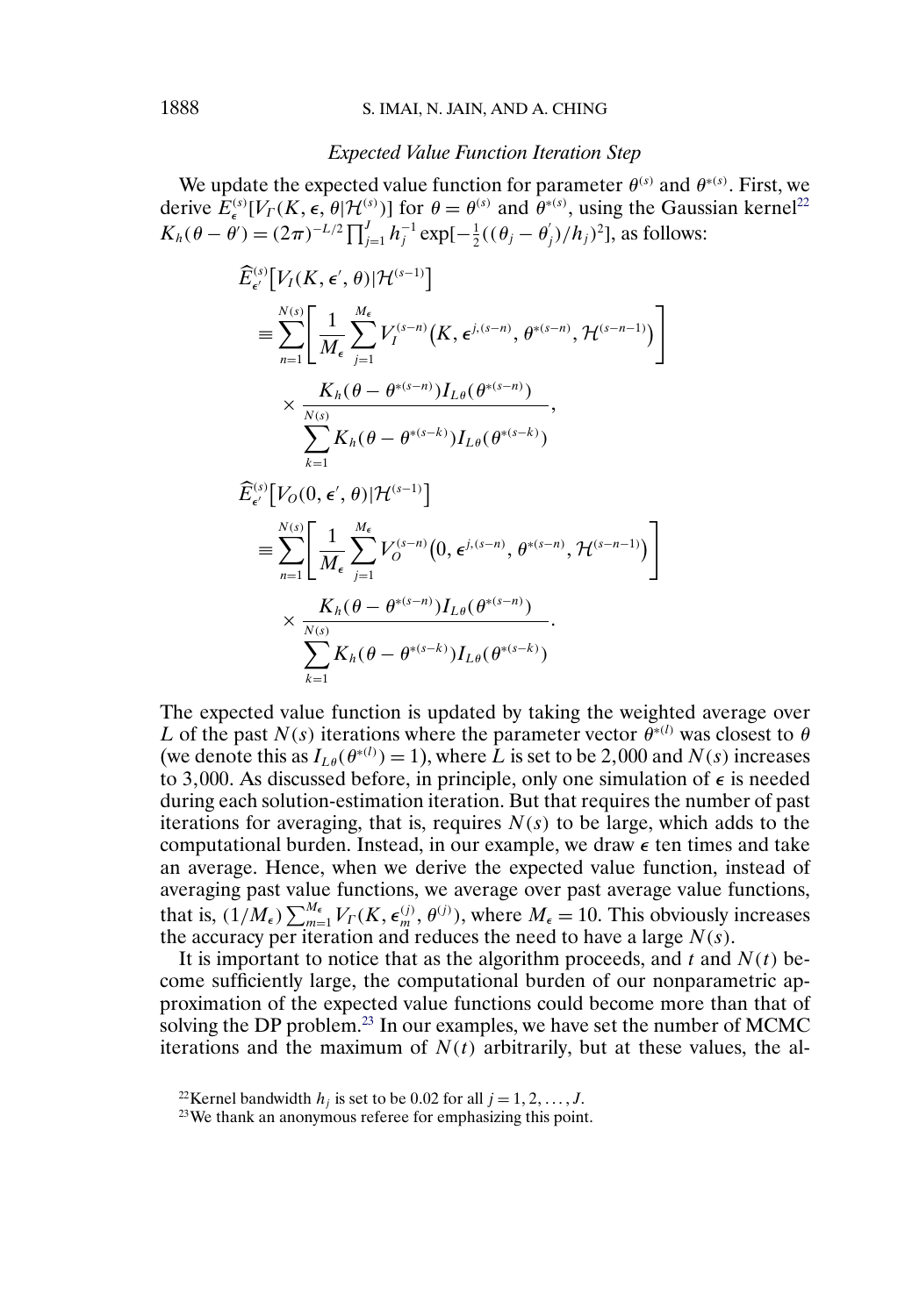<span id="page-25-0"></span>gorithm is computationally much superior to the full-solution-based MCMC, without experiencing any noticeable loss in accuracy in posterior distribution estimation. To avoid this arbitrariness, and still avoid the computational burden of large  $N(t)$ , one could initially set  $N(t)$  at a fixed number  $\hat{N}$  and occasionally conduct one-step Bellman updates using the expected value  $E^{(t)}V(s')$ computed using the past values as an initial value for the DP iteration. If the newly iterated expected value function is sufficiently close to  $E^{(t)}V(s')$ , then there is no need for an increase in  $\hat{N}$ . Norets [\(2008\)](#page-35-0) considered other ways to combine the Bayesian DP algorithm with the standard DP steps to gain further computational efficiency.

To further integrate the value function over the capital shock  $u$ , we can use the Rust random grid integration method which uses a fixed grid. Since the state space has only one dimension, we use equally spaced  $K_m$ ,  $m = 1, \ldots, M$ , capital grid points and apply equation [\(7\)](#page-19-0). That is, for the incumbent,

$$
\widehat{E}^{(s)}[V_I(K'(K_{i,t}^d, u, \theta), \epsilon, \theta)|K_{i,t}^d, \mathcal{H}^{(s-1)}]
$$
\n
$$
= \sum_m \widehat{E}_{\epsilon}^{(s)}[V_I(K_m, \epsilon, \theta)|\mathcal{H}^{(s-1)}]
$$
\n
$$
\times \frac{[K_m \sigma_u]^{-1} \exp(-( \ln K_m - b_0 - b_1 \ln K_{i,t}^d)^2 / (2\sigma_u^2))}{\sum_{l=1}^M [K_l \sigma_u]^{-1} \exp(-( \ln K_l - b_0 - b_1 \ln K_{i,t}^d)^2 / (2\sigma_u^2))}
$$

for  $\theta = \theta^{(s)}$ ,  $\theta^{*(s)}$ . For the entrant,

$$
\widehat{E}^{(s)}\big[V_I\big(K'(0, u, \theta^{(s)}\big), \epsilon, \theta\big) | \mathcal{H}^{(s-1)}\big]
$$
\n
$$
= \sum_m \widehat{E}_{\epsilon}^{(s)}\big[V_I(K_m, \epsilon, \theta)|\mathcal{H}^{(s-1)}\big]
$$
\n
$$
\times \frac{[K_m \sigma_u]^{-1} \exp(-( \ln K_m - b_e)^2 / (2\sigma_u^2))}{\sum_{l=1}^M [K_l \sigma_u]^{-1} \exp(-( \ln K_l - b_e)^2 / (2\sigma_u^2))}
$$

for  $\theta = \theta^{(s)}$ ,  $\theta^{*(s)}$ .

## *Modified DP Step*

We draw  $\epsilon_l^{j,(s)} \sim N(0, \sigma_{\epsilon_l}), l = 1, 2; j = 1, ..., M_{\epsilon}$ , and compute  $V_{I, \mathrm{IN}}\big(K_m, \boldsymbol{\epsilon}^{j, (s)}, \theta^{*(s)}, \mathcal{H}^{(s-1)}\big)$  $=R_{I, \text{IN}}\big(K_m, \epsilon_1^{j, (s)}, \theta^{*(s)}\big)$  $+ \beta \widehat{E}^{(s)}\big[V_I\big(K'(K_m,u_{t+1},\theta^{*(s)}\big),\epsilon,\theta^{*(s)}\big)\big|K_m,\mathcal{H}^{(s-1)}\big],$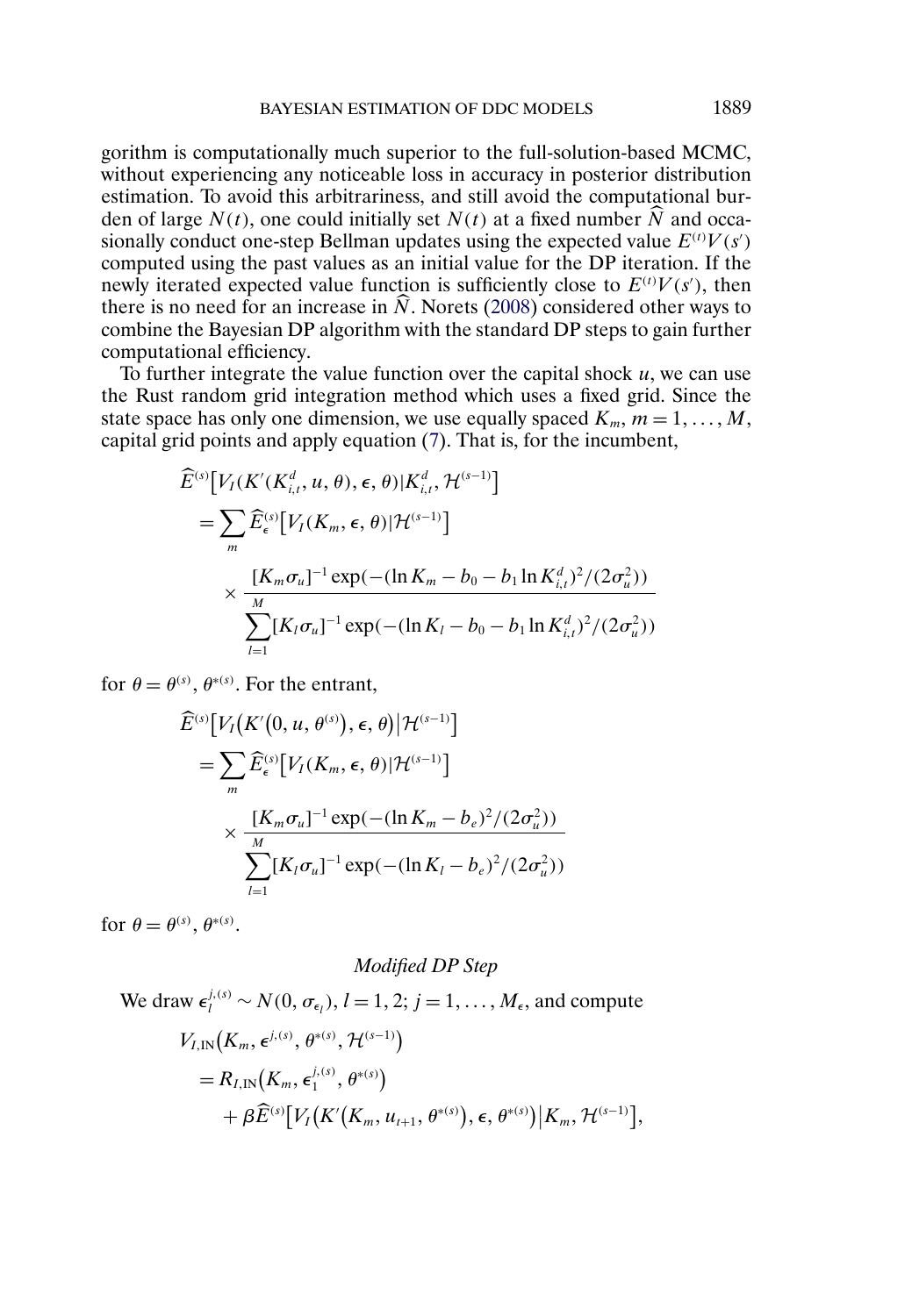$$
V_{I,\text{OUT}}(K_m, \epsilon^{j,(s)}, \theta^{*(s)}, \mathcal{H}^{(s-1)})
$$
  
=  $R_{I,\text{OUT}}(K_m, \epsilon_2^{j,(s)}, \theta^{*(s)}) + \beta \widehat{E}^{(s)}[V_O(0, \epsilon, \theta^{*(s)}) | \mathcal{H}^{(s-1)}],$   

$$
V_I(K_m, \epsilon^{j,(s)}, \theta^{*(s)}, \mathcal{H}^{(s-1)})
$$
  
=  $\max\{V_{I,\text{IN}}(K_m, \epsilon^{j,(s)}, \theta^{*(s)}, \mathcal{H}^{(s-1)}), V_{I,\text{OUT}}(K_m, \epsilon^{j,(s)}, \theta^{*(s)}, \mathcal{H}^{(s-1)})\},$ 

to derive

$$
\frac{1}{M_{\epsilon}}\sum_{j=1}^{M_{\epsilon}}V'_{I}(K_{m},\epsilon^{j,(s)},\theta^{*(s)},\mathcal{H}^{(s-1)})
$$

and

$$
\frac{1}{M_{\epsilon}}\sum_{j=1}^{M_{\epsilon}}V^{(s)}_O\big(0,\epsilon^{j,(s)},\theta^{*(s)},\mathcal{H}^{(s-1)}\big).
$$

*Modified M–H Step*

We draw the new parameter vector  $\theta^{(s+1)}$  from the posterior distribution. Let

$$
\mathbf{I}_{i} = [I_{i,1}^{d}(\mathbf{IN}), \ldots, I_{i,t}^{d}(\mathbf{IN}), \ldots, I_{i,T}^{d}(\mathbf{IN})],
$$

where  $I_{i,t}^d(N) = 1$  if the firm either enters or decides to stay in, and  $=0$  otherwise. Similarly, we use  $\mathbf{K}_i$  and  $\mathbf{R}_i$  to denote vectors of  $K_{i,t}^d$  and  $R_{i,t}^d$ . The likelihood increment for firm *i* at time *t* is (suppressing the superscript  $(s - 1)$  on H and denoting  $\phi(\cdot)$  to be the standard normal density for convenience)

$$
L_i(\mathbf{I}_i, \mathbf{K}_i, \mathbf{R}_i | \theta)
$$
  
\n=  $\Pr[\epsilon_{2t} \leq R_{it}^d + \beta \{\widehat{E}^{(s)}[V_I(K'(K_{it}^d, u, \theta), \epsilon, \theta)|K_{it}^d, \mathcal{H}] - \widehat{E}^{(s)}[V_O(0, \epsilon, \theta)|\mathcal{H}]\}]$   
\n $\times \frac{1}{\sigma_{\epsilon_1}} \phi \left( \frac{R_{it}^d - \alpha K_{it}^d}{\sigma_{\epsilon_1}} \right) \frac{1}{K_{i,t+1}^d \sigma_u} \phi \left( \frac{\ln K_{i,t+1}^d - b_1 - b_2 \ln K_{it}^d}{\sigma_u} \right)$   
\n $\times I_{it}^d(\text{IN}) I_{i,t+1}^d(\text{IN})$   
\n+  $\Pr[\epsilon_{2t} - \epsilon_{1t} > \alpha K_{it}^d + \beta \{\widehat{E}^{(s)}[V_I(K'(K_{it}^d, u, \theta^{(s)}), \epsilon, \theta)|K_{it}^d, \mathcal{H}] - \widehat{E}^{(s)}[V_O(0, \epsilon, \theta)|\mathcal{H}]\}]$   
\n $\times I_{it}^d(\text{IN})(1 - I_{i,t+1}^d(\text{IN}))$   
\n+  $\Pr[\epsilon_{2t} - \epsilon_{1t} \leq -\delta + \beta \{\widehat{E}^{(s)}[V_I(K'(0, u, \theta^{(s)}), \epsilon, \theta)|\mathcal{H}]$   
\n-  $\widehat{E}^{(s)}[V_O(0, \epsilon, \theta)|\mathcal{H}]\}]$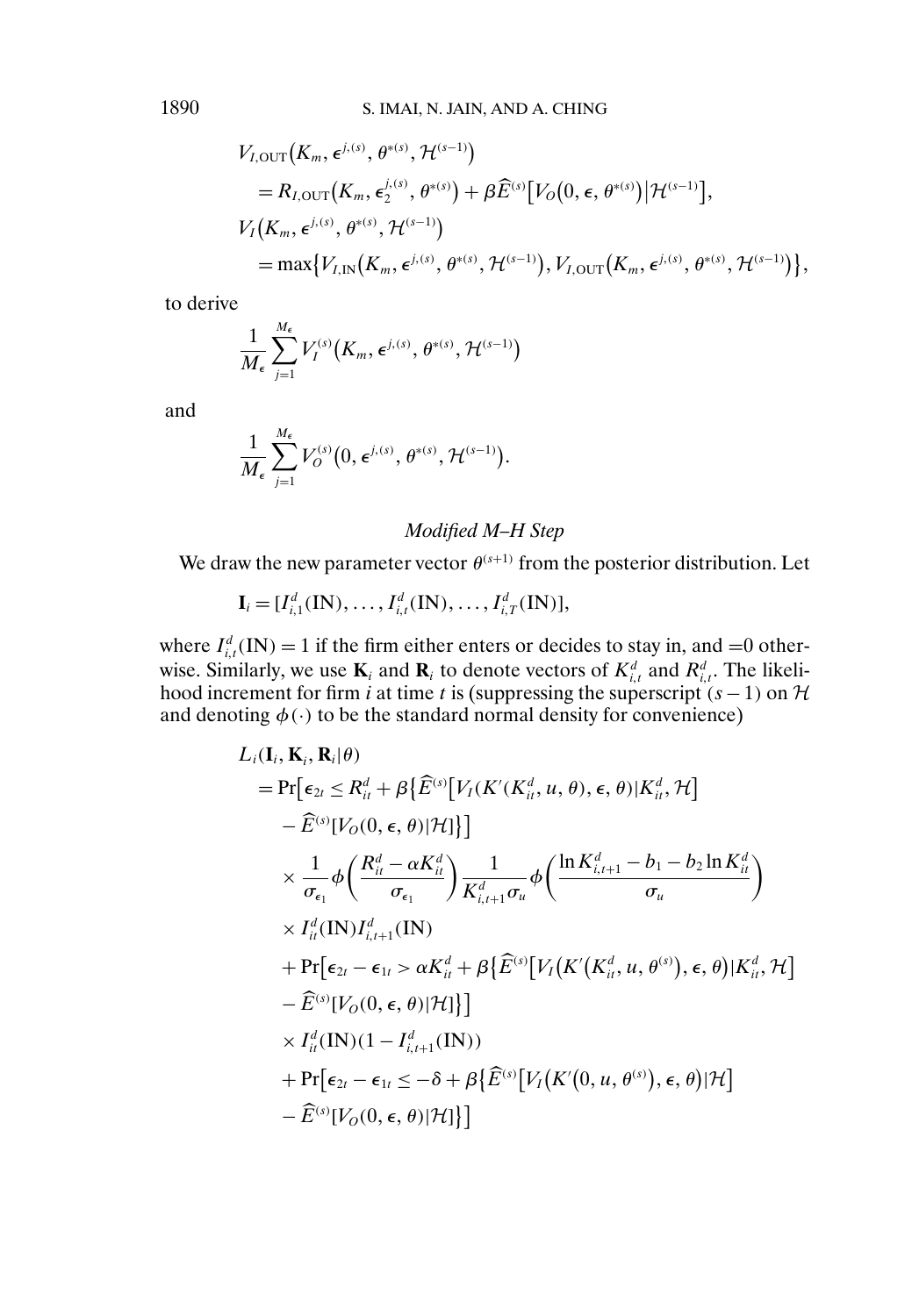<span id="page-27-0"></span>
$$
\times \frac{1}{K_{i,t+1}^d \sigma_u} \phi \left( \frac{\ln K_{i,t+1}^d - b_e}{\sigma_u} \right) (1 - I_{it}^d(\text{IN})) I_{i,t+1}^d(\text{IN})
$$
  
+ 
$$
\Pr \left[ \epsilon_{2t} - \epsilon_{1t} > -\delta + \beta \{ \widehat{E}^{(s)} \left[ V_I \left( K'(0, u, \theta^{(s)}) , \epsilon , \theta \right) | \mathcal{H} \right] \right]
$$
  
- 
$$
\widehat{E}^{(s)} \left[ V_O(0, \epsilon , \theta) | \mathcal{H} \right] \} \right]
$$
  
× 
$$
(1 - I_{it}^d(\text{IN})) (1 - I_{i,t+1}^d(\text{IN})).
$$

The algorithm sets  $\theta^{(s+1)} = \theta^{*(s)}$  with probability  $\lambda(\theta^{(s)}, \theta^{*(s)} | \mathcal{H}^{(s-1)})$ , where the random walk proposal density satisfies  $q(\theta^{*(s)}, \theta^{(s)}) = q(\theta^{(s)}, \theta^{*(s)})$ . Thus,

$$
\lambda(\theta^{(s)}, \theta^{*(s)} | \mathcal{H}^{(s-1)})
$$
\n
$$
= \min \left\{ \frac{\pi(\theta^{*(s)}) \prod_{i} L_i(\mathbf{I}_i, \mathbf{K}_i, \mathbf{R}_i | \theta^{*(s)}) q(\theta^{*(s)}, \theta^{(s)})}{\pi(\theta^{(s)}) \prod_{i} L_i(\mathbf{I}_i, \mathbf{K}_i, \mathbf{R}_i | \theta^{(s)}) q(\theta^{(s)}, \theta^{*(s)})}, 1 \right\}
$$
\n
$$
= \min \left\{ \frac{\pi(\theta^{*(s)}) \prod_{i} L_i(\mathbf{I}_i, \mathbf{K}_i, \mathbf{R}_i | \theta^{*(s)})}{\pi(\theta^{(s)}) \prod_{i} L_i(\mathbf{I}_i, \mathbf{K}_i, \mathbf{R}_i | \theta^{(s)})}, 1 \right\}.
$$

Notice that if the firm stays out or exits, then its future capital stock is zero. Therefore, no averaging over capital grid points is required to derive the emax function, which is simply  $E_{\epsilon}^{(s)}[V_O(0, \epsilon, \theta)|\mathcal{H}^{(s-1)}]$ .

In the next section, we present the results of several Monte Carlo studies we conducted using our Bayesian DP algorithm. The first experiment is for the model that incorporates observed and unobserved heterogeneity; the second incorporates deterministic capital transition.24

## 5. SIMULATION AND ESTIMATION

Denote the true values of  $\theta$  by  $\theta^0$ , that is, for the basic model,  $\theta^0$  =  $(\delta^0, \sigma_{\epsilon_1}^0, \sigma_{\epsilon_2}^0, \sigma_u^0, \sigma_u^0, \sigma_v^0, \sigma_v^0, \sigma_v^0, \sigma_v^0)$ . We set them as  $\delta^0 = 0.4$ ,  $\sigma_{\epsilon_1}^0 = 0.3$ ,  $\sigma_{\epsilon_2}^0 = 0.3$ ,  $\sigma_u^0 = 0.4$ ,  $\alpha^0 = 0.1$ ,  $b_0^0 = 0.0$ ,  $b_2^0 = 0.4$ ,  $b_e^0 = 0.5$ , and  $\beta^0 = 0.98$ .

We first solve the DP problem numerically using the conventional fullsolution method described earlier in detail. Next, we generate artificial data based on this DP solution. All estimation exercises are done on a 28 GHz Pentium 4 Linux workstation. For data generation, we solved the DP problem, where during each iteration we set capital grid points  $M_K = 200$  to be equally

 $24$ The results of the experiment, where we estimate the basic model (without heterogeneity), are shown in Appendix A, Table AI.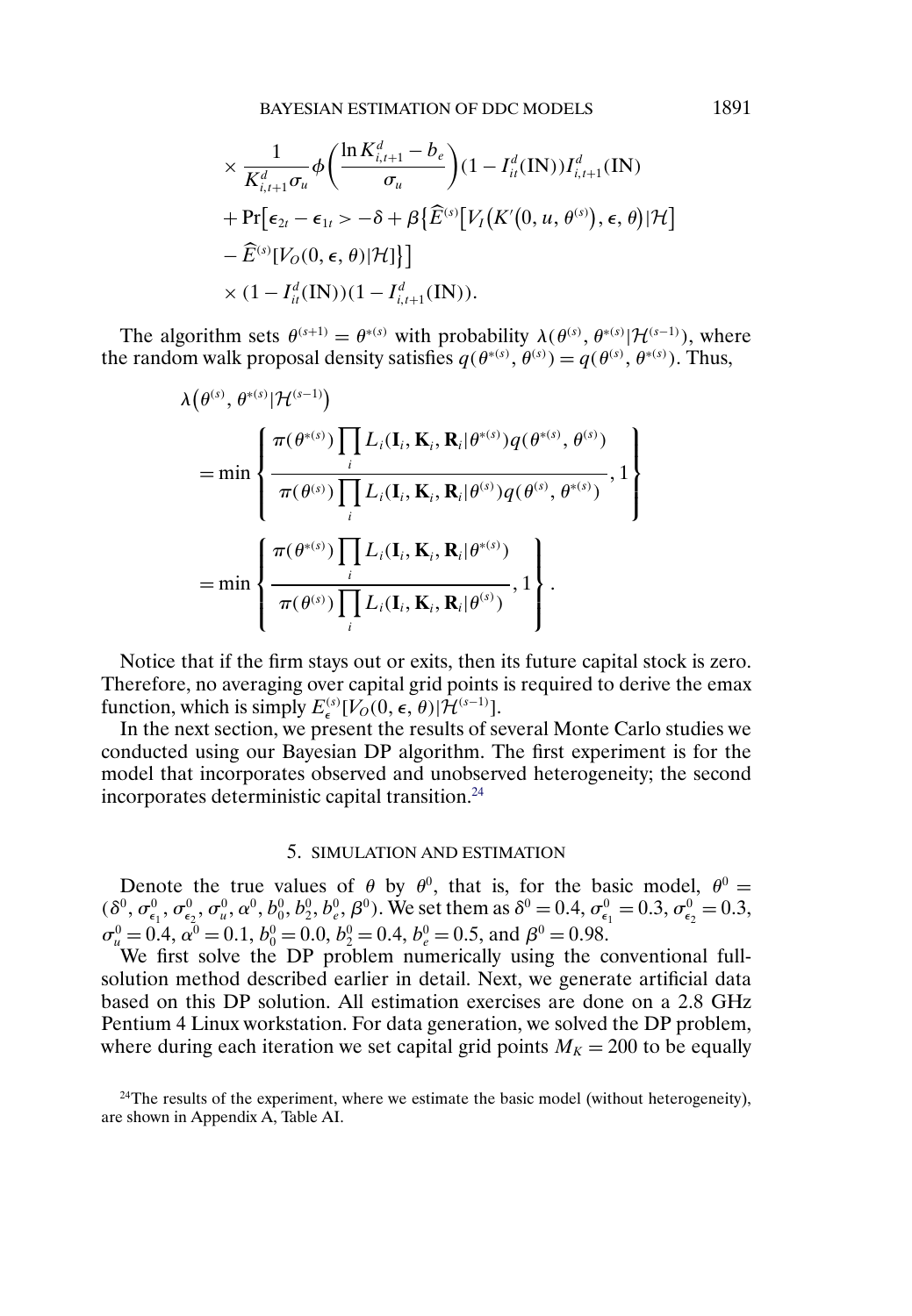<span id="page-28-0"></span>spaced between 0 and  $\overline{K}$ , which we set to be 5.0. We draw  $M_{\epsilon} = 1,000$  revenue shocks,  $\epsilon^m$ ,  $m = 1, ..., M_{\epsilon}$ , and calculate the value function  $V(K_i, \epsilon^m)$ . Then we compute the expected value function as their sample average.

$$
\widehat{E}_{\epsilon}[V(K_i,\epsilon)] = \sum_{m=1}^{M} V(K_i,\epsilon^m)/1,000.
$$

We simulate artificial data of capital stock, profit, and entry–exit choice sequences  $\{K_{i,t}^d, R_{i,t}^d, I_{i,t}^d\}_{i=1,t=1}^{N^d, T^d}$  using this DP solution. We then estimate the model using the simulated data with our Bayesian DP routine. We either set the discount factor at the true value  $\beta^0 = 0.98$  or estimate it, but with its prior being  $\pi(\beta) \sim N(\overline{\beta}, \sigma_{\beta})$  if  $\beta \leq \overline{\beta}$  and  $\pi(\beta) = 0$  otherwise, where  $\sigma_{\beta} = 0.2$  and  $\overline{\beta}$  = 0.995. We imposed restrictions on the prior to guarantee that  $\beta$  < 1 so that the Bellman operator is a contraction mapping.<sup>25</sup>

Next, we report results of the experiments mentioned above.<sup>26</sup>

## 5.1. *Experiment 1: Random Effects*

We now report estimation results of a model that includes observed and unobserved heterogeneity. For data generation, we assume that the profit coefficient for each firm i,  $\alpha_i$ , is distributed normally with mean  $\alpha = 0.2$  and standard error  $\sigma_{\alpha} = 0.1$ . For the transition of capital, we simulate  $X_i^d$  from  $N(0.0, 1.0)$ and set  $b_1 = 0.1$ . All other parameters are set at true values given by the vector  $\theta^0$ .

Notice that if we use the conventional simulated ML estimation to estimate the model, for each firm i, we need to draw  $\alpha_i$  many times, say  $M_\alpha$  times, and for each draw, we need to solve the DP problem. If the number of firms in the data is  $N<sup>d</sup>$ , then for a single simulated likelihood evaluation, we need to solve the DP problem  $N^d M_\alpha$  times. This process is computationally demanding and most researchers use only a finite number of types, typically less than 10, as an approximation of the observed heterogeneity and the random effect.<sup>27</sup> Since in our Bayesian DP estimation exercise, the computational burden of estimating the dynamic model is similar to that of a static model, we can easily accommodate random effects estimation.

 $25$ Notice that in DDC models, the discount factor is nonparametrically unidentified (see Rust [\(1994\)](#page-35-0) and Magnac and Thesmar [\(2002\)](#page-34-0)). Hence, estimation of the discount factor relies on functional form assumptions.

 $^{26}$ The results reported in Appendix A, Table AI, show that the full-solution-based ML outperforms the Bayesian DP in the basic model (without heterogeneity).

 $27$ The only exceptions are economists who have access to supercomputers or large PC clusters. Bound, Stinebrickner, and Waidmann [\(2007\)](#page-33-0) used interpolation methods to evaluate the expected value functions where the unobserved health status was continuous. They used PC clusters for their estimation.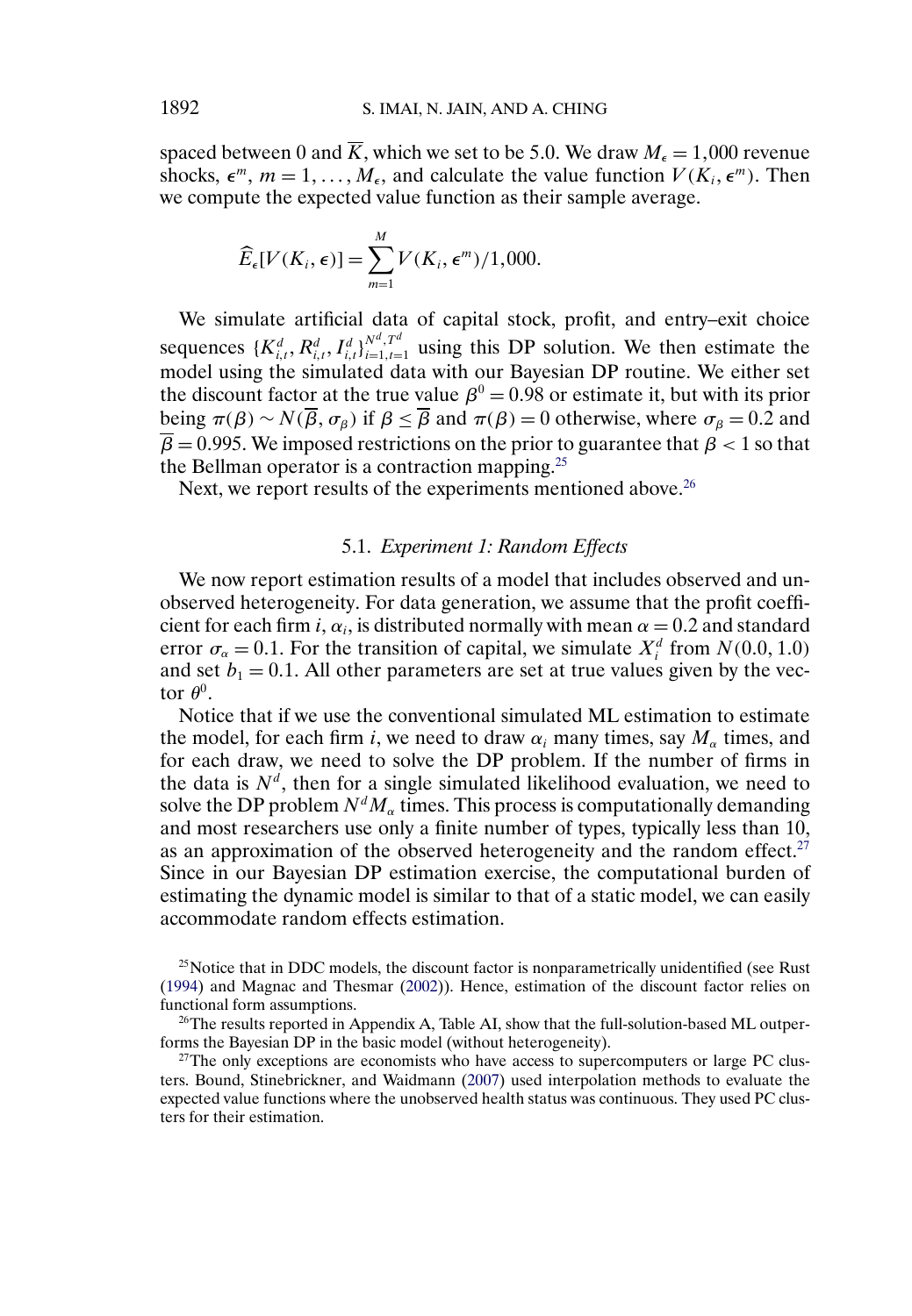<span id="page-29-0"></span>In contrast to the solution-estimation algorithm of the basic model, we iterate the Bellman operator once for each firm *i* separately. Let  $\theta_{-\alpha}$  be the parameter vector except for the random effects term  $\alpha_i$ . Then, for any given K, we derive

$$
\widehat{E}_{\epsilon}^{(s)}\left[V_{\Gamma}(K,\epsilon,\theta_{-\alpha},\alpha_{i})|\mathcal{H}^{(s-1)}\right]
$$
\n
$$
=\sum_{n=1}^{N(s)}\left[\frac{1}{M_{\epsilon}}\sum_{l=1}^{M_{\epsilon}}V_{\Gamma}^{(s-n)}\left(K,\epsilon_{l}^{(s-n)},\theta_{-\alpha}^{*(s-n)},\alpha_{i}^{*(s-n)},\mathcal{H}^{(s-n-1)}\right)\right]
$$
\n
$$
\times\frac{K_{h}(\theta_{-\alpha}-\theta_{-\alpha}^{*(s-n)})K_{h}(\alpha_{i}-\alpha_{i}^{*(s-n)})}{\sum_{n=1}^{N(s)}K_{h}(\theta_{-\alpha}-\theta_{-\alpha}^{*(s-n)})K_{h}(\alpha_{i}-\alpha_{i}^{*(s-n)})}.
$$

As pointed out by Heckman [\(1981\)](#page-34-0) and others, the missing initial state vector is likely to be correlated with the unobserved heterogeneity  $\alpha_i$ , which would result in bias in the parameter estimates. To deal with this problem, for each firm *i*, given parameters ( $\theta_{-\alpha}$ ,  $\alpha_i$ ), we simulate the model for 100 initial periods to derive the initial capital and the initial status of the firm. Then we proceed to construct the likelihood increment for firm i.

We set  $N(s)$  to go up to 1,000 iterations. The one-step Bellman operator for each firm  $i$  is the part where we have an increase in computational burden, but it turns out that the additional burden is far lighter than that of computing the fixed point of the Bellman operator for each firm  $M_{\alpha}$  times to integrate out the random effects  $\alpha_i$ , as would be done in the simulated ML estimation strategy.

We set the sample size to be 100 firms for 100 periods. All priors are diffuse. We set the initial guess of the expected value function to be 0. The Bayesian DP iteration was conducted  $10,000$  times. We only use the draws from the  $5,001$ st iteration up to the  $10,000$ th iteration to derive the posterior means and standard deviations. We conducted 50 replications in this experiment. Ta-ble [I](#page-30-0) reports the average of the posterior means  $(\overline{PM})$ , the posterior standard deviations  $(\overline{PSD})$ , and the standard deviation of the posterior means (sd(PM)) for the 50 replications. There are three sets of results. To obtain the first and second set of results (Bayesian DP 1, Bayesian DP 2, respectively), we set the initial parameter values equal to the true ones. We fix the discount factor  $\beta$  in Bayesian DP 1, while we estimate it in Bayesian DP 2. To obtain the third set of results (Bayesian DP 3), we fix  $\beta$  at the true value and set the other initial parameter values to be half of the true ones. All these results show that the posterior means are very close to—indeed within 1 standard deviation of—the true parameter values. In particular, the results presented in Bayesian DP 3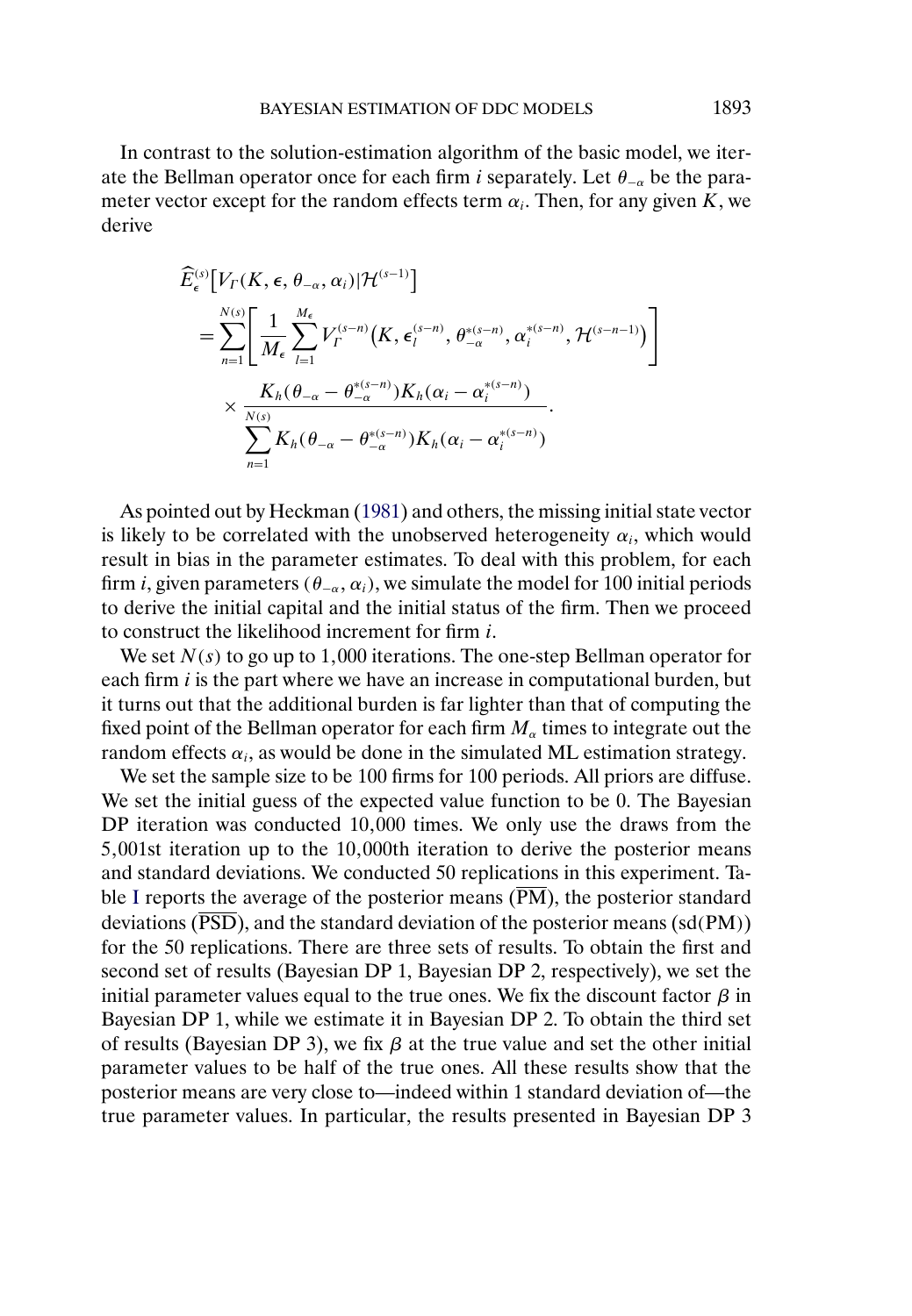<span id="page-30-0"></span>

|                       | Bayesian DP 1 |                  |         | Bayesian DP 2 |                  |         | Bayesian DP 3 |                  |         |      |
|-----------------------|---------------|------------------|---------|---------------|------------------|---------|---------------|------------------|---------|------|
|                       | PM            | $\overline{PSD}$ | sd(PM)  | PM            | $\overline{PSD}$ | sd(PM)  | PM            | $\overline{PSD}$ | sd(PM)  | True |
| δ                     | 0.4005        | 0.0162           | 0.0224  | 0.3957        | 0.0165           | 0.0239  | 0.4011        | 0.0163           | 0.0226  | 0.4  |
| $\alpha$              | 0.2013        | 0.0104           | 0.0104  | 0.2012        | 0.0105           | 0.0103  | 0.2013        | 0.0104           | 0.0105  | 0.2  |
| $\sigma_{\alpha}$     | 0.1006        | 0.00736          | 0.00655 | 0.1005        | 0.00736          | 0.00651 | 0.1006        | 0.00735          | 0.00656 | 0.1  |
| $\sigma_{\epsilon_1}$ | 0.3005        | 0.00284          | 0.00261 | 0.3006        | 0.00292          | 0.00271 | 0.3005        | 0.00286          | 0.0264  | 0.3  |
| $\sigma_{\epsilon}$   | 0.3034        | 0.0113           | 0.0184  | 0.2995        | 0.0124           | 0.0208  | 0.3036        | 0.0116           | 0.0190  | 0.3  |
| b <sub>1</sub>        | 0.0993        | 0.00481          | 0.00425 | 0.0994        | 0.00490          | 0.00434 | 0.0993        | 0.00482          | 0.00420 | 0.1  |
| b <sub>2</sub>        | 0.3975        | 0.00943          | 0.00941 | 0.3977        | 0.00952          | 0.00924 | 0.3975        | 0.00943          | 0.00939 | 0.4  |
| $b_e$                 | 0.4954        | 0.0125           | 0.0146  | 0.4954        | 0.0127           | 0.0149  | 0.4954        | 0.0126           | 0.0146  | 0.5  |
| $\sigma_u$            | 0.4014        | 0.00314          | 0.00316 | 0.4014        | 0.00318          | 0.00312 | 0.4014        | 0.00314          | 0.00318 | 0.4  |
| β                     |               |                  |         | 0.9689        | 0.0109           | 0.0170  |               |                  |         | 0.98 |
| <b>CPU</b>            |               | 4h0min           |         | 3 h 58 min    |                  |         | 4h0min        |                  |         |      |

TABLE I POSTERIOR MEANS AND STANDARD DEVIATIONS<sup>a</sup>

 $a\overline{PM}$  is the average of the posterior means across 50 replications;  $\overline{PSD}$  is the average of the posterior standard deviations across 50 replications; sd(PM) is the standard deviation of the posterior means across 50 replications.

confirm the robustness of the Bayesian DP algorithm to the initial parameter values.28

On the other hand, there is a fairly large bias in the parameters estimated by simulated ML with  $M_\alpha = 100$ . The point estimate of entry cost parameter  $\delta = 0.3795$ , the mean of profit coefficient  $\alpha = 0.1701$  and its standard error  $\sigma_{\rm g} = 0.09326$ , and the standard error of the choice shock  $\sigma_{\rm g} = 0.2805$  are all downwardly biased, and except for  $\sigma_{\alpha}$ , the magnitude of the bias is larger than the standard error.<sup>29</sup> The downward bias seems to be especially large for  $\alpha$ , which leads us to conclude that the simulation size of  $M_a = 100$  is not enough to integrate out the unobserved heterogeneity sufficiently accurately. The CPU time required for the Bayesian DP algorithm is about 4 hours, whereas for the full-solution-based Bayesian MCMC estimation, we needed about 31 hours, and for the full-solution-based ML estimation, 21 hours. That is, the Bayesian DP is about 8 times as fast as the full-solution-based Bayesian MCMC algorithm and about 5 times as fast as the simulated ML algorithm.<sup>30</sup>

<sup>28</sup>The standard deviations of the posterior means across the 50 replications sd(PM) reflect the data uncertainty of the 50 simulation-estimation exercises. Note that they are very close to the mean of the posterior standard deviations  $\overline{PSD}$ . Thus, the standard deviation of the Bayesian DP draws captures the data uncertainty well.

 $29$ These values are the averages of 10 simulation-estimation exercises. The detailed results are shown in Tables AIII and AIV of Appendix A.

30When we solve for the DP problem, both for the full-solution-based Bayesian estimation and the simulated ML estimation (details in Appendix A), we set  $M_{\epsilon} = 100$ . If we were to set  $M_{\epsilon} = 1,000$ , then a single Newton iteration would take about 4 hours and 20 minutes, which is about the same CPU time as required for the entire Bayesian DP algorithm.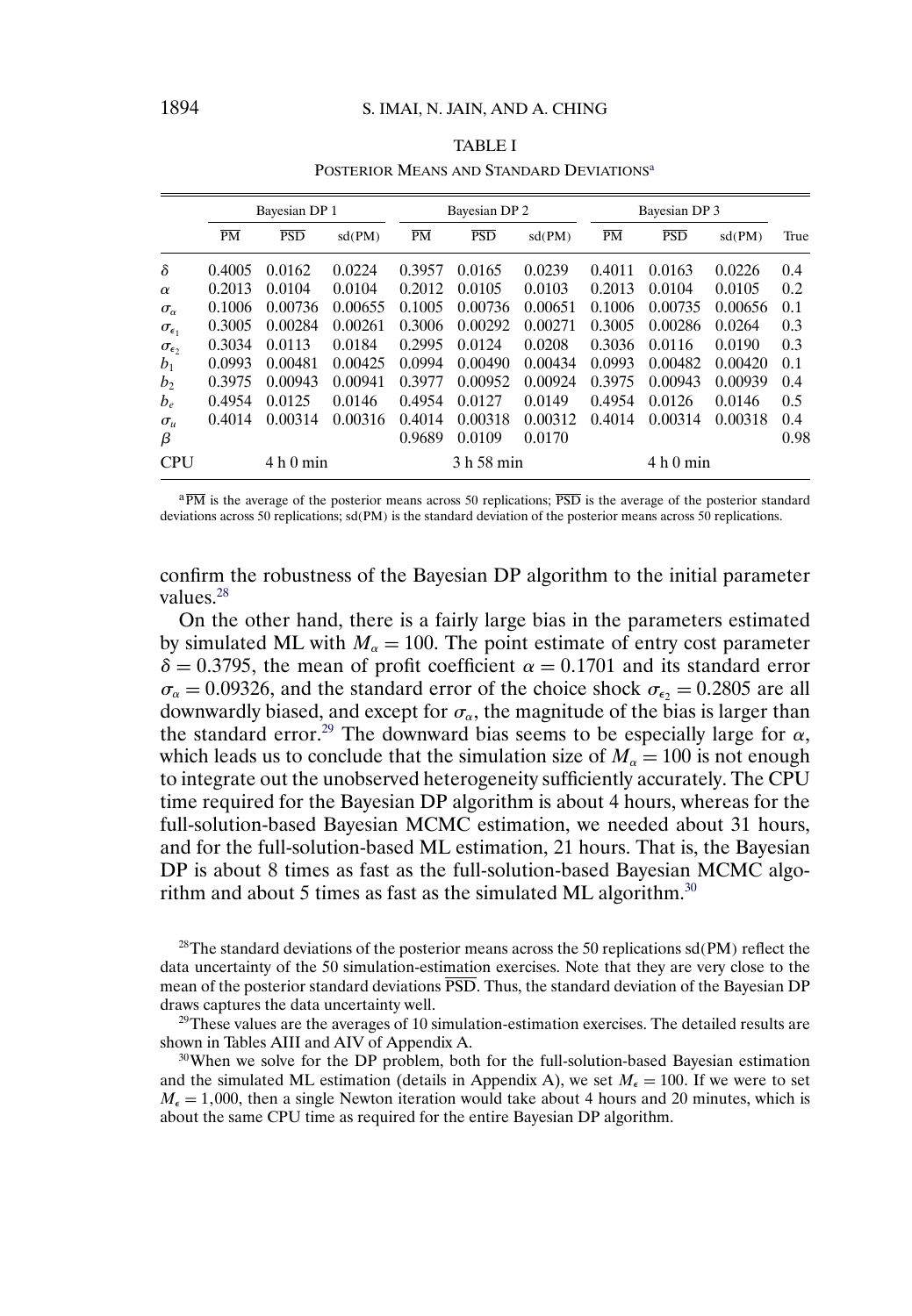<span id="page-31-0"></span>We also tried to reduce the computational time for the full-solution-based ML algorithm by reducing the number of draws for  $\alpha_i$  from 100 to 20. Then the CPU time reduced to 8 hours and 43 minutes, which is still about twice as much time as required for the Bayesian DP algorithm. However, the point estimate of  $\alpha$  is 0.145, having larger downward bias than the estimate with  $M_{\alpha} = 100$ .

If we were to try to reduce the bias of the full-solution-based ML method by increasing the simulation size of unobserved heterogeneity from  $M_\alpha = 100$  to, say  $M_\alpha = 1,000$ , then the CPU time would be at least 200 hours. We also tried the ML estimation where the simulation size for  $\epsilon$  draws is reduced from 100 to 20 while keeping  $M_{\alpha} = 100$ . The parameter estimates and their standard errors are very similar to those of the 100  $\epsilon$  draws. However, the total CPU time of the ML estimation with 20  $\epsilon$  draws is 18 hours and 15 minutes, hardly different from that of the original 100  $\epsilon$  draws.

Another estimation strategy for the simulated ML could be to expand the state variables of the DP problem to include both X and  $\alpha_i$ . Then we have to assign grid points for the three-dimensional state space points  $(K, X, \alpha_i)$ . If we assign 100 grid points per dimension, then we end up having  $10,000$ times more grid points than before. Hence, the overall computational burden would be quite similar to the previous simulated ML estimation strategy. Thus, our Bayesian DP algorithm outperforms the full-solution-based conventional methods when the model includes observed and unobserved heterogeneity.

Furthermore, the computational advantage of the Bayesian DP algorithm over the conventional full-solution-based Bayesian or ML estimation grows as the discount factor becomes closer to 1. Ching, Imai, Ishihara, and Jain [\(2009\)](#page-34-0) showed that while the time required to estimate the model under full-solutionbased conventional methods becomes twice as much when  $\beta$  changes from 0.6 to 0.8, and becomes 20 times as much when  $\beta$  changes from 0.6 to 0.98, there is no difference in the overall computational performance of the Bayesian DP algorithm. This is because in full-solution-based algorithms, the closer the discount factor is to 1, the more time is required for the DP algorithm to converge. However, in our algorithm, DP iteration is done only once during each parameter estimation step, regardless of the value of the discount factor.

#### 5.2. *Experiment 2: Deterministic Transition*

At iteration t we use  $K_1^{(t)}, \ldots, K_{M_K}^{(t)}$  as grid points. We set  $M_K = 10$ , hence the total number of grid points increases over iterations up to  $M_K \times N(t) =$  $10 \times 1,000 = 10,000.$ 

The formula for the expected value function for the incumbent who stays in is

$$
\widehat{E}^{(t)}[V_I(K, \epsilon', \theta)|\mathcal{H}^{(t-n-1)}]
$$
\n
$$
\equiv \sum_{n=1}^{N(t)} \sum_{m=1}^{M_K} \left[ \frac{1}{M_{\epsilon}} \sum_{j=1}^{M_{\epsilon}} V_I^{(t-n)}(K_m^{(t-n)}, \epsilon_j^{(t-n)}, \theta^{*(t-n)}, \mathcal{H}^{(t-n-1)}) \right]
$$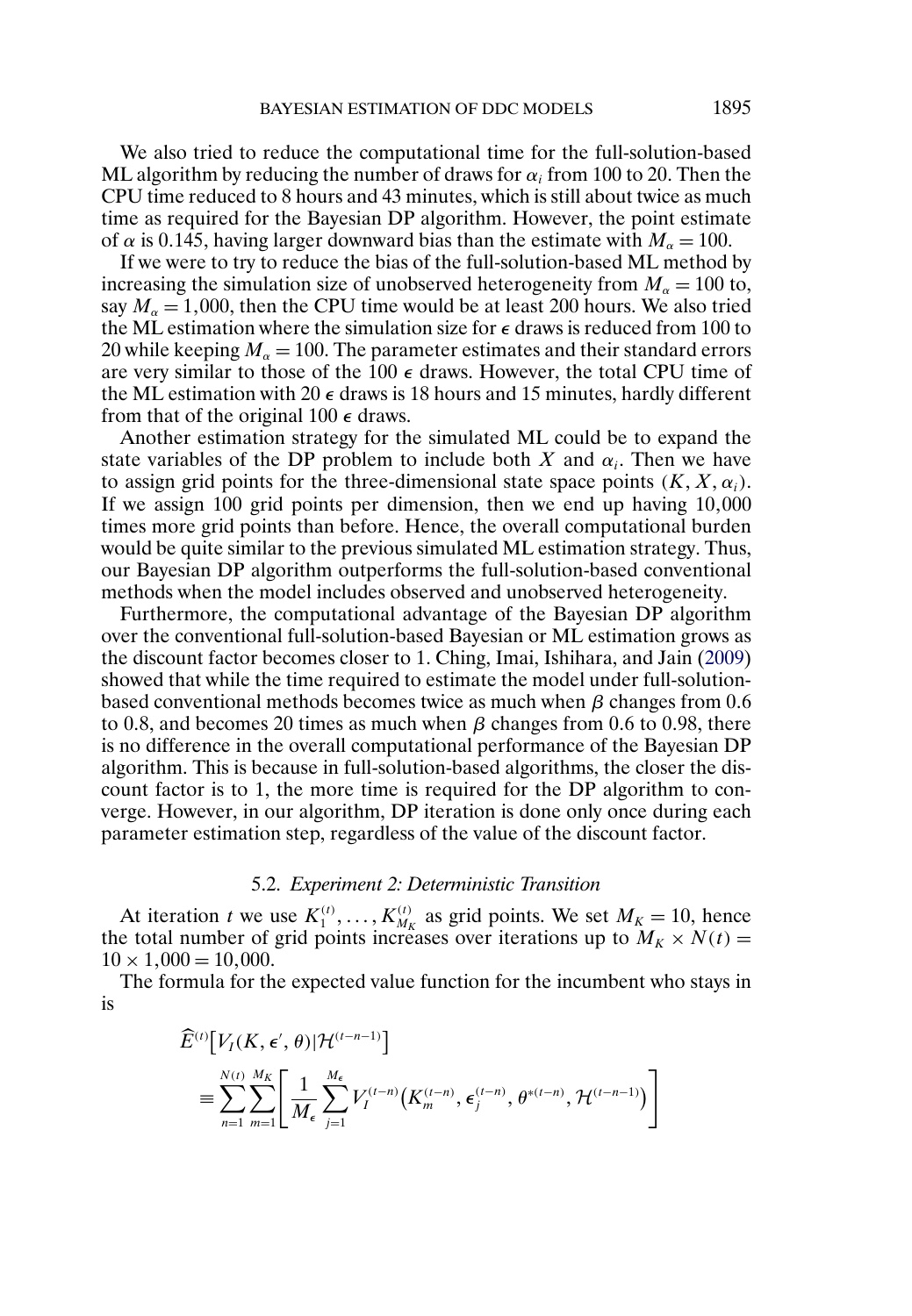<span id="page-32-0"></span>

| Parameter             | PM     | $\overline{PSD}$              | sd(PM)  | True Value |
|-----------------------|--------|-------------------------------|---------|------------|
| δ                     | 0.1905 | 0.0124                        | 0.0175  | 0.2        |
| $\alpha$              | 0.1019 | 0.00477                       | 0.00428 | 0.1        |
| $\sigma_{\epsilon_1}$ | 0.3980 | 0.00506                       | 0.00532 | 0.4        |
| $\sigma_{\epsilon_2}$ | 0.3961 | 0.0126                        | 0.0187  | 0.4        |
| b <sub>1</sub>        | 0.2004 | 0.00466                       | 0.00401 | 0.2        |
| $\sigma_u$            | 0.2000 | 0.00322                       | 0.00366 | 0.2        |
| Sample size           |        | 10,000                        |         |            |
| CPU time              |        | $48 \text{ min } 3 \text{ s}$ |         |            |

## TABLE II POSTERIOR MEANS AND STANDARD DEVIATIONS<sup>a</sup>

 $a_{\overline{PM}}$  is the average of the posterior means across 50 replications;  $\overline{PSD}$  is the average of the posterior standard deviations across 50 replications; sd(PM) is the standard deviation of the posterior means across 50 replications.

$$
\times \frac{K_{h_K}(K-K_m^{(t-n)})K_{h_\theta}(\theta-\theta^{*(t-n)})}{\sum_{k=1}^{N(t)}\sum_{m=1}^{M_K}K_{h_K}(K-K_m^{(t-k)})K_{h_\theta}(\theta-\theta^{*(t-k)})},
$$

where  $K_{hv}$  is the kernel for the capital stock with bandwidth  $h_K$ . The formulas for the expected value functions for the incumbent who exits and the potential entrant who stays out or enters are the same as those in the basic model.

Table II shows the posterior means and the posterior standard deviations of the parameter estimates. They are the average of 50 replications of the simulation-estimation exercises. We can see that the parameter estimates are close to the true values. We can also see that the posterior standard deviations closely reflect the data uncertainty. The entire exercise took about 48 minutes.

## 6. CONCLUSION

We have proposed a Bayesian estimation algorithm where the infinite horizon DP problem is solved and parameters are estimated at the same time. This dramatically increases the speed of estimation, particularly in models with observed and unobserved heterogeneity. We have demonstrated the effectiveness of our approach by estimating a simple infinite horizon, dynamic model of entry–exit choice. We find that the computational time required for estimating this dynamic model is in line with the time required for Bayesian estimation of static models. The additional computational cost of our algorithm is the cost of using information obtained in past iterations. Our Monte Carlo experiments show that the more complex a model becomes, the smaller is this cost relative to the cost of computing the full solution.

We have also shown that our algorithm may help reduce the computational burden when the dimension of the state space is high. As is well known, the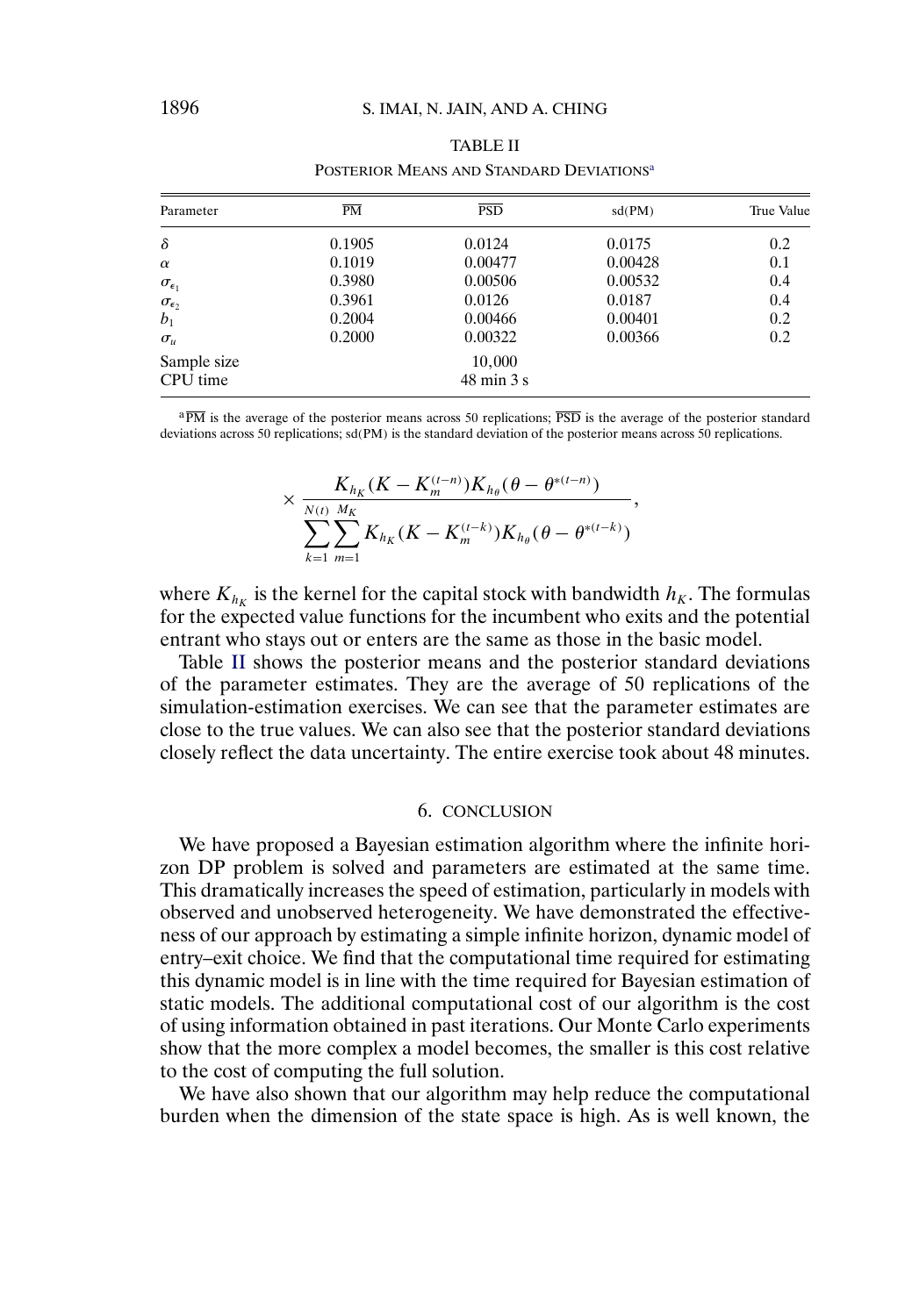<span id="page-33-0"></span>computational burden increases exponentially with an increase in the dimension of the state space. In our algorithm, even though at each iteration, the number of state space points on which we calculate the expected value function is small, the total number of "effective" state space points over the entire solution-estimation iteration grows with the number of Bayesian DP iterations. This number can be made arbitrarily large without much additional computational cost, and it is the total number of effective state space points that determines accuracy. This explains why our nonparametric approximation of the expected value function works well under the assumption of a continuous state space with deterministic transition function of the state variable. In this case, as is discussed in the main body of the paper, the Rust random grid method may face computational difficulties.

It is worth mentioning that since we are locally approximating the expected value function nonparametrically, as we increase the number of parameters, we may face the curse of dimensionality in terms of the number of parameters to be estimated. So far, in our examples, this issue does not seem to have made a difference. The reason could be that most dynamic models specify per period return function and transition functions to be smooth and well behaved. Hence, we know in advance that the value functions we need to approximate are smooth and, hence, are well suited for nonparametric approximation. Furthermore, the simulation exercises show that with a reasonably large sample size, the MCMC simulations are tightly centered around the posterior mean. Hence, the actual multidimensional area where we need to apply nonparametric approximation is small. But in empirical exercises that involve many more parameters, one probably needs to adopt an iterative MCMC strategy where only up to four or five parameters are moved at once, which is also commonly done in conventional ML estimation.

#### **[REFERENCES](http://www.e-publications.org/srv/ecta/linkserver/setprefs?rfe_id=urn:sici%2F0012-9682%28200911%2977%3A6%3C1865%3ABEODDC%3E2.0.CO%3B2-D)**

- AGUIRREGABIRIA, V., AND P. MIRA [\(2002\): "Swapping the Nested Fixed Point Algorithm:](http://www.e-publications.org/srv/ecta/linkserver/openurl?rft_dat=bib:2/AguMir2002&rfe_id=urn:sici%2F0012-9682%28200911%2977%3A6%3C1865%3ABEODDC%3E2.0.CO%3B2-D) [A Class of Estimators for Discrete Markov Decision Models,"](http://www.e-publications.org/srv/ecta/linkserver/openurl?rft_dat=bib:2/AguMir2002&rfe_id=urn:sici%2F0012-9682%28200911%2977%3A6%3C1865%3ABEODDC%3E2.0.CO%3B2-D) *Econometrica*, 70, 1519–1543. [\[1866\]](#page-2-0)
- [\(2007\): "Sequential Estimation of Dynamic Discrete Games,"](http://www.e-publications.org/srv/ecta/linkserver/openurl?rft_dat=bib:3/AguMir2007&rfe_id=urn:sici%2F0012-9682%28200911%2977%3A6%3C1865%3ABEODDC%3E2.0.CO%3B2-D) *Econometrica*, 75, 1–53. [\[1866\]](#page-2-0)
- ALBERT, J., AND S. CHIB [\(1993\): "Bayesian Analysis of Binary and Polychotomous Data,"](http://www.e-publications.org/srv/ecta/linkserver/openurl?rft_dat=bib:4/AlbChi1993&rfe_id=urn:sici%2F0012-9682%28200911%2977%3A6%3C1865%3ABEODDC%3E2.0.CO%3B2-D) *Journal [of the American Statistical Association](http://www.e-publications.org/srv/ecta/linkserver/openurl?rft_dat=bib:4/AlbChi1993&rfe_id=urn:sici%2F0012-9682%28200911%2977%3A6%3C1865%3ABEODDC%3E2.0.CO%3B2-D)*, 88, 669–679. [\[1880\]](#page-16-0)
- ARCIDIACONO, P., AND J. B. JONES [\(2003\): "Finite Mixture Distributions, Sequential Likelihood](http://www.e-publications.org/srv/ecta/linkserver/openurl?rft_dat=bib:5/ArcJon2003&rfe_id=urn:sici%2F0012-9682%28200911%2977%3A6%3C1865%3ABEODDC%3E2.0.CO%3B2-D) [and the EM Algorithm,"](http://www.e-publications.org/srv/ecta/linkserver/openurl?rft_dat=bib:5/ArcJon2003&rfe_id=urn:sici%2F0012-9682%28200911%2977%3A6%3C1865%3ABEODDC%3E2.0.CO%3B2-D) *Econometrica*, 71, 933–946. [\[1866\]](#page-2-0)
- ARCIDIACONO, P., AND R. MILLER (2009): "CCP Estimation of Dynamic Discrete Choice Models With Unobserved Heterogeneity," Unpublished Manuscript, Duke University. [\[1866\]](#page-2-0)
- BERTSEKAS, D. P., AND J. TSITSIKLIS (1996): *Neuro-Dynamic Programming*. Cambridge, MA: Athena Scientific Press. [\[1879,1880\]](#page-15-0)
- BOUND, J., T. STINEBRICKNER, AND T. WAIDMANN (2007): "Health, Economic Resources and the Work Decisions of Older Men," Working Paper 13657, NBER. [\[1892\]](#page-28-0)

ACKERBERG, D. (2004): "A New Use of Importance Sampling to Reduce Computational Burden in Simulation Estimation," Unpublished Manuscript, University of Arizona. [\[1866\]](#page-2-0)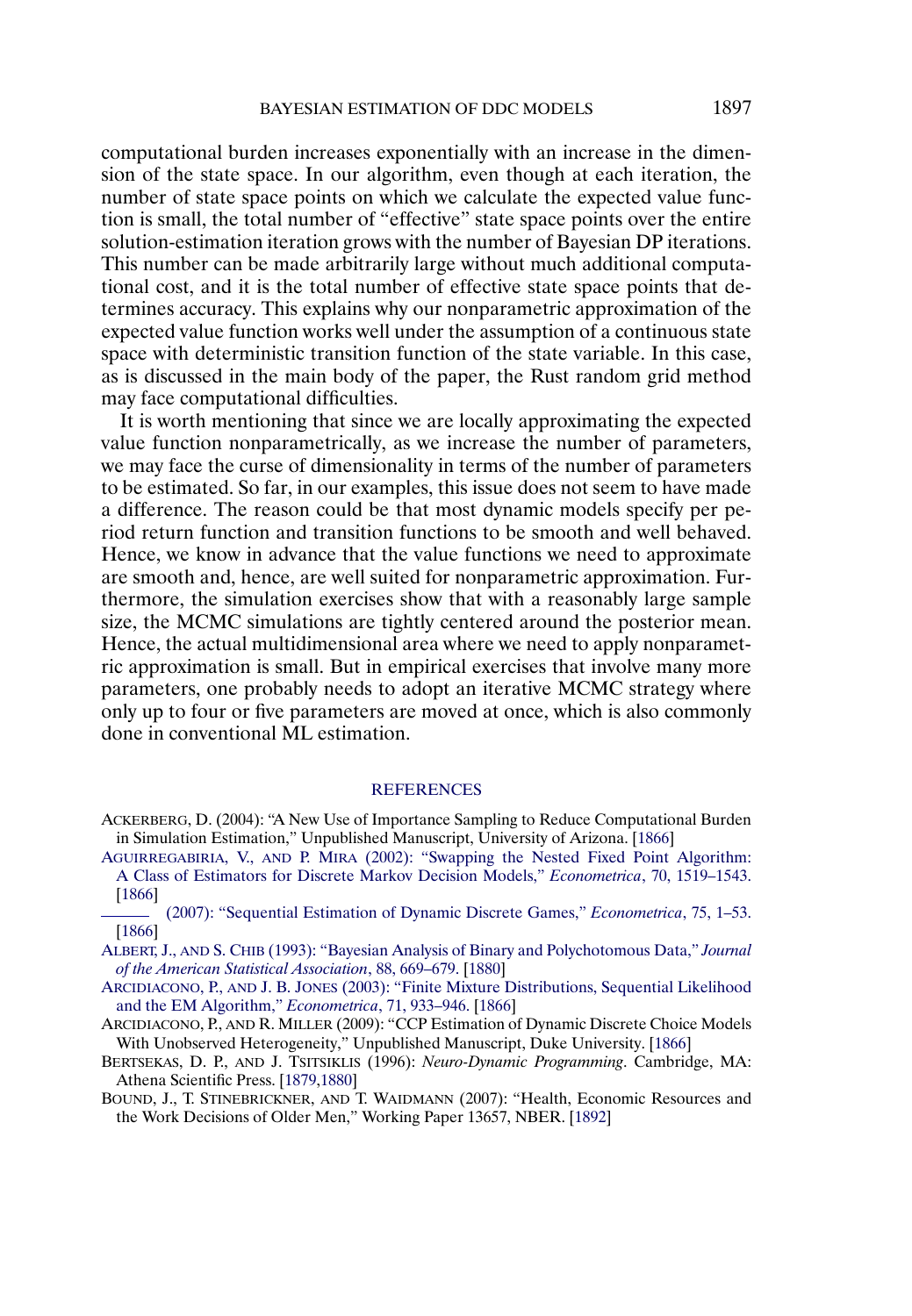- <span id="page-34-0"></span>BROWN, M., AND C. FLINN (2006): "Investment in Child Quality Over Marital States," Unpublished Manuscript, University of Wisconsin. [\[1868\]](#page-4-0)
- CHIB, S., AND E. GREENBERG [\(1996\): "Markov Chain Monte Carlo Simulation Methods in](http://www.e-publications.org/srv/ecta/linkserver/openurl?rft_dat=bib:10/ChiGre1996&rfe_id=urn:sici%2F0012-9682%28200911%2977%3A6%3C1865%3ABEODDC%3E2.0.CO%3B2-D) Econometrics," *[Econometric Theory](http://www.e-publications.org/srv/ecta/linkserver/openurl?rft_dat=bib:10/ChiGre1996&rfe_id=urn:sici%2F0012-9682%28200911%2977%3A6%3C1865%3ABEODDC%3E2.0.CO%3B2-D)*, 12, 409–431. [\[1880\]](#page-16-0)
- CHING, A., S. IMAI, M. ISHIHARA, AND N. JAIN (2009): "A Practitioner's Guide to Bayesian Estimation of Discrete Choice Dynamic Programming Models," Working Paper, Rotman School of Management, University of Toronto. [\[1895\]](#page-31-0)
- ERDEM, T., AND M. P. KEANE [\(1996\): "Decision Making Under Uncertainty: Capturing Dynamic](http://www.e-publications.org/srv/ecta/linkserver/openurl?rft_dat=bib:12/ErdKea1996&rfe_id=urn:sici%2F0012-9682%28200911%2977%3A6%3C1865%3ABEODDC%3E2.0.CO%3B2-D) [Brand Choice Processes in Turbulent Consumer Goods Markets,"](http://www.e-publications.org/srv/ecta/linkserver/openurl?rft_dat=bib:12/ErdKea1996&rfe_id=urn:sici%2F0012-9682%28200911%2977%3A6%3C1865%3ABEODDC%3E2.0.CO%3B2-D) *Marketing Science*, 15, 1–20. [\[1865\]](#page-1-0)
- [FERRALL, C. \(2005\): "Solving Finite Mixture Models: Efficient Computation in Economics Un](http://www.e-publications.org/srv/ecta/linkserver/openurl?rft_dat=bib:13/Fer2005&rfe_id=urn:sici%2F0012-9682%28200911%2977%3A6%3C1865%3ABEODDC%3E2.0.CO%3B2-D)[der Serial and Parallel Execution,"](http://www.e-publications.org/srv/ecta/linkserver/openurl?rft_dat=bib:13/Fer2005&rfe_id=urn:sici%2F0012-9682%28200911%2977%3A6%3C1865%3ABEODDC%3E2.0.CO%3B2-D) *Computational Economics*, 25, 343–379. [\[1866\]](#page-2-0)
- GEWEKE, J., AND M. P. KEANE (2000): "Bayesian Inference for Dynamic Discrete Choice Models Without the Need for Dynamic Programming," in *Simulation Based Inference and Econometrics: Methods and Applications*, ed. by R. Mariano, T. Schuermann, and M. J. Weeks. Cambridge, MA: Cambridge University Press. [\[1868\]](#page-4-0)
- HECKMAN, J. J. (1981): "The Incidental Parameters Problem and the Problem of Initial Conditions in Estimating a Discrete Time-Discrete Data Stochastic Process," in *Structural Analysis of Discrete Data With Econometric Applications*, ed. by C. F. Manski and D. McFadden. Cambridge, MA: MIT Press, 179–195. [\[1893\]](#page-29-0)
- HECKMAN, J. J., AND B. SINGER [\(1984\): "A Method for Minimizing the Impact of Distributional](http://www.e-publications.org/srv/ecta/linkserver/openurl?rft_dat=bib:16/HecSin1984&rfe_id=urn:sici%2F0012-9682%28200911%2977%3A6%3C1865%3ABEODDC%3E2.0.CO%3B2-D) [Assumptions in Econometric Models for Duration Data,"](http://www.e-publications.org/srv/ecta/linkserver/openurl?rft_dat=bib:16/HecSin1984&rfe_id=urn:sici%2F0012-9682%28200911%2977%3A6%3C1865%3ABEODDC%3E2.0.CO%3B2-D) *Econometrica*, 52, 271–320. [\[1868\]](#page-4-0)
- HOTZ, J. V., AND R. MILLER [\(1993\): "Conditional Choice Probabilities and the Estimation of](http://www.e-publications.org/srv/ecta/linkserver/openurl?rft_dat=bib:17/HotMil1993&rfe_id=urn:sici%2F0012-9682%28200911%2977%3A6%3C1865%3ABEODDC%3E2.0.CO%3B2-D) Dynamic Models," *[Review of Economic Studies](http://www.e-publications.org/srv/ecta/linkserver/openurl?rft_dat=bib:17/HotMil1993&rfe_id=urn:sici%2F0012-9682%28200911%2977%3A6%3C1865%3ABEODDC%3E2.0.CO%3B2-D)*, 60, 497–529. [\[1866\]](#page-2-0)
- [HOTZ, J. V., R. A. MILLER, S. SANDERS,](http://www.e-publications.org/srv/ecta/linkserver/openurl?rft_dat=bib:18/Hotetal&rfe_id=urn:sici%2F0012-9682%28200911%2977%3A6%3C1865%3ABEODDC%3E2.0.CO%3B2-D) AND J. SMITH (1994): "A Simulation Estimator for [Dynamic Models of Discrete Choice,"](http://www.e-publications.org/srv/ecta/linkserver/openurl?rft_dat=bib:18/Hotetal&rfe_id=urn:sici%2F0012-9682%28200911%2977%3A6%3C1865%3ABEODDC%3E2.0.CO%3B2-D) *Review of Economic Studies*, 61, 265–289. [\[1866\]](#page-2-0)
- [HOUSER, D. \(2003\): "Bayesian Analysis of Dynamic Stochastic Model of Labor Supply and Sav](http://www.e-publications.org/srv/ecta/linkserver/openurl?rft_dat=bib:19/Hou2003&rfe_id=urn:sici%2F0012-9682%28200911%2977%3A6%3C1865%3ABEODDC%3E2.0.CO%3B2-D)ings," *[Journal of Econometrics](http://www.e-publications.org/srv/ecta/linkserver/openurl?rft_dat=bib:19/Hou2003&rfe_id=urn:sici%2F0012-9682%28200911%2977%3A6%3C1865%3ABEODDC%3E2.0.CO%3B2-D)*, 113, 289–335. [\[1868\]](#page-4-0)
- IMAI, S., AND M. P. KEANE [\(2004\): "Intertemporal Labor Supply and Human Capital Accumula](http://www.e-publications.org/srv/ecta/linkserver/openurl?rft_dat=bib:20/ImaKea2004&rfe_id=urn:sici%2F0012-9682%28200911%2977%3A6%3C1865%3ABEODDC%3E2.0.CO%3B2-D)tion," *[International Economic Review](http://www.e-publications.org/srv/ecta/linkserver/openurl?rft_dat=bib:20/ImaKea2004&rfe_id=urn:sici%2F0012-9682%28200911%2977%3A6%3C1865%3ABEODDC%3E2.0.CO%3B2-D)*, 45, 601–641. [\[1884\]](#page-20-0)
- IMAI, S., AND K. KRISHNA [\(2004\): "Employment, Deterrence and Crime in a Dynamic Model,"](http://www.e-publications.org/srv/ecta/linkserver/openurl?rft_dat=bib:21/ImaKri2004&rfe_id=urn:sici%2F0012-9682%28200911%2977%3A6%3C1865%3ABEODDC%3E2.0.CO%3B2-D) *[International Economic Review](http://www.e-publications.org/srv/ecta/linkserver/openurl?rft_dat=bib:21/ImaKri2004&rfe_id=urn:sici%2F0012-9682%28200911%2977%3A6%3C1865%3ABEODDC%3E2.0.CO%3B2-D)*, 45, 845–872. [\[1865\]](#page-1-0)
- IMAI, S., N. JAIN, AND A. CHING (2009): "Supplement to 'Bayesian Estimation of Dynamic Discrete Choice Models'," *Econometrica Supplemental Material*, 77, [http://www.](http://www.econometricsociety.org/ecta/Supmat/5658_proofs.pdf) [econometricsociety.org/ecta/Supmat/5658\\_proofs.pdf;](http://www.econometricsociety.org/ecta/Supmat/5658_proofs.pdf) [http://www.econometricsociety.org/ecta/](http://www.econometricsociety.org/ecta/Supmat/5658_data%20and%20programs.zip) Supmat/5658 data and programs.zip. [\[1869\]](#page-5-0)
- KEANE, M. P., AND K. I. WOLPIN [\(1994\): "The Solution and Estimation of Discrete Choice Dy](http://www.e-publications.org/srv/ecta/linkserver/openurl?rft_dat=bib:23/KeaWol1994&rfe_id=urn:sici%2F0012-9682%28200911%2977%3A6%3C1865%3ABEODDC%3E2.0.CO%3B2-D)[namic Programming Models by Simulation and Interpolation: Monte Carlo Evidence,"](http://www.e-publications.org/srv/ecta/linkserver/openurl?rft_dat=bib:23/KeaWol1994&rfe_id=urn:sici%2F0012-9682%28200911%2977%3A6%3C1865%3ABEODDC%3E2.0.CO%3B2-D) *The Re[view of Economics and Statistics](http://www.e-publications.org/srv/ecta/linkserver/openurl?rft_dat=bib:23/KeaWol1994&rfe_id=urn:sici%2F0012-9682%28200911%2977%3A6%3C1865%3ABEODDC%3E2.0.CO%3B2-D)*, 76, 648–672. [\[1884\]](#page-20-0)
- [\(1997\): "The Career Decisions of Young Men,"](http://www.e-publications.org/srv/ecta/linkserver/openurl?rft_dat=bib:24/KeaWol1997&rfe_id=urn:sici%2F0012-9682%28200911%2977%3A6%3C1865%3ABEODDC%3E2.0.CO%3B2-D) *Journal of Political Economy*, 105, [473–521.](http://www.e-publications.org/srv/ecta/linkserver/openurl?rft_dat=bib:24/KeaWol1997&rfe_id=urn:sici%2F0012-9682%28200911%2977%3A6%3C1865%3ABEODDC%3E2.0.CO%3B2-D) [\[1865\]](#page-1-0)
- [LANCASTER, T. \(1997\): "Exact Structural Inference in Optimal Job Search Models,"](http://www.e-publications.org/srv/ecta/linkserver/openurl?rft_dat=bib:25/Lan1997&rfe_id=urn:sici%2F0012-9682%28200911%2977%3A6%3C1865%3ABEODDC%3E2.0.CO%3B2-D) *Journal of [Business & Economic Statistics](http://www.e-publications.org/srv/ecta/linkserver/openurl?rft_dat=bib:25/Lan1997&rfe_id=urn:sici%2F0012-9682%28200911%2977%3A6%3C1865%3ABEODDC%3E2.0.CO%3B2-D)*, 15, 165–179. [\[1868\]](#page-4-0)
- MAGNAC, T., AND D. THESMAR [\(2002\): "Identifying Dynamic Decision Processes,"](http://www.e-publications.org/srv/ecta/linkserver/openurl?rft_dat=bib:26/MagThe2002&rfe_id=urn:sici%2F0012-9682%28200911%2977%3A6%3C1865%3ABEODDC%3E2.0.CO%3B2-D) *Econometrica*, [70, 801–816.](http://www.e-publications.org/srv/ecta/linkserver/openurl?rft_dat=bib:26/MagThe2002&rfe_id=urn:sici%2F0012-9682%28200911%2977%3A6%3C1865%3ABEODDC%3E2.0.CO%3B2-D) [\[1892\]](#page-28-0)
- MCCULLOCH, R., AND P. ROSSI [\(1994\): "An Exact Likelihood Analysis of the Multinomial Probit](http://www.e-publications.org/srv/ecta/linkserver/openurl?rft_dat=bib:27/McCRos1994&rfe_id=urn:sici%2F0012-9682%28200911%2977%3A6%3C1865%3ABEODDC%3E2.0.CO%3B2-D) Model," *[Journal of Econometrics](http://www.e-publications.org/srv/ecta/linkserver/openurl?rft_dat=bib:27/McCRos1994&rfe_id=urn:sici%2F0012-9682%28200911%2977%3A6%3C1865%3ABEODDC%3E2.0.CO%3B2-D)*, 64, 207–240. [\[1868,1876,](#page-4-0)[1880\]](#page-12-0)
- MCFADDEN, D., AND K. TRAIN [\(2000\): "Mixed MNL Models for Discrete Response,"](http://www.e-publications.org/srv/ecta/linkserver/openurl?rft_dat=bib:28/McFTra2000&rfe_id=urn:sici%2F0012-9682%28200911%2977%3A6%3C1865%3ABEODDC%3E2.0.CO%3B2-D) *Journal of [Applied Econometrics](http://www.e-publications.org/srv/ecta/linkserver/openurl?rft_dat=bib:28/McFTra2000&rfe_id=urn:sici%2F0012-9682%28200911%2977%3A6%3C1865%3ABEODDC%3E2.0.CO%3B2-D)*, 15, 447–470. [\[1886\]](#page-22-0)
- NORETS, A. (2007): "Inference in Dynamic Discrete Choice Models With Serially Correlated Unobserved State Variables," Unpublished Manuscript, University of Iowa. [\[1868,1875,](#page-4-0)[1876,](#page-11-0) [1881\]](#page-17-0)